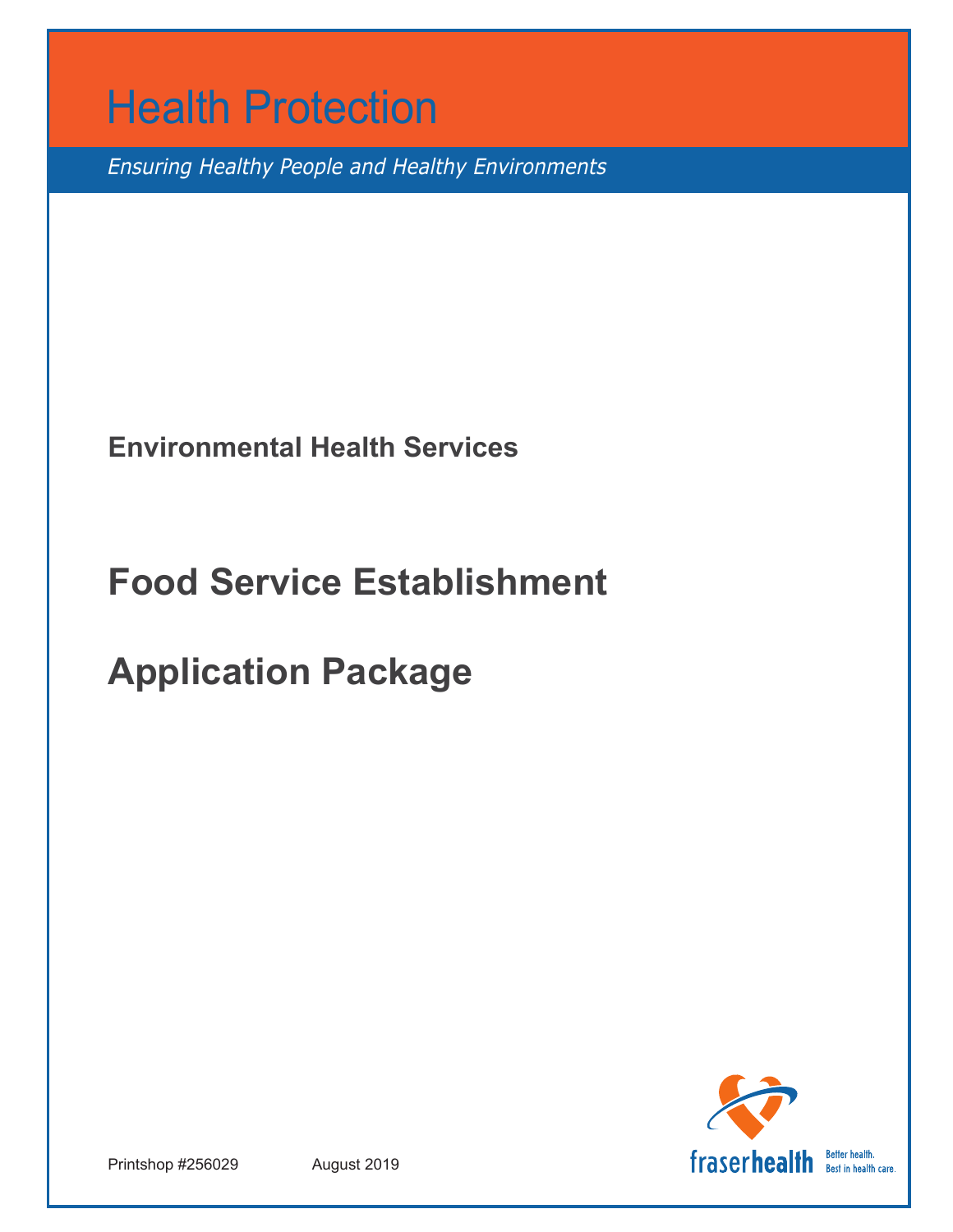

Dear Applicant:

Congratulations on your decision to open a food service establishment in Fraser Health. The information contained in this application package will assist you in the process of obtaining a health operating permit.

The purpose of you completing this application package is to ensure that all areas of the legislation have been met. This is achieved by the Environmental Health Officer assessing the written submissions regarding the:

- Physical establishment
- **F** Food Safety Plan
- **Sanitation Plan**
- Completion of FOODSAFE Level I

A health operating permit can not be issued until:

- Written submissions are reviewed
- One or more inspection(s) are conducted
- The appropriate permit fee has been paid

After reviewing this application package, if you have any questions contact your local Environmental Health Officer (EHO or Public Health Inspector). A list of Health Protection Services offices is provided in Appendix 4.

Additional information may also be found on the Fraser Health Environmental Health Services website at: [www.fraserhealth.ca/foodsafety](http://www.fraserhealth.ca/foodsafety)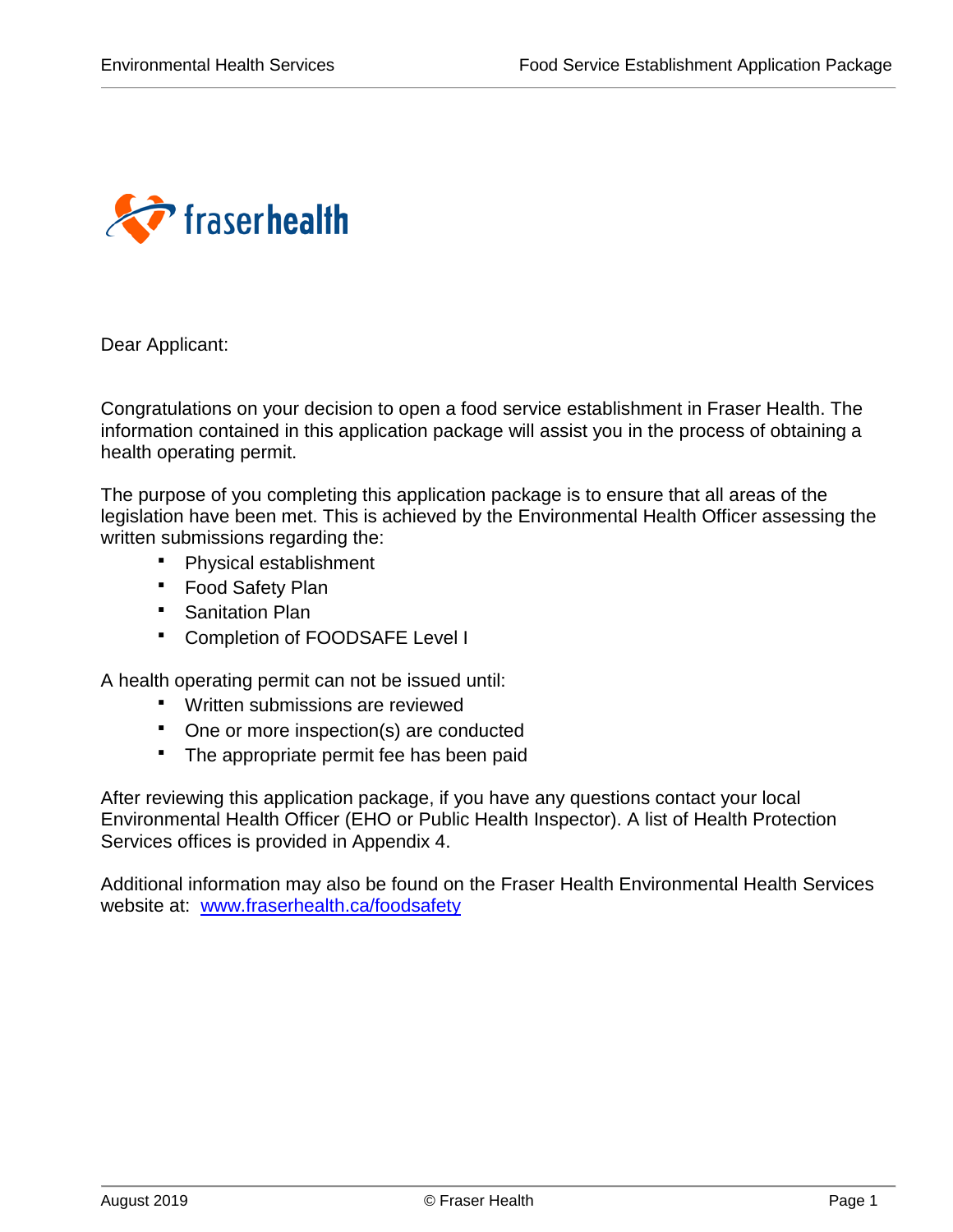# **Table of Contents**

| Section 6 - Obtaining a Health Operating Permit36 |  |
|---------------------------------------------------|--|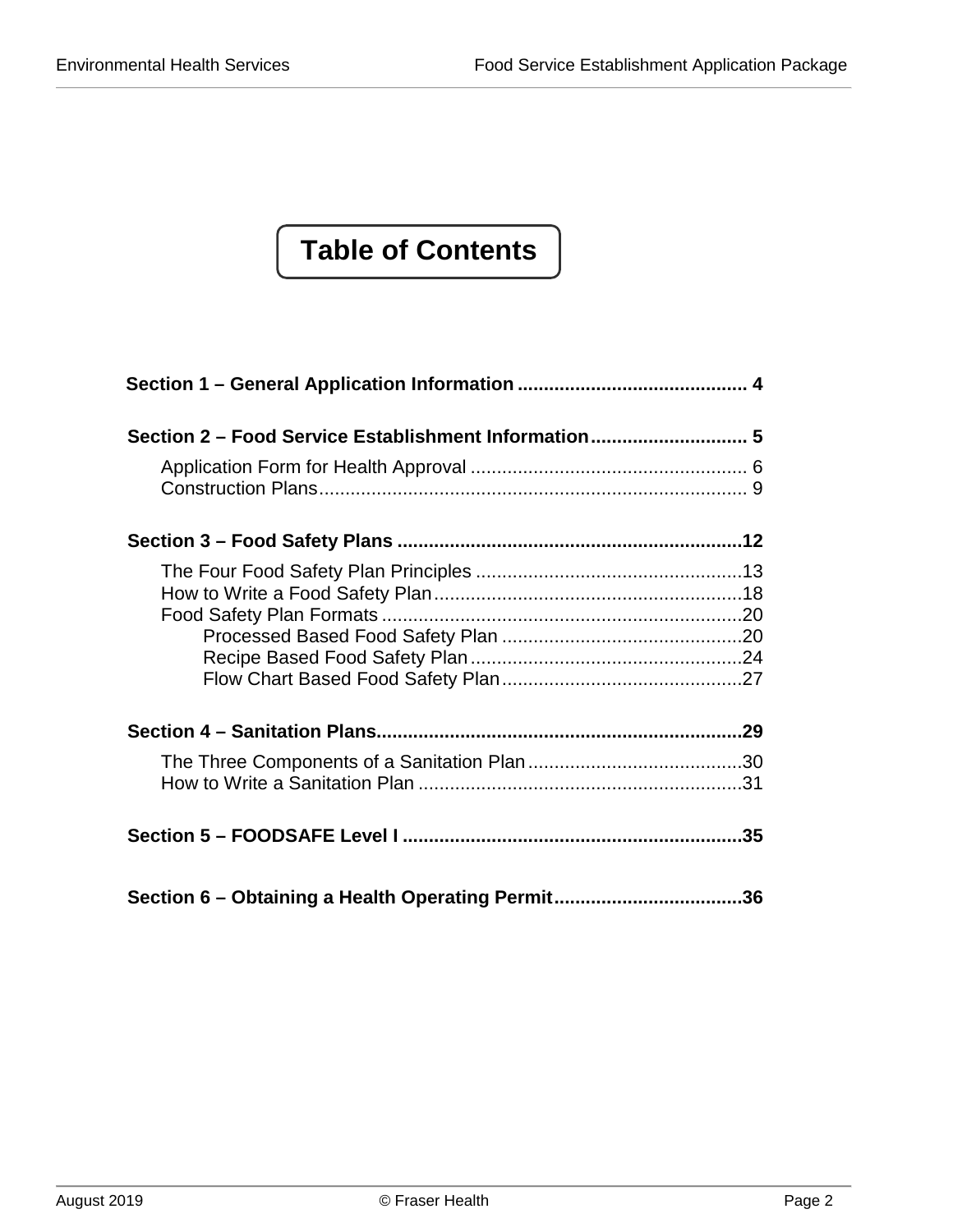## **Appendices**

|                                                            | 38 |
|------------------------------------------------------------|----|
|                                                            |    |
|                                                            |    |
|                                                            |    |
|                                                            |    |
|                                                            |    |
|                                                            |    |
|                                                            |    |
| Cleaning and Sanitizing Agents and Pesticides Template  43 |    |
|                                                            |    |
|                                                            |    |
|                                                            |    |
|                                                            |    |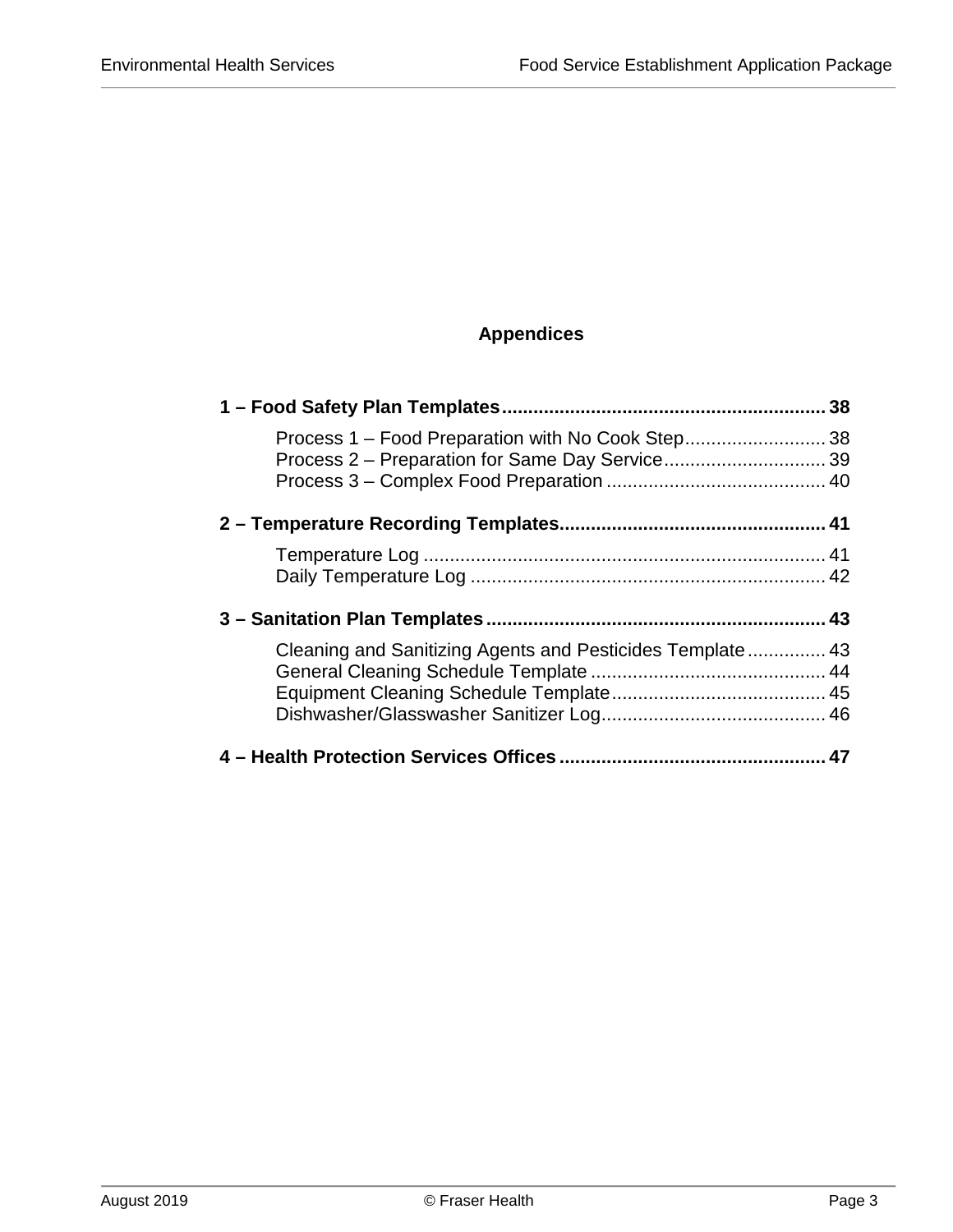# <span id="page-4-0"></span>**Section 1 – General Application Information**

The following section describes the process you need to follow when applying for a health operating permit for a food service establishment. It is intended as a general overview, if you have any questions contact your local Environmental Health Officer (EHO).

## **What is a food service establishment?**

A food service establishment is a business where food is prepared, served or dispensed to the public and can be eaten immediately. These businesses include but are not limited to all types of restaurants. If you are unsure if your business is a food service establishment contact your local EHO.

## **What is a health operating permit?**

A health operating permit is a document issued by an EHO authorizing you to operate your establishment.

> A health operating permit can not be issued until all requirements of the BC Food Premises Regulation have been met.

## **How do I obtain a health operating permit?**

You will need to submit:

- Construction plans for approval
- A food safety plan
- A sanitation plan
- **Proof of FOODSAFE Level I certification (or equivalent)**
- An *Application for Health Approval:* supporting documentation and the applicable operating fee
- Any additional information required by the EHO

You will also need to arrange for an inspection(s) with your EHO.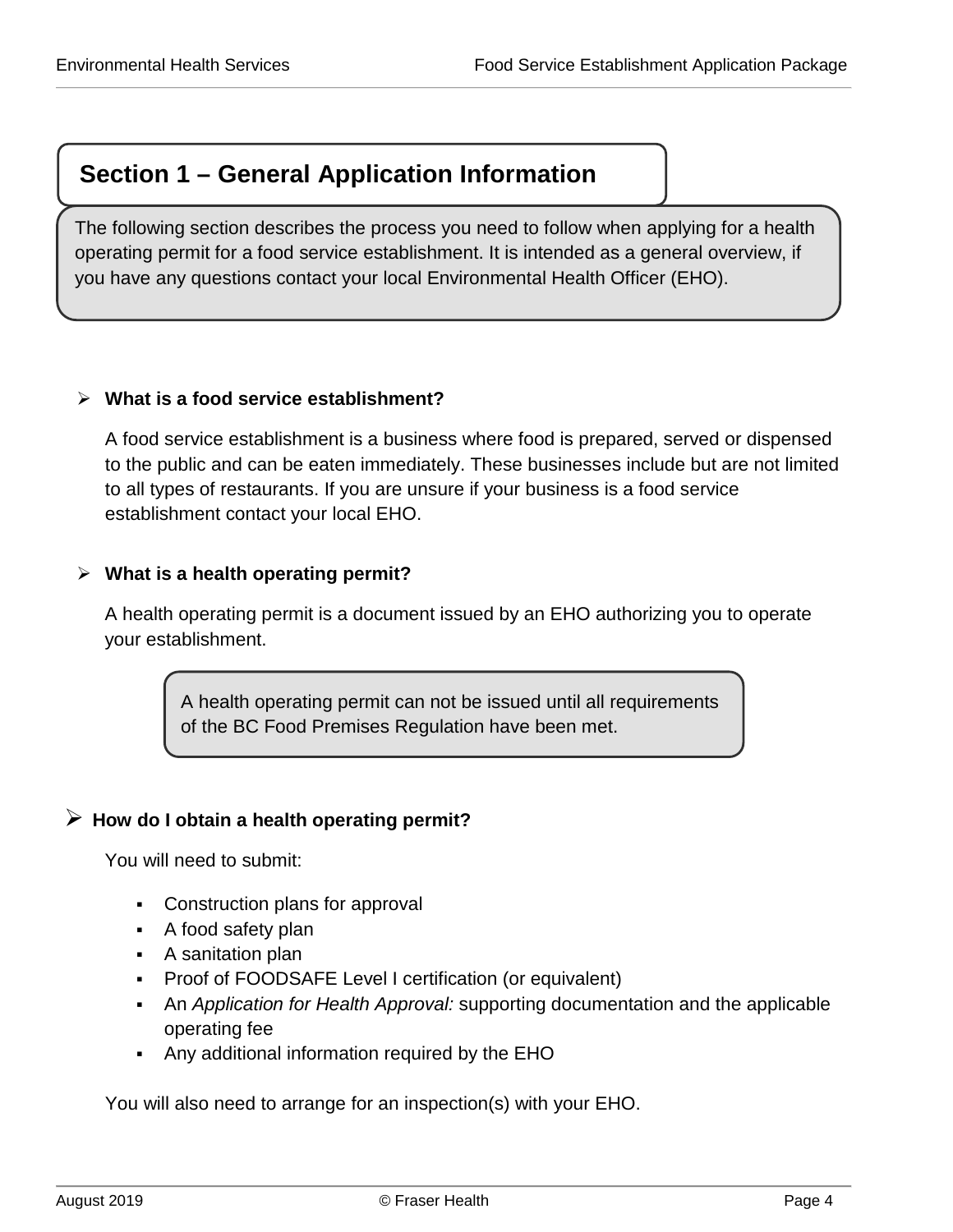# <span id="page-5-0"></span>**Section 2 – Food Service Establishment Information**

The following section identifies information regarding the physical establishment that the Environmental Health Officer requires in order to assess your application.

You need to submit this information and obtain written approval from the EHO before beginning construction or renovations to your food service establishment.

It is your responsibility to contact your local municipal office regarding any fire approval, zoning approval, building permits or business licences that may be required.

## **Establishment Information**

Submit the following documents to your EHO for review and approval before beginning any construction.

- A completed *Application for Health Approval*.
- A copy(s) of construction plans.
- Operational information including:
	- **-** A copy of your proposed menu.
	- **-** A description of your operation including the physical address, hours and days you will operate, number of employees, type of service (dine in, take out, catering).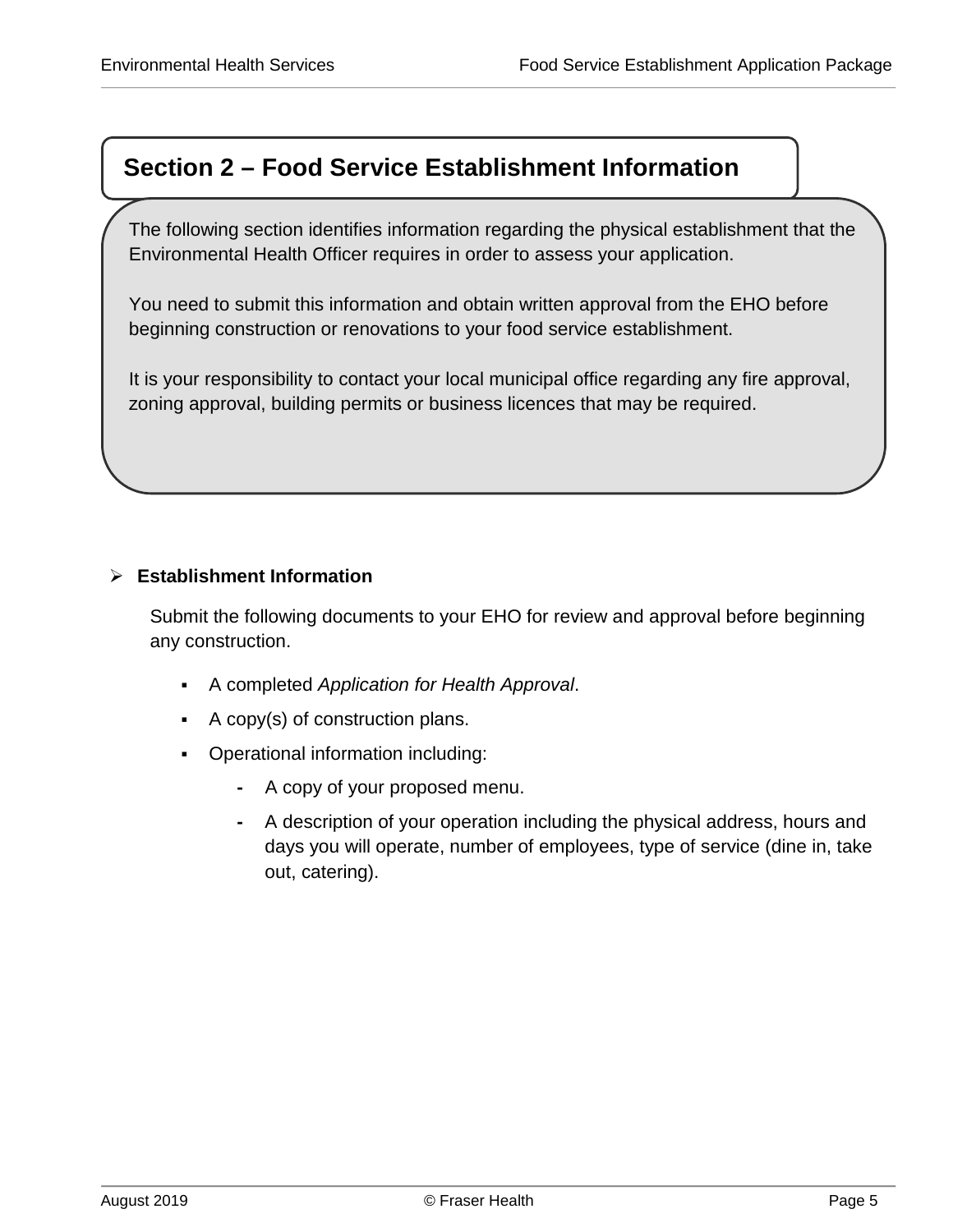## **Application Form for Health Approval**

You will need to complete the following sections on the *Application for Health Approval*:

- <span id="page-6-0"></span>Owner information
- Site, billing and mailing address
- Type of application
- Type of service
- Applicant signature

Please complete your *Application for Health Approval* in English.

An application form is included in the package. If you need an additional form contact your EHO or local Health Protection Services office. A sample application form is included on page 8.

## **Owner information**

Indicate the type of ownership (sole proprietorship, partnership, corporation or society), the name of the legal owner of the business and the common name of the business (doing business as).

- If the type of ownership is a **partnership**, please include a copy of your legal "partnership agreement" document.
- If the type of ownership is a **corporation or society**, please include a copy of your "certificate of incorporation". The "certificate of incorporation" is the document filed with the government agent when the business/society was incorporated.

## **Site, billing and mailing address**

Indicate the name of the individual who will be in charge (person in charge/operator), the street address and city where your business is located (site address) and the address where you want your bill or any correspondence sent (billing address). Mailing address means local mailing address for the business (may be the same as the site address).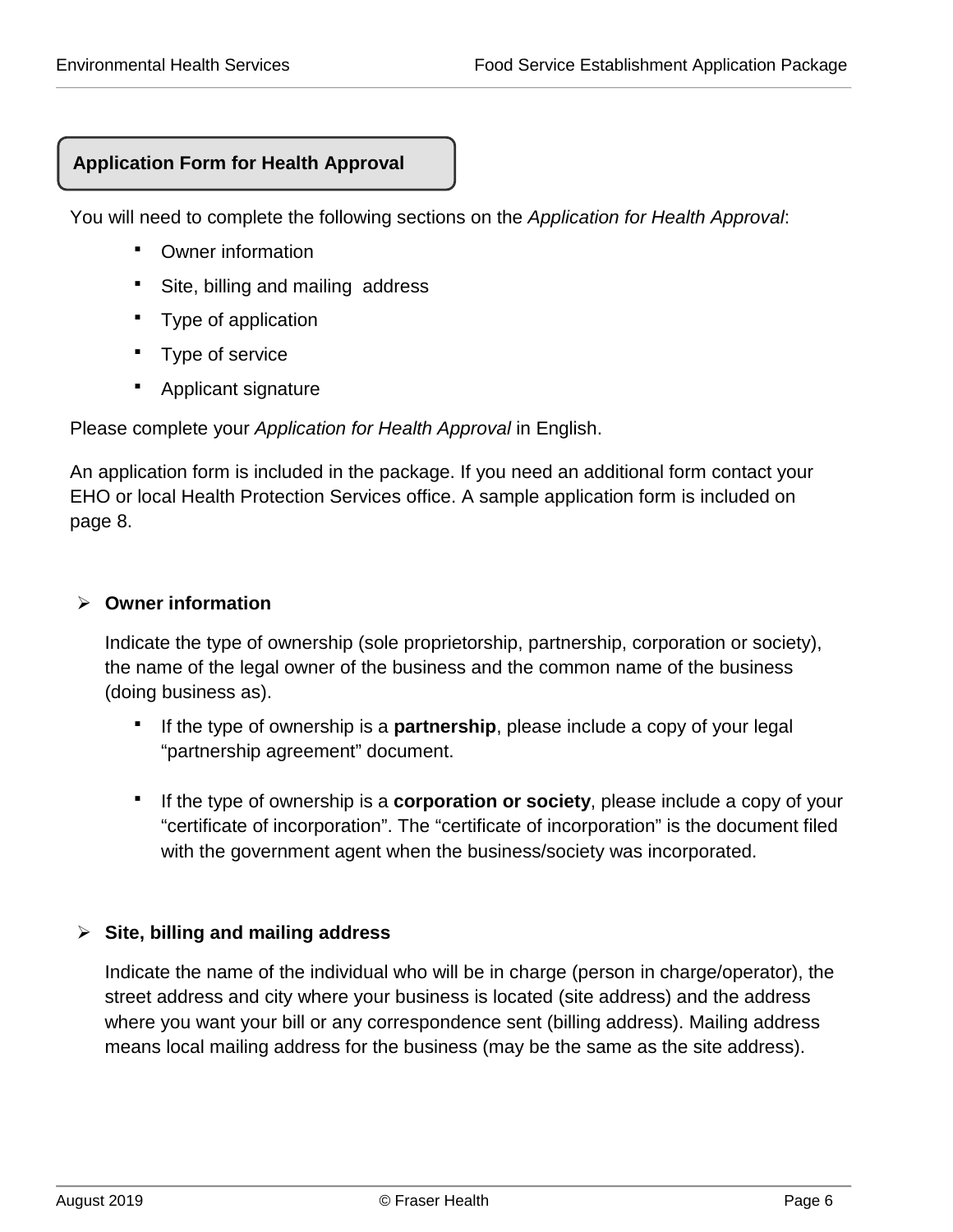## **Type of application**

Check the box next to "new facility" if you are building a new food service establishment. If you are purchasing an established food service establishment and are not making any changes, your type of application is an "owner change".

**Effective Date** – This is the date that your business will open. It is important that you complete this section as this is the date from which you will be charged a permit fee.

If the actual date is unknown or is tentative then complete this section at a later date.

## **Type of service**

Check the box next to "food service" and indicate the seating capacity of your establishment.

Check the box marked "12 months" if you are open 12 months a year. If you are open less than 12 months a year, check the boxes for the months you are open. It is important that you complete this section as you will only pay a fee for the months you are open.

Indicate whether your establishment will sell tobacco products.

## **Applicant signature**

Please print your name and sign and date the application form.

If you have any questions about completing the *Application for Health Approval*, contact your local EHO.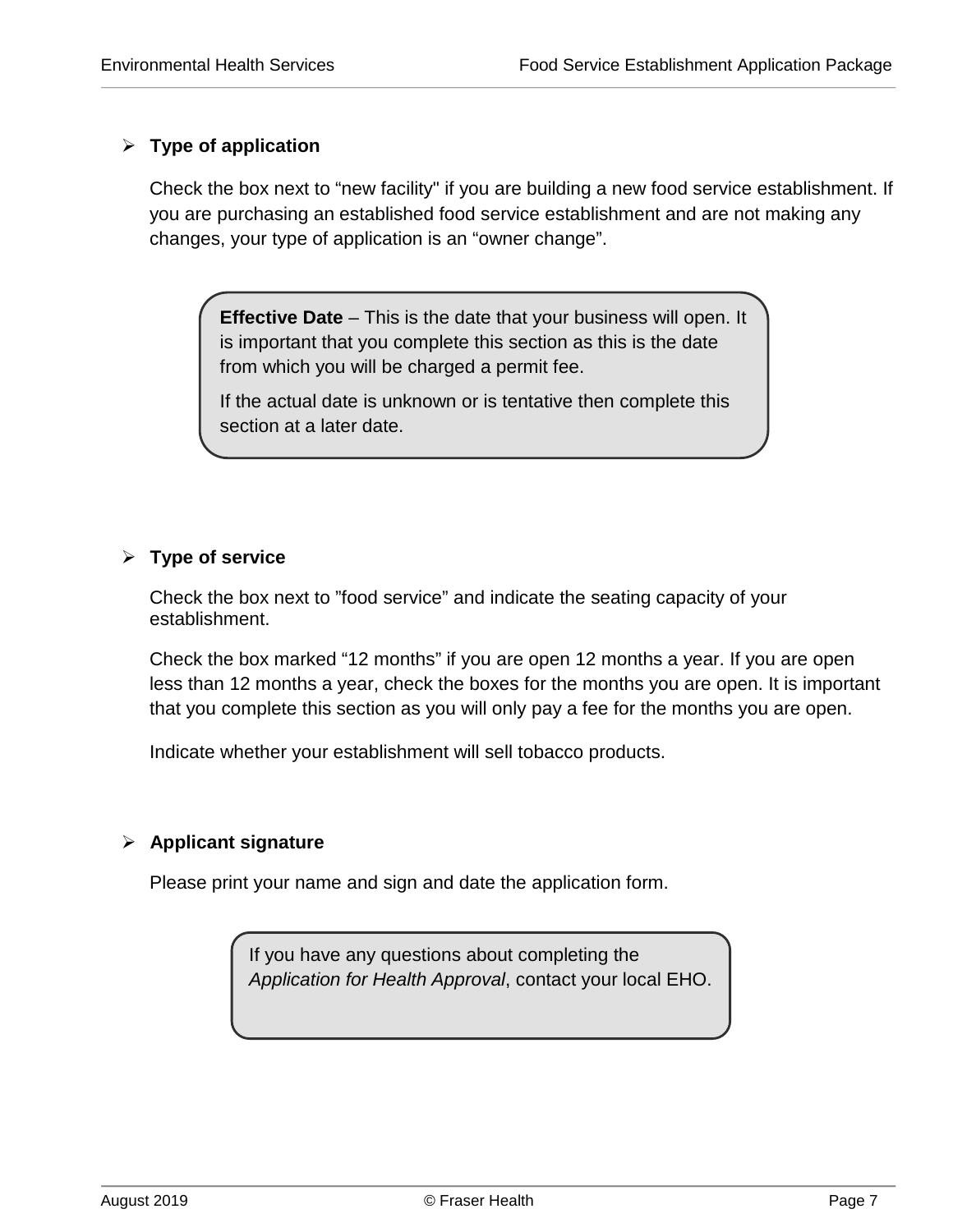|                                                                                                         | <b>Permit Fee</b>                               | <b>Date Collected</b>                                       | $\Box$ Chq<br>$\Box$ Visa<br>$\Box$ Amex                  | Sent to Billing                              |
|---------------------------------------------------------------------------------------------------------|-------------------------------------------------|-------------------------------------------------------------|-----------------------------------------------------------|----------------------------------------------|
|                                                                                                         | \$                                              | $\prime$<br>$\sqrt{ }$                                      | $\Box$ Cash<br>MasterCard                                 | $\prime$                                     |
| <b>Owner Information</b>                                                                                |                                                 | dd / mm / yy                                                |                                                           | dd / mm / yy                                 |
| Type of Ownership (select one)<br>❏                                                                     | Sole Proprietorship                             | □<br>Partnership<br>□                                       | $\Box$ Corporation<br>Copy of Legal Documents Provided    | □<br>Society                                 |
| <b>Legal Owner Name</b>                                                                                 |                                                 |                                                             |                                                           |                                              |
| Doing Business As (DBA)                                                                                 |                                                 |                                                             |                                                           |                                              |
| <b>SITE ADDRESS</b>                                                                                     |                                                 | <b>BILLING ADDRESS</b>                                      |                                                           |                                              |
| Person In Charge/Operator                                                                               |                                                 |                                                             | Billing Contact Name (if different than Legal Owner Name) | $\square$ Same as Site Address               |
| <b>Email Address</b>                                                                                    |                                                 |                                                             |                                                           |                                              |
| <b>Street Address</b>                                                                                   |                                                 | <b>Street Address</b>                                       |                                                           |                                              |
| City/Municipality/Province                                                                              | Postal Code                                     | City/Municipality/Province                                  |                                                           | <b>Postal Code</b>                           |
| <b>Emergency Contact Telephone</b><br>Site Telephone (                                                  | $\mathcal{E}$                                   | Telephone (<br>$\lambda$                                    | Fax $($                                                   | $\mathcal{E}$                                |
| Fax<br><b>MAILING ADDRESS</b><br>(address where site mail is delivered)                                 |                                                 |                                                             |                                                           |                                              |
| <b>Street Address</b>                                                                                   |                                                 | City/Municipality/Province                                  | Postal Code                                               | $\Box$ Same as Site Address                  |
| <b>Type of Application</b>                                                                              |                                                 |                                                             |                                                           |                                              |
| □<br><b>New Facility</b><br>□<br>□<br>Services Change<br>▫<br>Permit Corrections (please specify):<br>❏ | Owner Change<br>Name Change                     | <b>21/ Address Change</b><br>Months of Operation Change     | □<br>□                                                    | Fee Category Change<br><b>Status Change</b>  |
|                                                                                                         |                                                 |                                                             |                                                           |                                              |
| <b>Effective Date</b><br>dd / mm / yy                                                                   | <b>Comments</b>                                 |                                                             |                                                           |                                              |
| <b>Type of Service</b>                                                                                  |                                                 |                                                             |                                                           |                                              |
| <b>Food Service</b><br>□<br>Specify Primary Service                                                     | □<br>Pool<br>□<br>Wading / Spray                | Size                                                        | <b>Personal Service</b><br>m <sup>2</sup>                 | Specify Primary Service                      |
|                                                                                                         | □<br>Pod                                        |                                                             |                                                           |                                              |
| Seating Capacity:__________seats<br>$\Box$ > 50 Seats<br>$\Box$ $\leq$ 50 Seats                         | □<br>Hot Tub<br>$\Box$ $\geq$ 19 m <sup>2</sup> | $\Box$ < 19 m <sup>2</sup>                                  |                                                           |                                              |
| Number of Months Open Annually                                                                          | ▫                                               | 12 Months - OR - check $\boxtimes$ below which months open: |                                                           |                                              |
| $\Box$ February<br>$\Box$ March<br>$\Box$ April<br>$\Box$ January                                       | $\Box$ June<br>$\Box$ May                       | $\Box$ July<br>$\Box$ August                                | $\Box$ September<br>$\Box$ October                        | $\Box$ November<br>$\Box$ December           |
| Do you sell tobacco and/or vapour products?                                                             | $\Box$ Yes<br>$\square$ No                      | <b>TEO Notified</b>                                         | $\Box$ Yes<br>$\Box$ No                                   |                                              |
| <b>Applicant Signature</b>                                                                              |                                                 |                                                             |                                                           |                                              |
| Applicant Signature                                                                                     | Applicant Name (please print)                   |                                                             | Date of Signature                                         | dd / mm / yy                                 |
|                                                                                                         |                                                 |                                                             | Environmental Health Officer - Complete this Section      |                                              |
| <b>Previous Name of Premises</b>                                                                        |                                                 |                                                             | <b>Estimated Closing Date</b>                             |                                              |
| <b>Permitted Food</b><br>□<br>u                                                                         | <b>Non Permitted Food</b>                       |                                                             | <b>Permitted Pool</b><br>□                                | dd / mm / yy<br><b>Personal Service</b><br>❏ |
| ❏<br>Food Service<br>□<br>Food Store<br>Food Other<br>❏<br>Food Service - Institutional<br>❏            | ❏<br>□                                          | <b>FS Trained</b><br><b>FS Plans</b>                        | □<br><b>Non Permitted Pool</b><br>□<br>Pool Safety Plan   | ❏<br><b>Sanitation Plan</b>                  |
| □<br>Food Service - Mobile                                                                              | □                                               | <b>Sanitation Plans</b>                                     |                                                           |                                              |
| □<br><b>Declaration Form Attached</b>                                                                   | $\Box$ Exempt<br>□                              | Fee Waived                                                  | u<br>Multi-Facility Operation                             | CCFL Food Facility                           |
| Conditions<br>$\Box$ Take Out Only                                                                      | □<br>Full Service Mobile<br>□                   | Mobile Vending Cart (menu items)                            | □<br>Other<br>□<br>FHA Approval Sticker #                 |                                              |
| □<br>Single Service Utensils Only                                                                       |                                                 |                                                             |                                                           |                                              |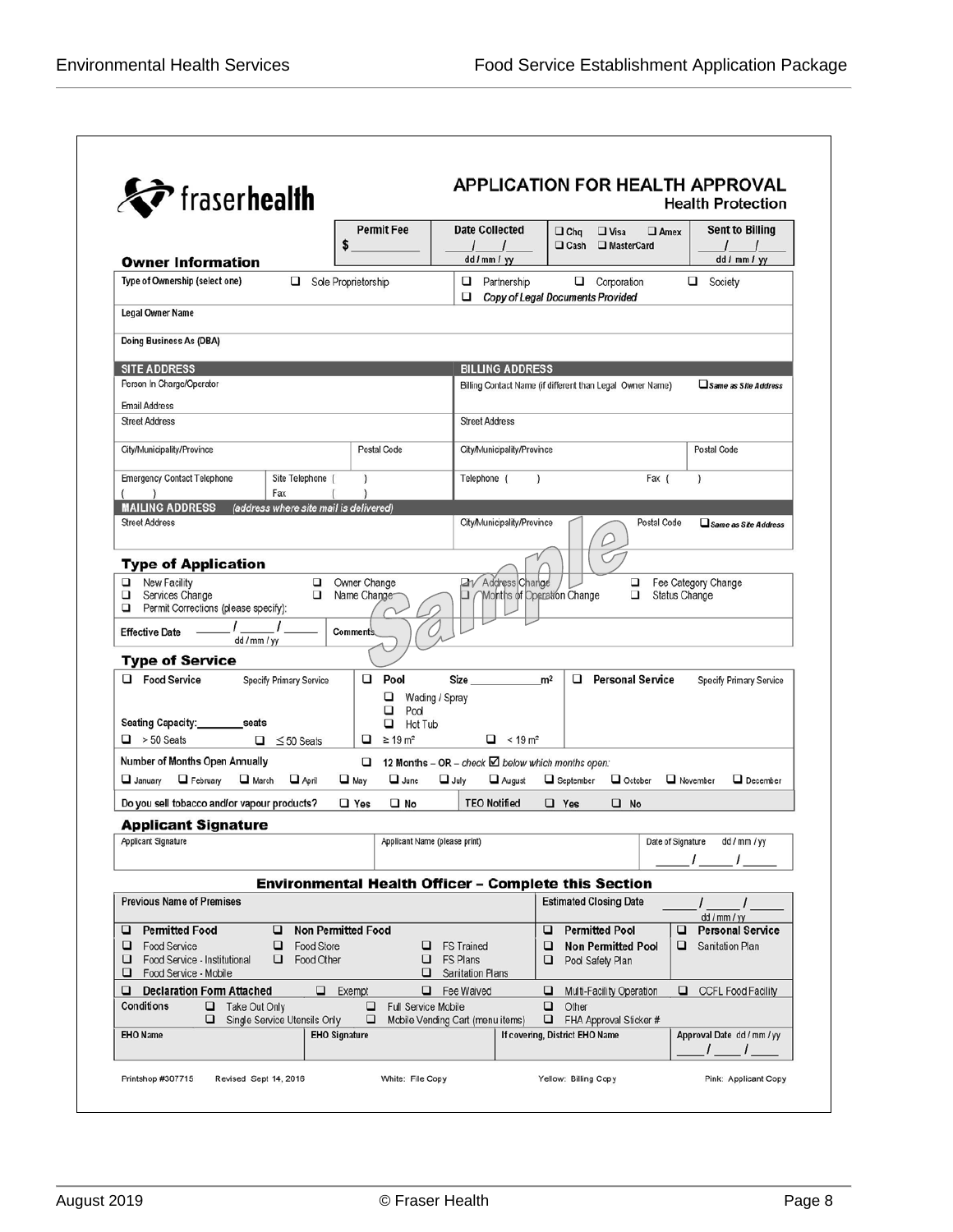## **Construction Plans**

## **When should I submit construction plans?**

Submit plans to the EHO if you are:

- <span id="page-9-0"></span>Constructing a new food service establishment
- Altering an existing food service establishment
- Converting a non food service establishment into a food service establishment.

If you are not sure if you need to submit construction plans contact your EHO.

The EHO will review your plans and advise you if additional information and/or changes are required.

If alterations to the approved plans are necessary contact your EHO.

In general if you are purchasing an existing food service establishment and you are not making changes to the physical structure, equipment or menu you do not need to submit construction plans to your EHO.

If the physical structure and equipment do not meet the requirements of the BC Food Premises Regulation you may be required to upgrade the establishment. If you are not sure whether you need to upgrade the establishment or submit construction plans, contact your local EHO.

The BC Food Premises Regulation requires that all operators obtain approval for plans and specifications for the construction or alteration of a food service establishment before beginning construction.

Your establishment must be constructed in accordance with the approved plans or your health operating permit may not be issued.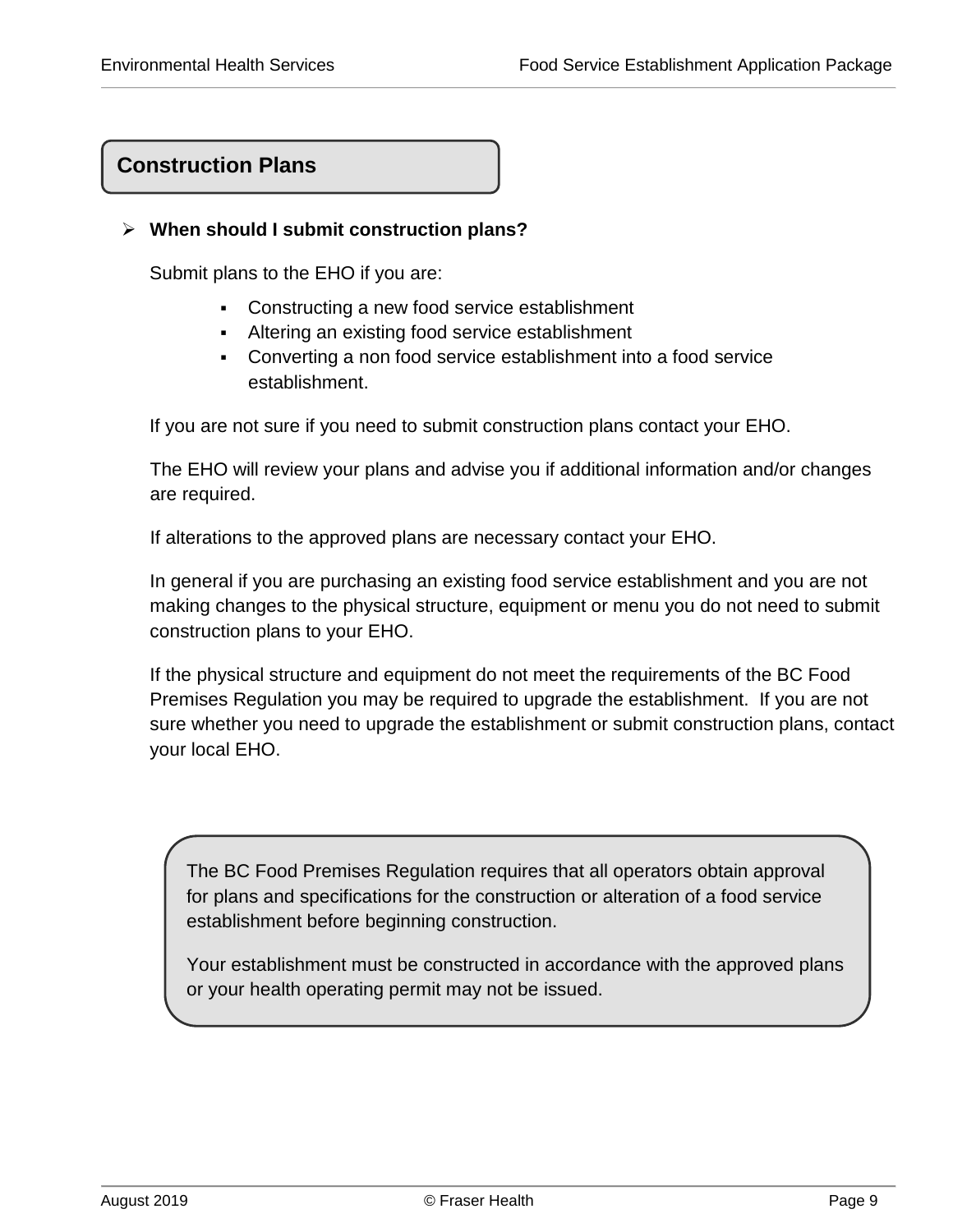#### **What am I required to submit for construction plans?**

Submit the following information to the EHO for review:

- Floor plans
- **Equipment specifications**
- Finishing details for floors, walls, ceilings and food contact surfaces
- **Water supply**
- **Method of sewage disposal**

#### **Floor plans**

Submit three copies of your floor plans to the EHO. Floor plans are overhead views of a building or room and need to be drawn to scale. The floor plan needs to identify the layout of the establishment and include the location of all rooms/areas, their purpose and dimensions and the location of all equipment.

| Layout of room(s)<br>Indicate the location of the<br>following rooms/areas:                  | Food preparation area(s)<br>٠<br>Food storage area(s) including any off-site location(s)<br>٠<br>Dishwashing area(s)<br>$\blacksquare$<br>Janitorial area(s)<br>$\blacksquare$<br>Beverage station(s)<br>٠<br>Waitress station(s)<br>٠<br>Seating area(s)<br>٠<br>Washrooms (public and staff)<br>٠<br>Any other room(s)/area(s) in your establishment<br>٠                                                                                                                                                                                                                       |
|----------------------------------------------------------------------------------------------|-----------------------------------------------------------------------------------------------------------------------------------------------------------------------------------------------------------------------------------------------------------------------------------------------------------------------------------------------------------------------------------------------------------------------------------------------------------------------------------------------------------------------------------------------------------------------------------|
| <b>Equipment</b><br>Specify the location of the<br>following equipment on<br>your floor plan | <b>Sinks</b><br>п<br>- Handwashing<br>- Food preparation<br>Dishwashing<br>- Utility/mop<br>Food preparation table(s)<br>$\blacksquare$<br>Refrigerator(s) and freezer(s)<br>٠<br>Hot holding equipment such as steam tables and<br>٠<br>buffet lines<br>Cooking equipment such as stove/oven, broiler and<br>٠<br>grills<br>Ventilation equipment such as range hoods<br>٠<br>Hot water tank (include size)<br>$\blacksquare$<br>Ice machine(s)<br>٠<br>Dishwasher(s) and glasswasher(s)<br>٠<br>Any other equipment you will use in the operation of<br>٠<br>your establishment |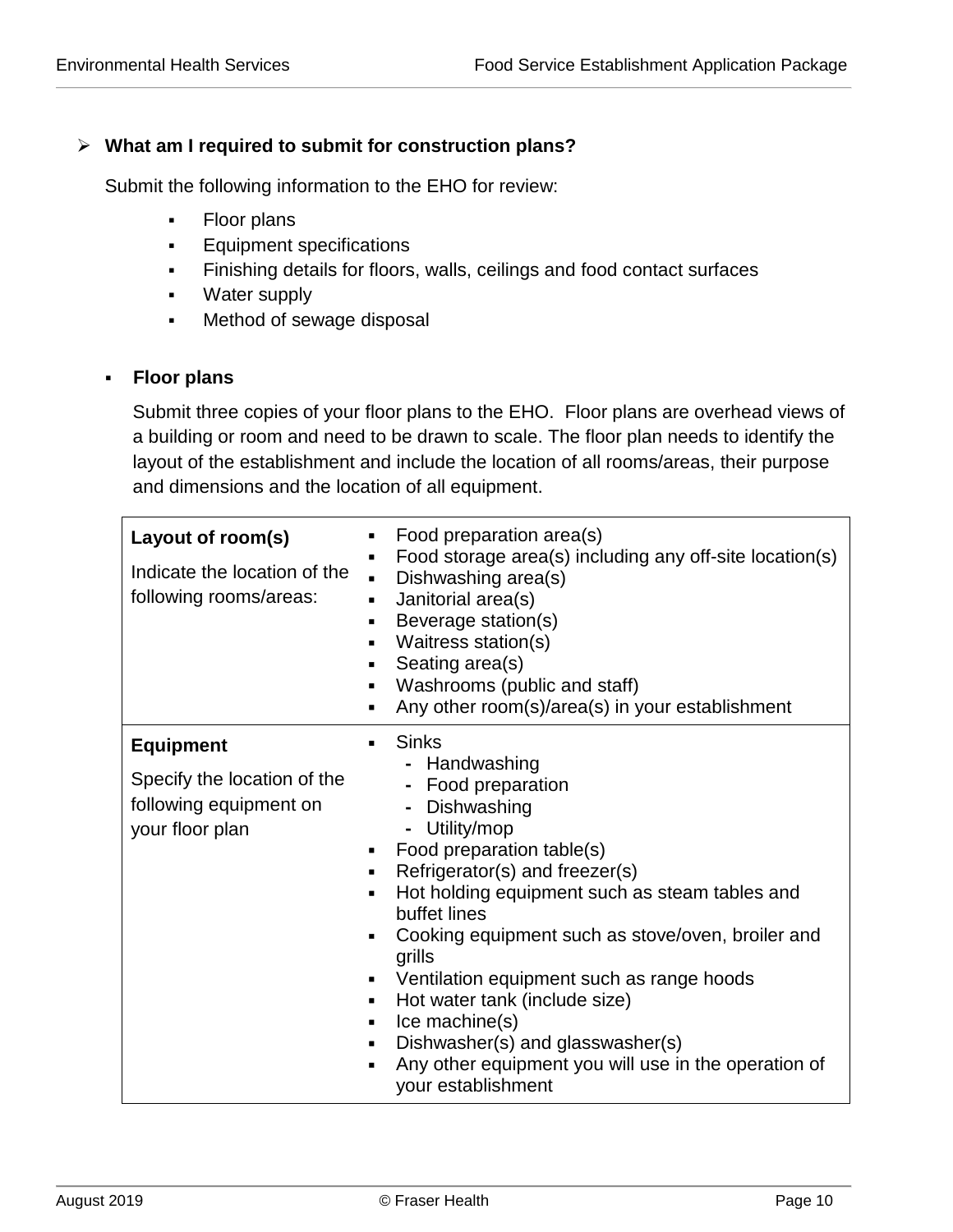#### **Equipment specifications**

Submit details on the method of dishwashing and glasswashing to your EHO.

Your EHO may ask for detailed information on other types of equipment used in your establishment.

## **Finishing schedule**

Describe the type of finish(s) used on floors, walls, ceilings and food contact surfaces.

#### **Water supply**

If a private water system will be used provide the name of the system and discuss with your EHO regarding potability.

#### **Sewage disposal**

If an on-site sewage disposal system or holding tank will be used indicate this on your plan and discuss with your EHO.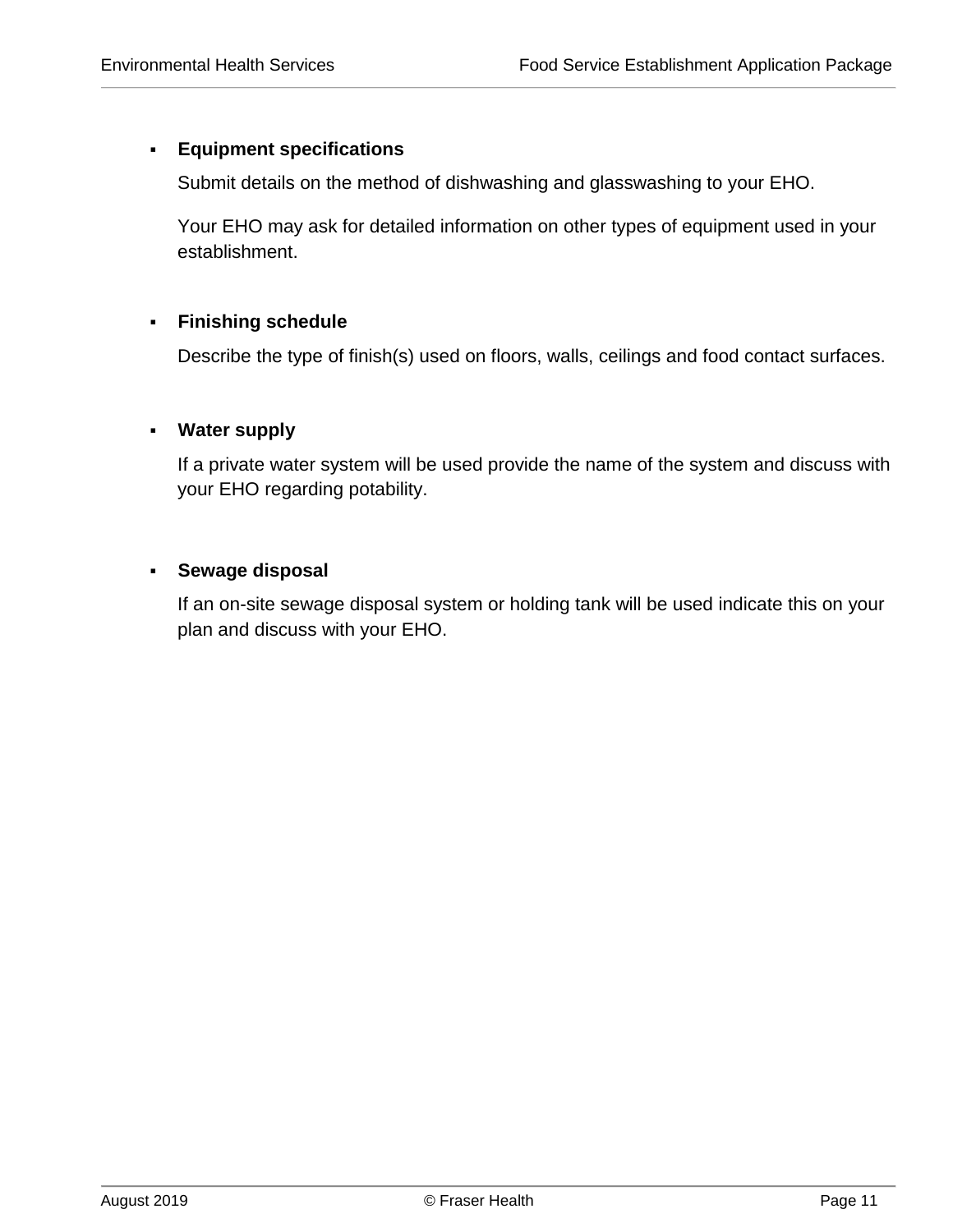# <span id="page-12-0"></span>**Section 3 - Food Safety Plans**

The following section provides information that will assist you in writing a food safety plan.

Submit a copy of the food safety plan to your EHO at least 2 weeks before you intend on opening your establishment. The EHO will review the plan and will let you know if any amendments are required. The EHO can not issue your health operating permit until your food safety plan is reviewed and accepted.

## **What is a food safety plan?**

A food safety plan is a set of written procedures that will help eliminate, prevent or reduce food safety hazards that may cause your customer to become ill or injured.

## **What is a food safety hazard?**

A food safety hazard is biological, physical or chemical contamination that may cause food to be unsafe to eat.

The following are some examples of food safety hazards:

- Bacteria in food that is not adequately cooked.
- Glass in food from a shattered light bulb.
- A chemical in food such as a cleaning agent.

All operators of food service establishments in British Columbia are required to have a food safety plan.

## **Will I benefit from having a food safety plan?**

Having a food safety plan and implementing the plan may help you to improve the consistency of your food, save money by having less waste, train staff and protect your business' reputation by reducing the chance of food poisoning.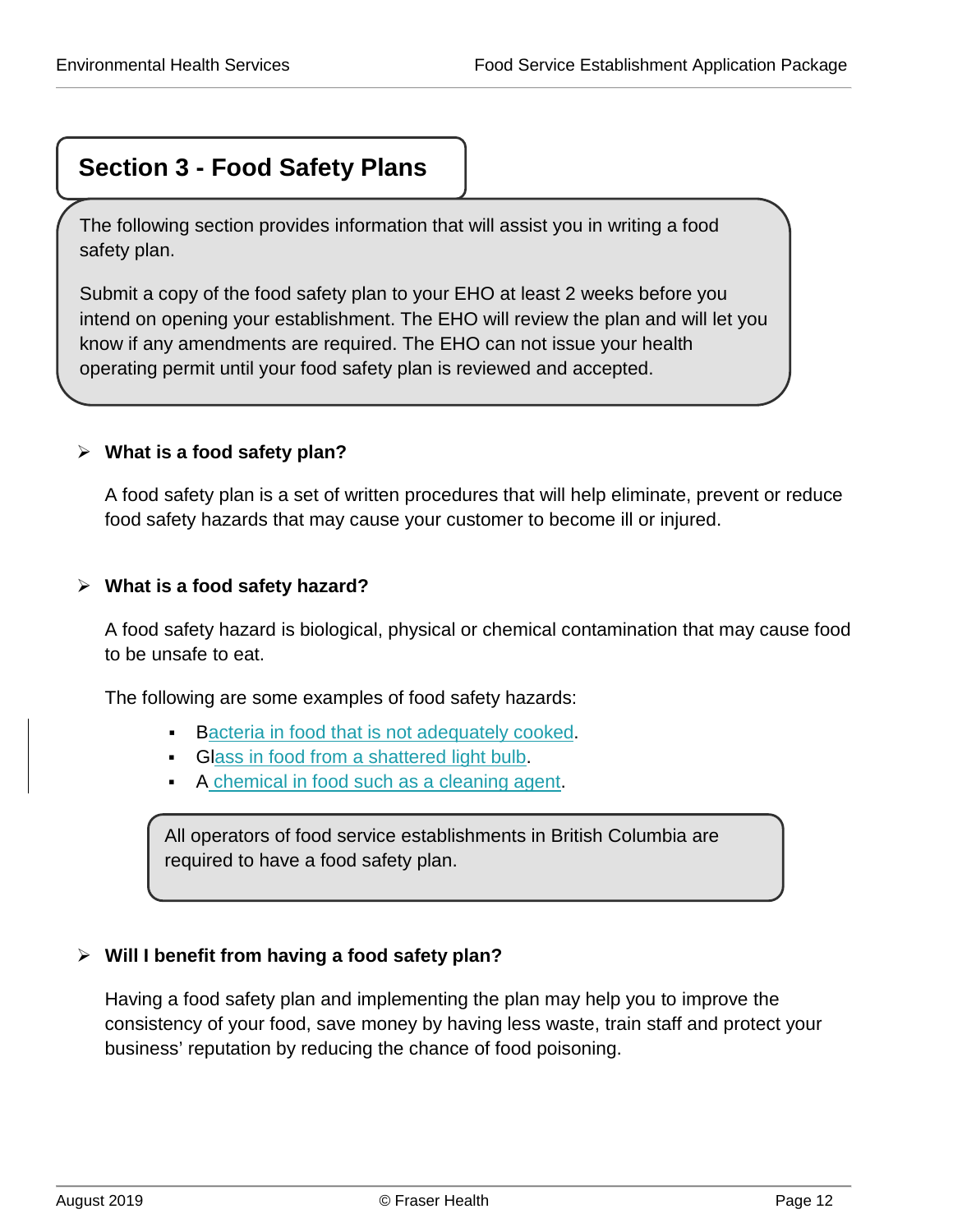## <span id="page-13-0"></span>**The Four Food Safety Plan Principles**

A food safety plan is a way you can increase the safety of the food you serve to your customers. This section will focus on the control of biological hazards through the use of four basic principles.

## **These are the four food safety plan principles**

- **Principle 1 Critical steps**
- **Principle 2 Critical limits**
- **Principle 3 Check for critical limits**
- $\blacksquare$  Principle 4 Corrective actions

For examples of the four food safety plan principles refer to page 16.

## **What is a "***critical step"***?**

These are steps in the preparation of food where a food safety hazard may be eliminated, reduced or prevented. Critical steps vary depending on the method of food preparation and the type of food. Some examples of critical steps include:

- Cold holding
- Preparation
- Cooking
- Cooling
- Reheating
- Hot holding

Critical steps must be carried out correctly or the food may be unsafe to eat.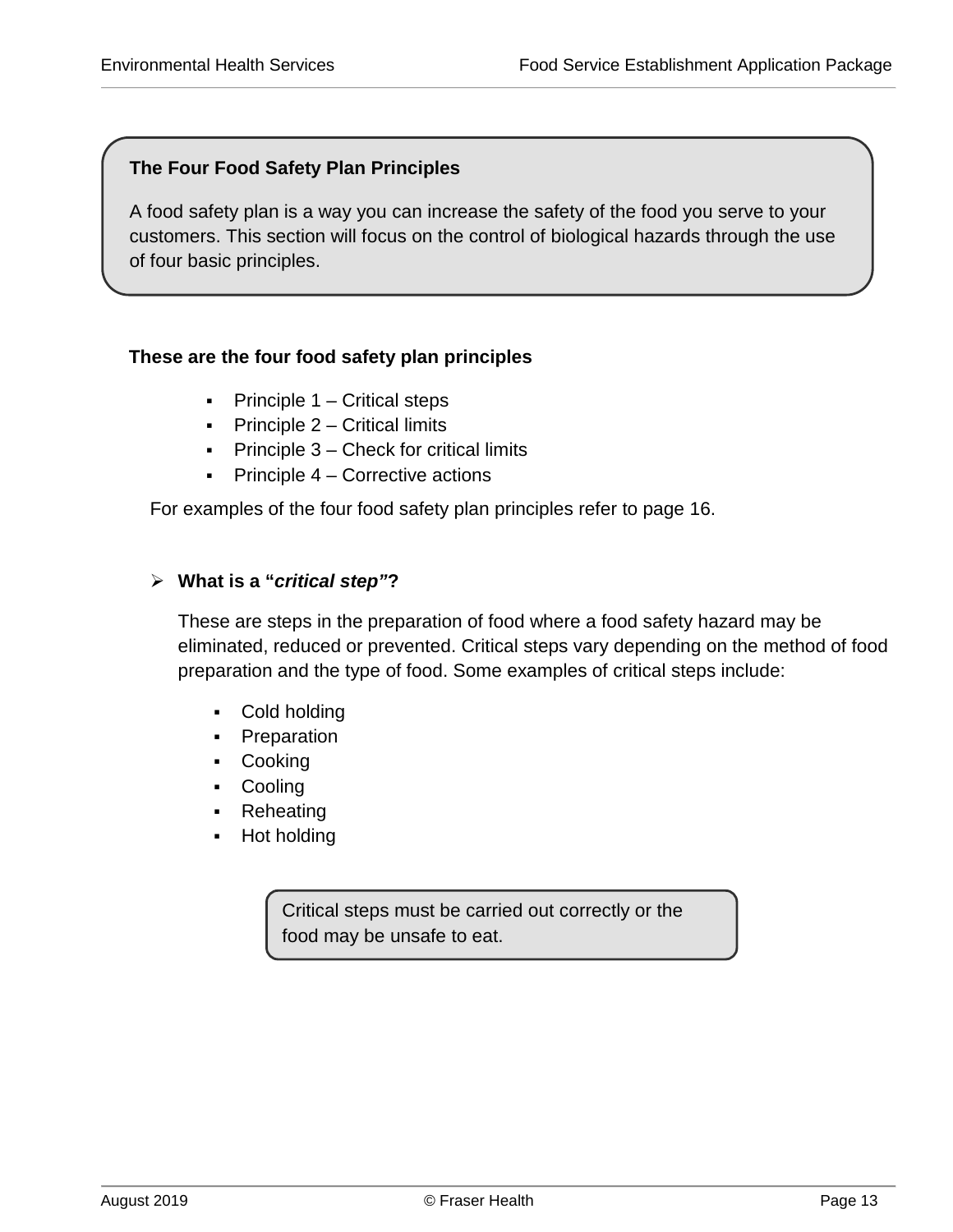## **What are "***critical limits"***?**

These are restrictions you place at a critical step to control a hazard.

When a critical limit is not met foods may be unsafe to eat.

Critical limits are usually described using time and temperature although some involve food handler procedures such as handwashing.

The BC Food Premises Regulation and Canadian Food Retail and Food Services Code set the minimum standards for temperature control in food service establishments.

The following are critical limits that must be followed for perishable foods:

- Cold food(s) must be stored at less than  $4^{\circ}C/40^{\circ}F$ .
- Food(s) that are reheated must reach at least 74°C/165°F within 2 hours.
- Hot food(s) must be stored at greater than  $60^{\circ}C/140^{\circ}F$ .
- Food(s) must be cooled from  $60^{\circ}$ C to  $20^{\circ}$ C (140°F to  $70^{\circ}$ F) in under 2 hours and then 20°C to 4°C (70°F to 40°F) within 4 hours.

For safe cooking temperatures refer to page 18.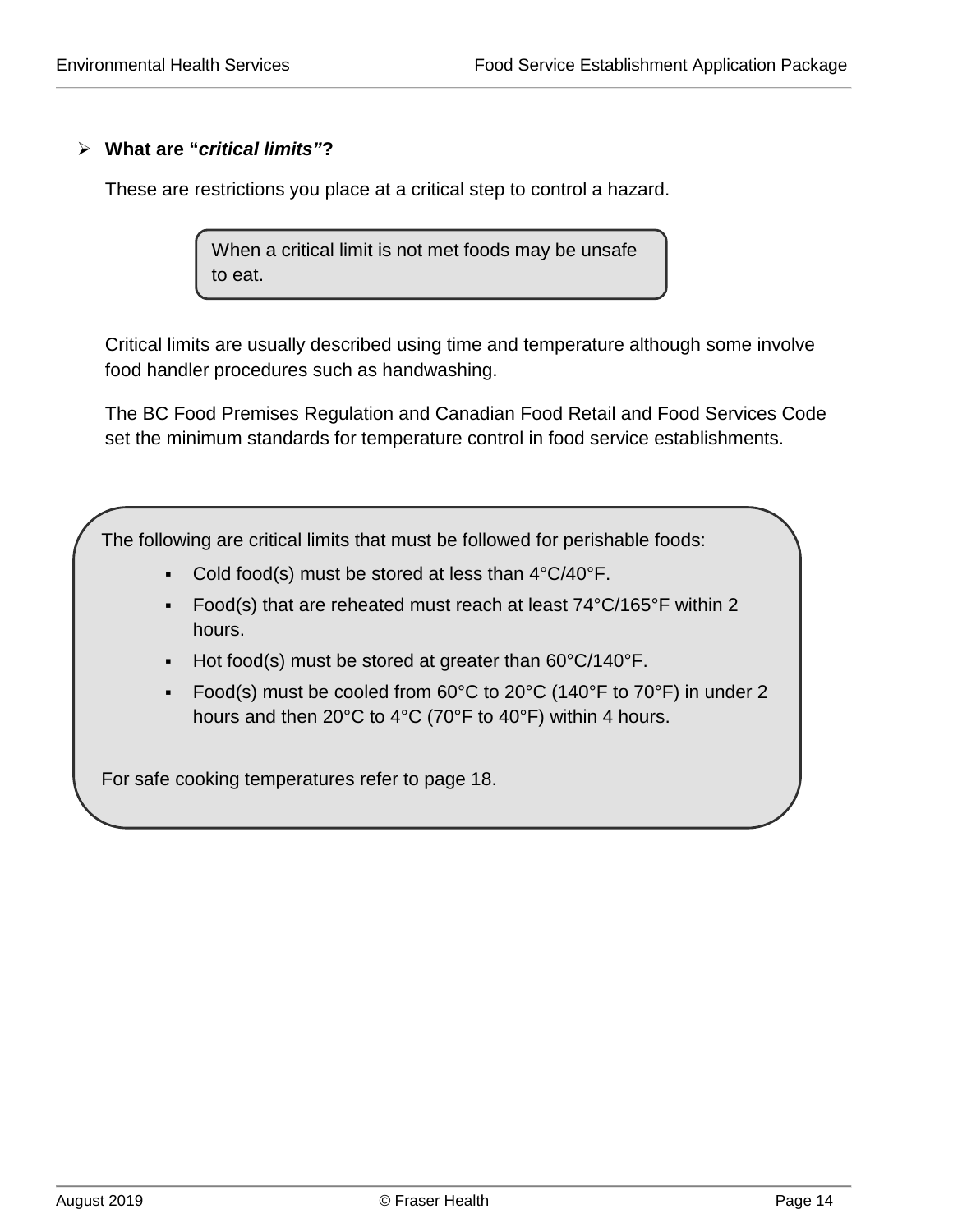#### **What is a "***check for a critical limit"***?**

These are the procedures you follow to make sure a critical limit has been met.

For critical limits that involve temperature, the actual internal temperature of the food must be checked using a food probe thermometer.

For critical limits that involve food handling procedures, such as handwashing, food handler practices should be monitored regularly.

Critical limits must be checked routinely.

#### **What is a "***corrective action"***?**

These are the actions you will take if a critical limit is not met.

Taking correction action(s) will help to ensure the safety of the food you serve.

For example, if the temperature of cold food is above 4°C (40°F) what will you do to make sure the food remains safe to eat?

In some cases throwing out the food may be the only acceptable corrective action to ensure your customers do not become ill.

> The following are corrective actions that must be followed for perishable foods:

- Foods held between  $4^{\circ}$ C 60 $^{\circ}$ C (40 $^{\circ}$ F 140 $^{\circ}$ F) for more than 2 hours must be thrown away.
- Foods that are not cooled from  $60^{\circ}$ C  $20^{\circ}$ C (140°F  $70^{\circ}$ F) within 2 hours and then from 20°C to less than 4°C (70°F to less than 40°F) within 4 hours must be thrown away.
- Foods that are not reheated to 74°C (165°F) within 2 hours must be thrown away.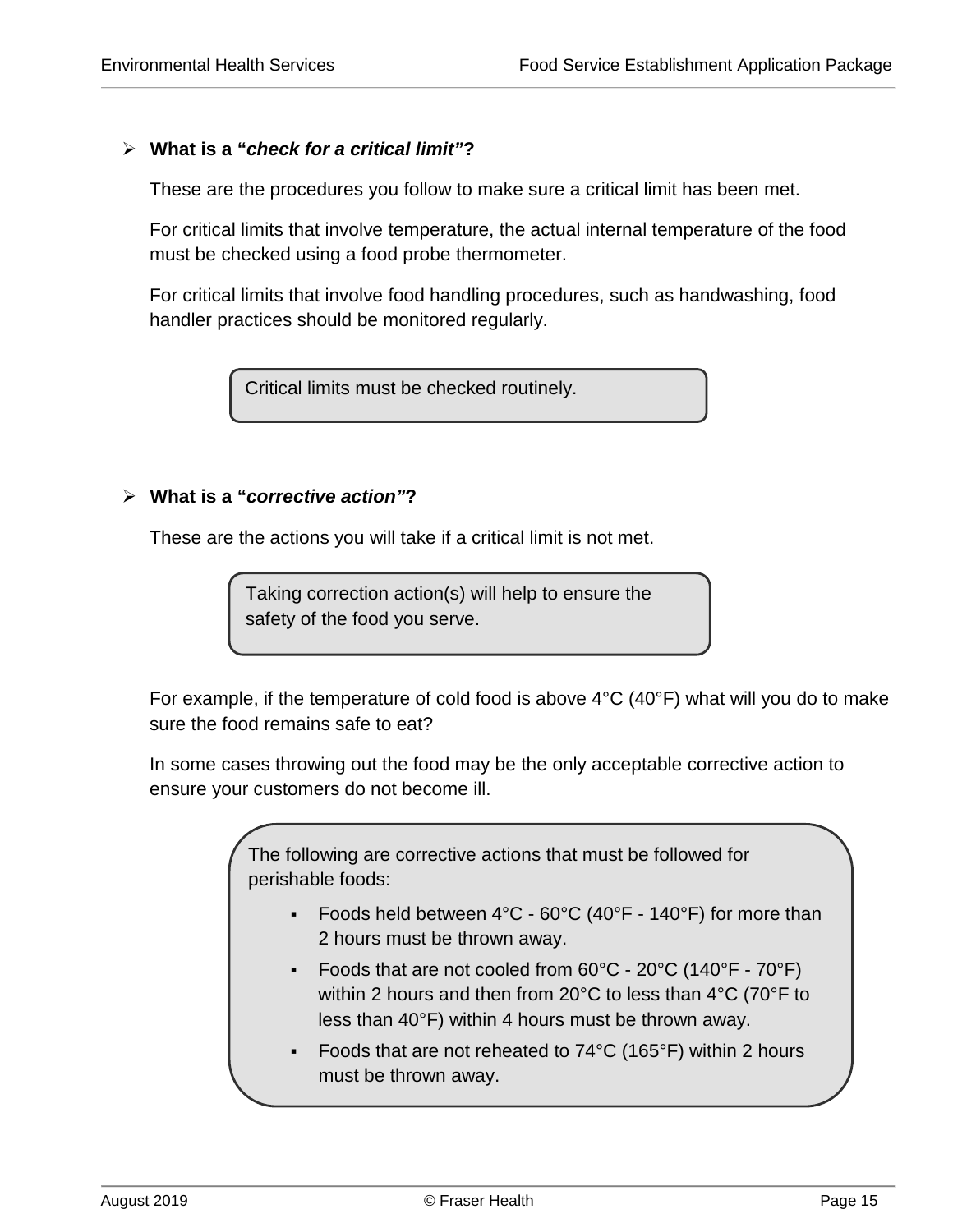## **The Four Food Safety Plan Principles**

## This table provides examples of the four food safety plan principles. **This is not a food safety plan.**

| <b>Principle 1</b><br><b>Examples of</b><br><b>Critical Steps</b> | <b>Principle 2</b><br><b>Examples of</b><br><b>Critical Limit(s)</b>                                                                                                                        | <b>Principle 3</b><br><b>Examples of</b><br><b>Check(s) for Critical Limit(s)</b>                            | <b>Principle 4</b><br><b>Examples of</b><br><b>Corrective Actions</b>                                                                                                        |
|-------------------------------------------------------------------|---------------------------------------------------------------------------------------------------------------------------------------------------------------------------------------------|--------------------------------------------------------------------------------------------------------------|------------------------------------------------------------------------------------------------------------------------------------------------------------------------------|
| Receive                                                           | Receive in good condition<br>$\blacksquare$<br>Approved source<br>$\blacksquare$<br>Cold food 4°C(40°F) or<br>$\blacksquare$<br>less<br>Frozen food -18°C(0°F) or<br>$\blacksquare$<br>less | $\blacksquare$<br>Take temperature of<br>incoming food<br><b>Inspection Tags</b><br>$\blacksquare$           | Reject food                                                                                                                                                                  |
| Cold Hold                                                         | Cold-hold at $4^{\circ}C(40^{\circ}F)$ or<br>$\blacksquare$<br>less<br>Thaw foods at 4°C(40°F)<br>٠<br>or less                                                                              | Use thermometer to check<br>food temperature every 2<br>hours                                                | If more than $4^{\circ}C(40^{\circ}F)$<br>for more than 2 hours<br>throw out food                                                                                            |
| Prepare                                                           | Clean hands<br>٠<br>Clean & sanitized work<br>$\blacksquare$<br>surfaces<br>Healthy worker<br>٠<br>Maximum 2 hour<br>٠<br>preparation time at room<br>temperature                           | Manager to observe kitchen<br>practices and make sure<br>soap and paper towels are<br>available at hand sink | Change polices &<br>practices                                                                                                                                                |
| Cook                                                              | Cook to at least 74°C(165°F)                                                                                                                                                                | Use thermometer to check<br>internal temperature of food                                                     | Continue cooking to<br>required temperature                                                                                                                                  |
| <b>Hot Hold</b>                                                   | Hot hold at greater than 60°C<br>(140°F)                                                                                                                                                    | Use thermometer to check<br>temperature after 2 hours in<br>hot holding unit                                 | If food is less than 60°C<br>(140°F) for more than 2<br>hours throw out                                                                                                      |
| Cool                                                              | Cool from 60°C(140°F) to<br>20°C(70°F) in 2 hours & then<br>from 20°C(70°F) to 4°C(40°F)<br>within 4 hours                                                                                  | Check food temperature<br>throughout cooling process                                                         | If food isn't cooled from<br>60°C(140°F) to less<br>than 20°C(70°F) within<br>2 hours and then from<br>20°C(70°F) to less than<br>4°C(40°F) within 4<br>hours throw out food |
| Reheat (for hot<br>holding)                                       | Reheat foods to 74°C(165°F)<br>in less than 2 hours                                                                                                                                         | Check food using a<br>thermometer                                                                            | If less than 74°C(165°F)<br>for more than 2 hours,<br>throw out food                                                                                                         |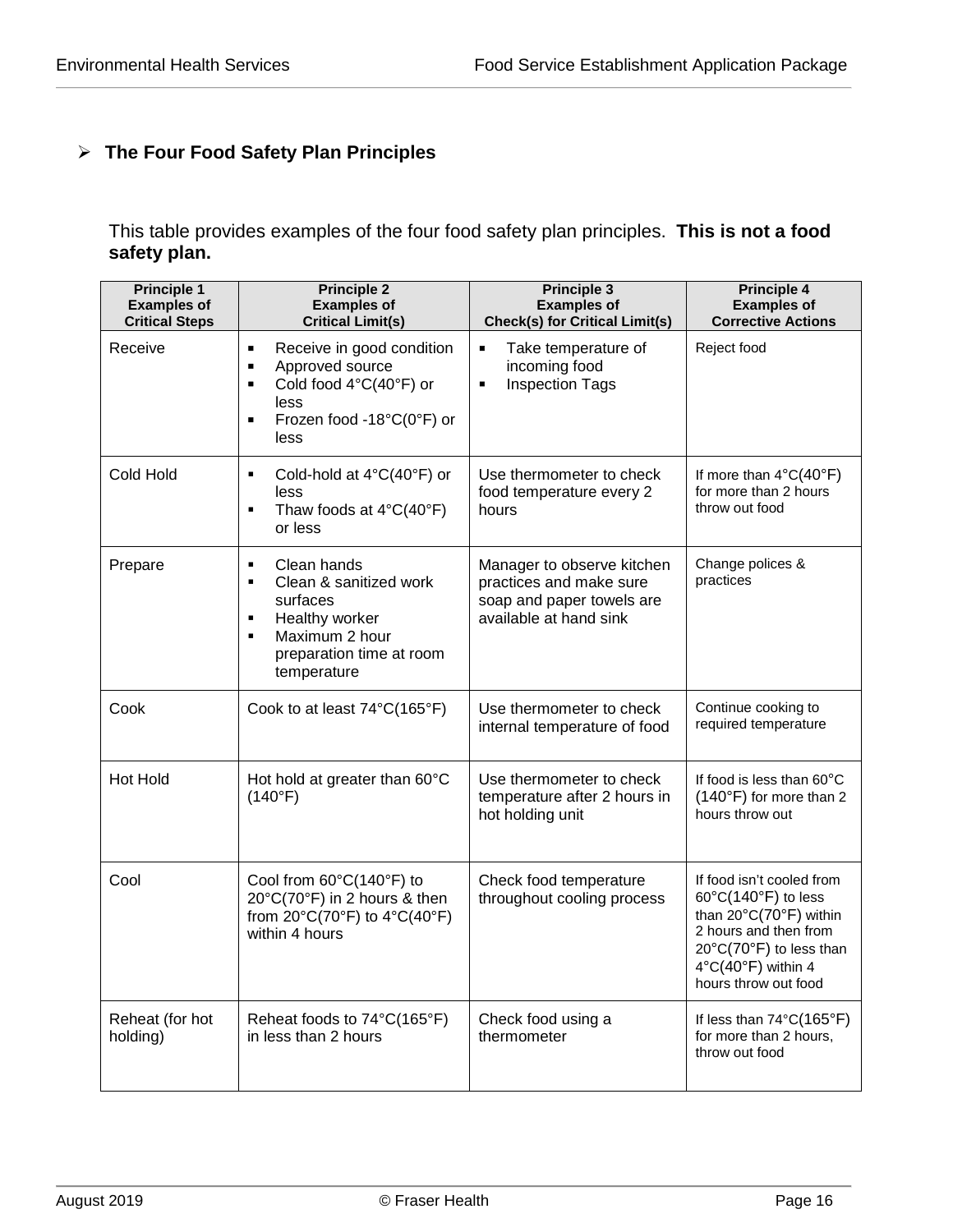

## **Safe Cooking, Reheating Times and Temperatures**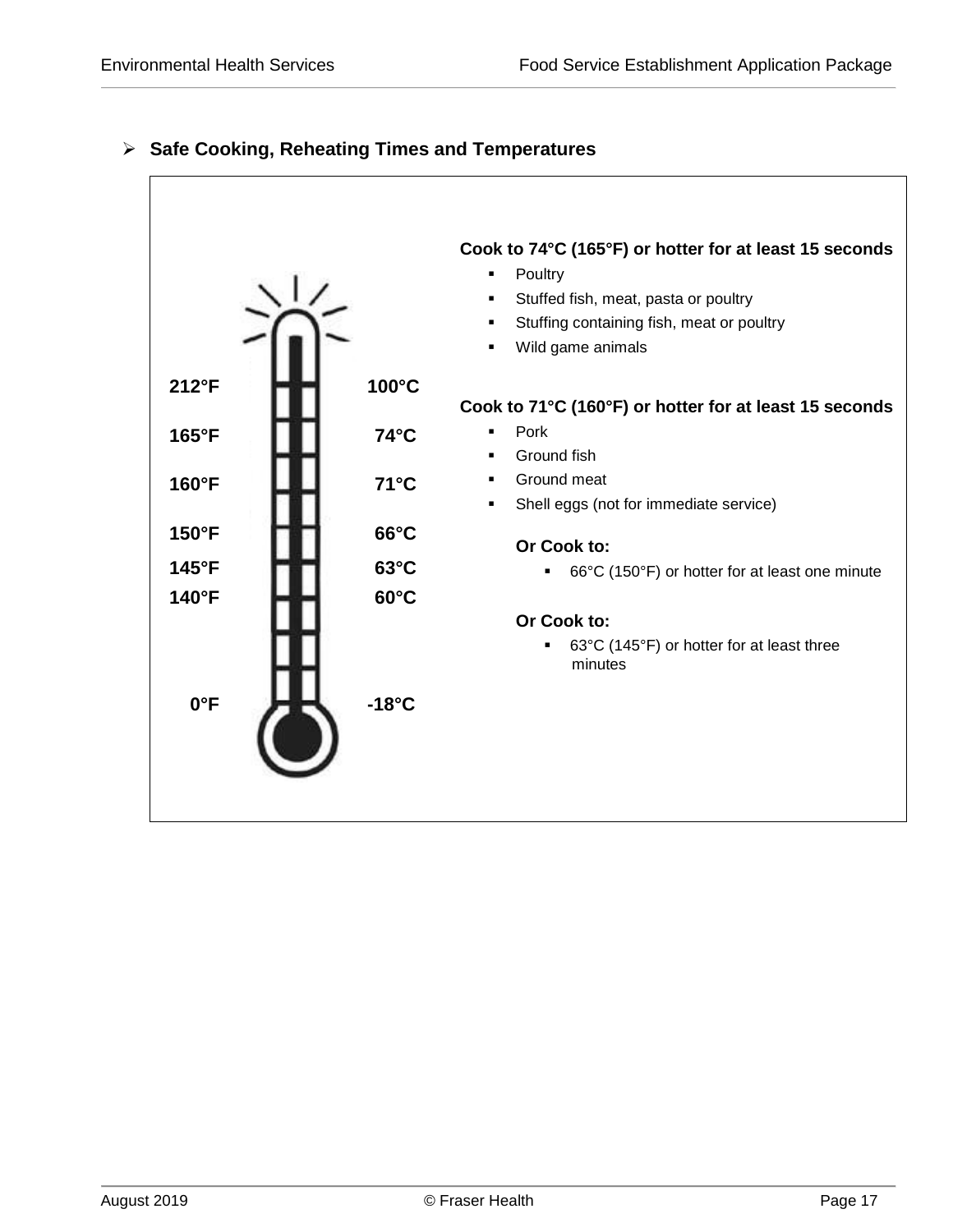## **How to Write a Food Safety Plan**

## **1. Identify potentially hazardous menu items**

<span id="page-18-0"></span>Write down menu items that are potentially hazardous. In general these are foods that must be refrigerated to ensure safety. Some examples of potentially hazardous foods include meat, poultry, fish, cooked vegetables, rice, pasta and potatoes.

## **2. Decide on the format of the food safety plan**

There is no standard format for writing a food safety plan, choose a style that works best for you and your staff. Some food safety plans are very comprehensive and outline safe handling procedures for each menu item. Some plans are more general and place food safety controls on groups of menu items or types of foods.

Three commonly used formats are *(for more information on these types of plans refer to pages indicated)*:

- **Process based food safety plans Page 20**
- Recipe based food safety plans Page 24
- Flow chart based food safety plan Page 27

You may choose to use a recipe based plan for some menu items and a process based plan for other menu items.

There may be other options for writing a food safety plan, contact your local EHO for further details.

#### **3. Include the four food safety plan principles**

You are required to include the four food safety plan principles in your plan. For a review of these principles refer to pages 13 to 15.

- **Principle 1 Critical step(s)** Review the steps in the preparation of your menu items and identify those steps that are critical to food safety.
- **Principle 2 – Critical limit(s)** For each critical step set a critical limit.
- **Principle 3 Check for critical limit(s)** Determine how you will check for the critical limit.
- **Principle 4 Corrective action(s) –** Determine the action you will take if the critical limit is not met.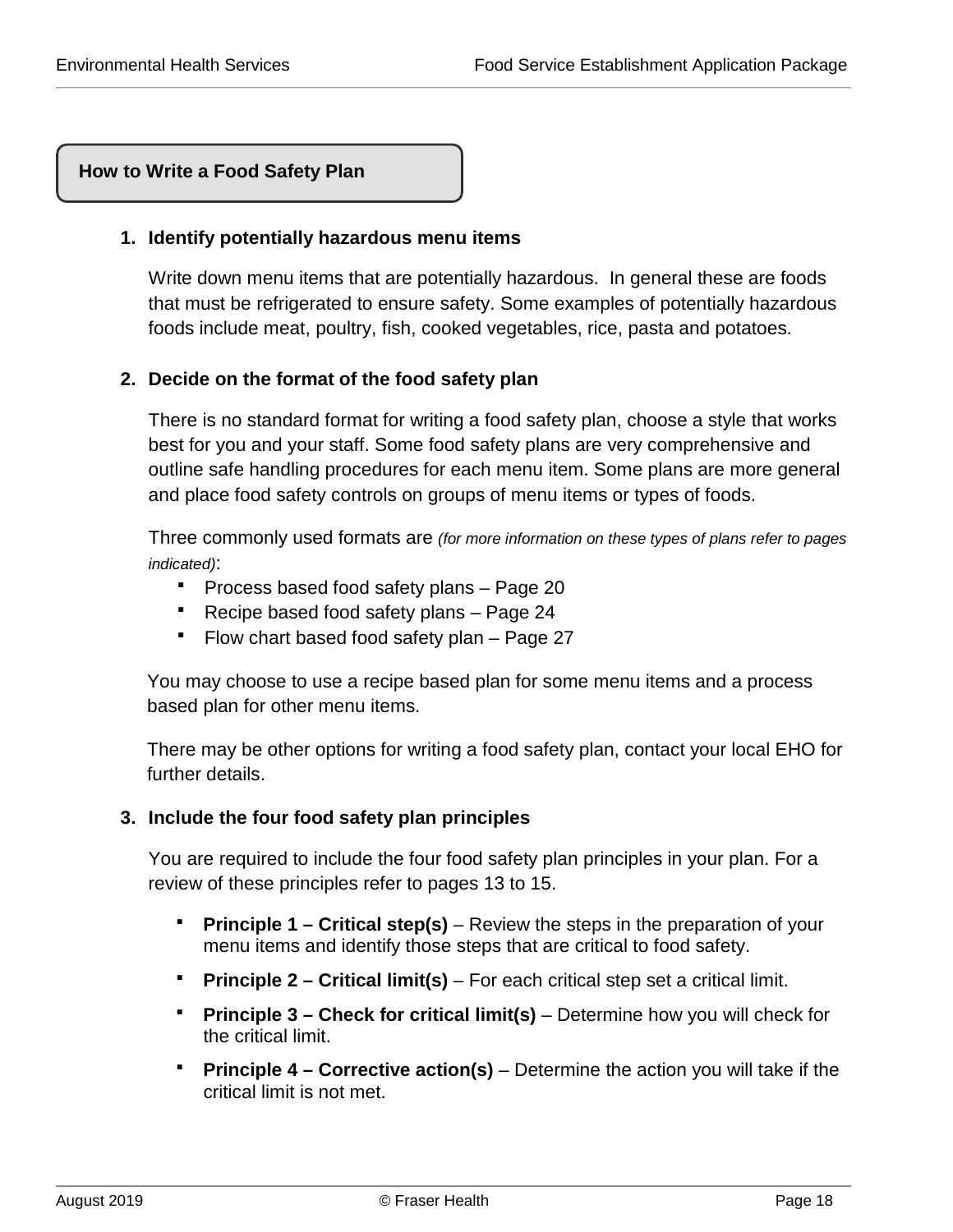## **4. Submit your food safety plan**

Submit a copy of your food safety plan to your local EHO for review. The EHO will advise you if any changes are necessary and when your plan has been accepted.

For additional information on writing a food safety plan contact your EHO or refer to:

*Ensuring Food Safety: Writing your own Food Safety Plan – the HACCP Way at:*

[http://www.bccdc.ca/resource-](http://www.bccdc.ca/resource-gallery/Documents/Guidelines%20and%20Forms/Guidelines%20and%20Manuals/EH/FPS/Food/EnsuringFoodSafetyHACCPWay.pdf)

[gallery/Documents/Guidelines%20and%20Forms/Guidelines%20and%20Manu](http://www.bccdc.ca/resource-gallery/Documents/Guidelines%20and%20Forms/Guidelines%20and%20Manuals/EH/FPS/Food/EnsuringFoodSafetyHACCPWay.pdf) [als/EH/FPS/Food/EnsuringFoodSafetyHACCPWay.pdf](http://www.bccdc.ca/resource-gallery/Documents/Guidelines%20and%20Forms/Guidelines%20and%20Manuals/EH/FPS/Food/EnsuringFoodSafetyHACCPWay.pdf)

#### **Additional considerations**

#### **Record keeping**

A food safety plan should include keeping written records of checks for critical limits and any corrective actions that were taken. These records will provide documentation that appropriate steps were taken to ensure the safety of the food.

Temperature recording logs may be used to record temperatures for:

- **-** Equipment such as coolers
- **-** Food, such as soup held hot during the day

Temperature recording templates are provided in Appendix 2.

#### **Implementing your food safety plan**

Educate your food handlers and any new employees on the food safety plan; ensure the plan is readily available in the food preparation area.

If you change your menu or preparation methods make sure you update your food safety plan; discuss the changes with your EHO and your food handlers.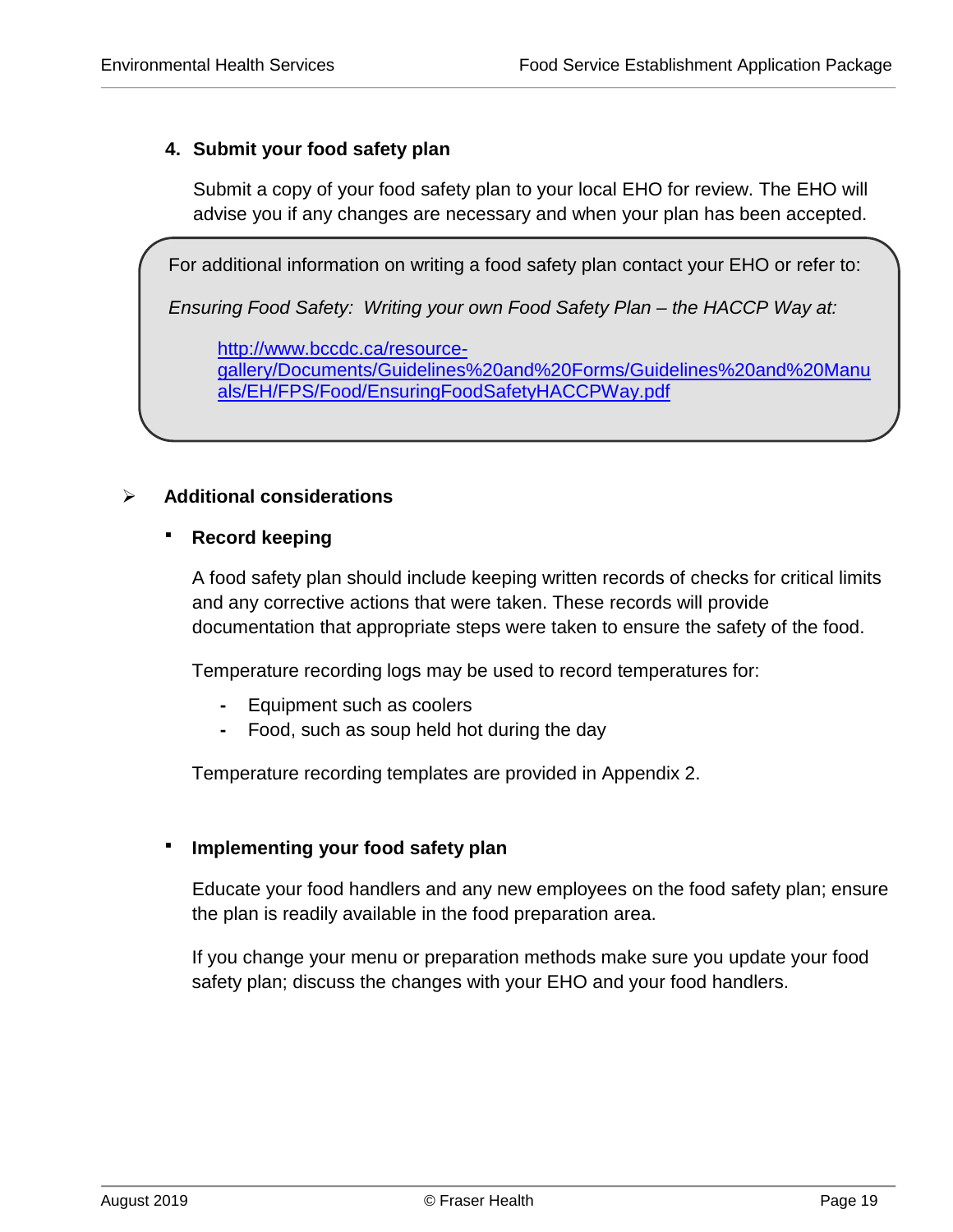j

## **Food Safety Plan Formats**

#### <span id="page-20-1"></span>**Processed Based Food Safety Plan**

#### **What is a process based food safety plan?**

<span id="page-20-0"></span>A process based food safety plan groups menu items together that follow similar preparation processes.

The critical steps for each group of menu items are similar therefore the same critical limit, checks for critical limit and corrective actions can be applied to the group of foods.

#### **What are the most common types of preparation processes?**

Most menu items can be placed into one of three preparation processes.

#### **- Process 1 – Food prepared with no cook step**

Menu items in this process are not cooked before service. Critical steps include refrigeration and good hygiene practices during preparation.

For example, menu items such as salads, cold sandwiches and sushi may be grouped together.

#### **- Process 2 – Food prepared for same day service**

Menu items in this process are cooked and served immediately or may be held hot until service. Critical steps include cooking and hot holding.

For example, menu items such as chicken burgers, fish and chips and gravy (no leftovers) may be grouped together.

#### **- Process 3 – Complex food preparation**

Menu items in this process are usually prepared in large volumes or in advance for service the next day. Foods in this process have multiple critical steps that may include cooking, cooling, refrigeration, reheating and hot holding.

For example, menu items such as roast turkey for cold sandwiches and rice that is cooked, cooled and used to prepare fried rice may be grouped together.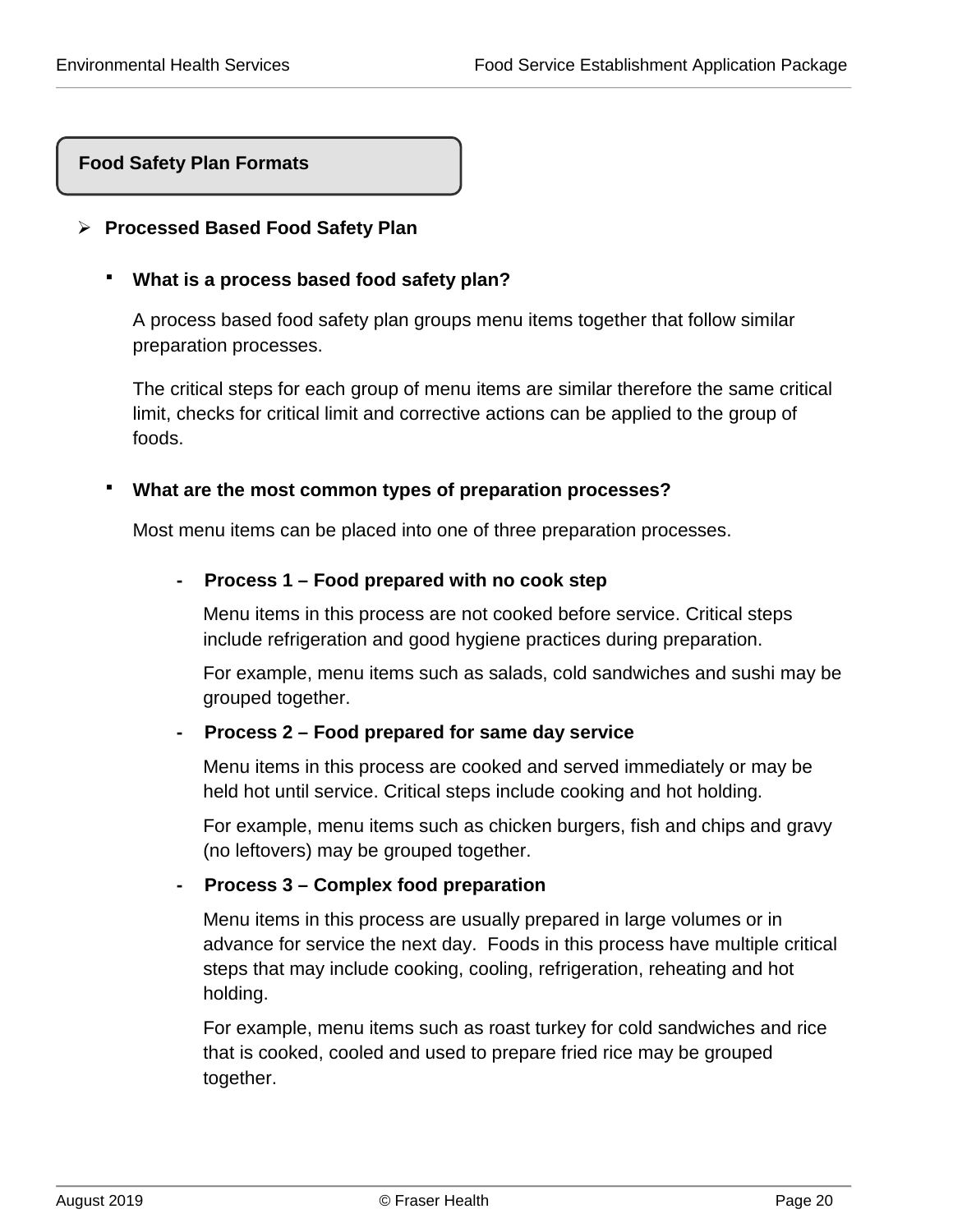For an example of a process based food safety plan refer to pages 22 to 23.

Blank templates to assist you in writing a processed based food safety plan are provided in Appendix 1.

For more information on writing a processed based food safety plan refer to "Managing Food Safety: A Manual for the Voluntary Use of HACCP Principles for Operators of Food Service Establishments."

[https://www.fda.gov/downloads/food/guidanceregulation/haccp/ucm07795](https://www.fda.gov/downloads/food/guidanceregulation/haccp/ucm077957.pdf) [7.pdf](https://www.fda.gov/downloads/food/guidanceregulation/haccp/ucm077957.pdf)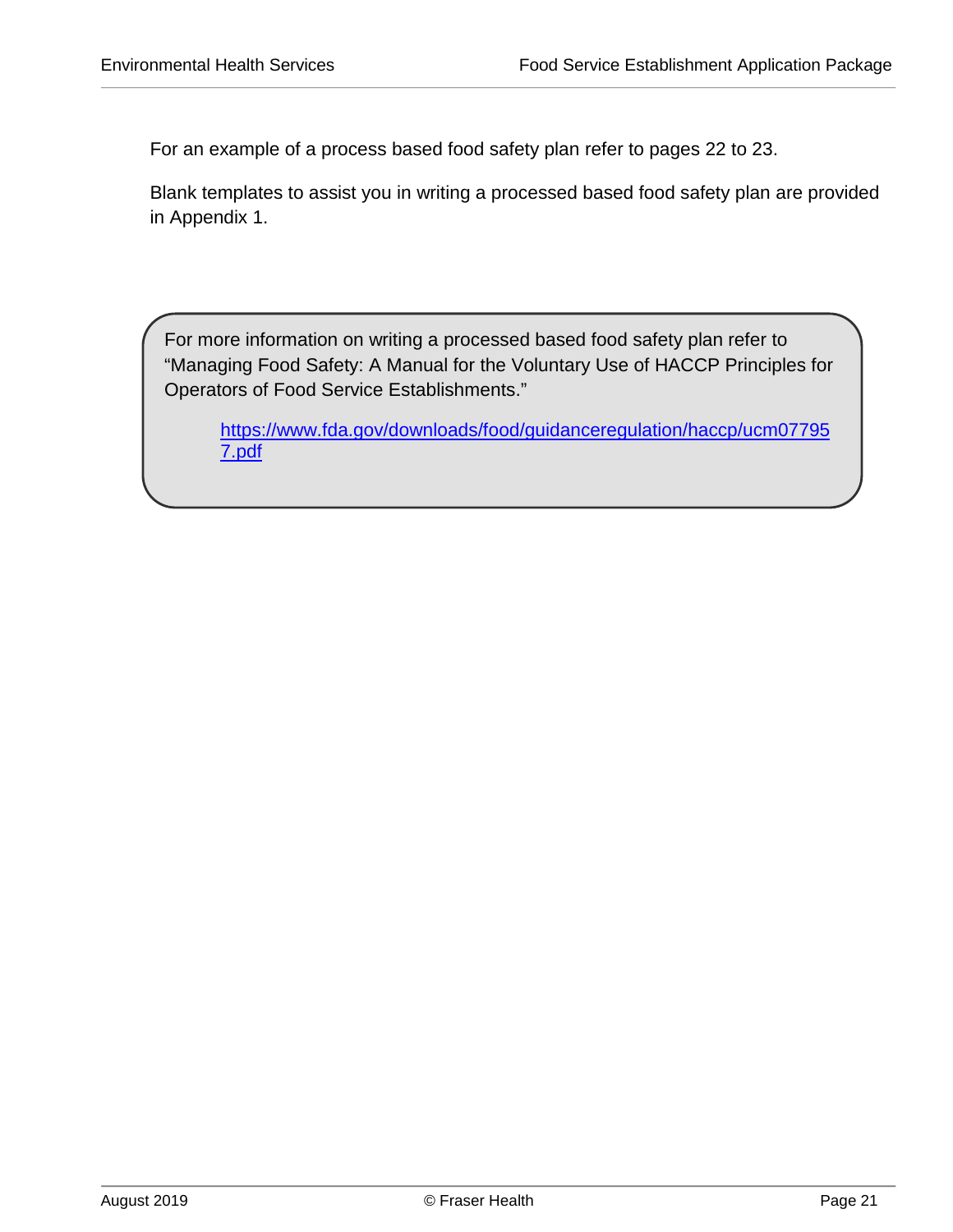## **Example of a process based food safety plan**

The following is an example of a process based food safety plan for a menu that includes: cold meat sandwiches, ice cream, sushi, fried chicken, hamburgers, cooked rice, fried rice, beef stew and roast turkey.

#### **Process 1 – Food preparation with no cook step**

| Menu Items: Cold meat sandwiches, ice cream, fish for sushi |                                                                                                                      |                                                                                                      |                                                                                                                                                    |  |
|-------------------------------------------------------------|----------------------------------------------------------------------------------------------------------------------|------------------------------------------------------------------------------------------------------|----------------------------------------------------------------------------------------------------------------------------------------------------|--|
| <b>Critical Steps</b>                                       | <b>Critical Limit</b>                                                                                                | <b>Check for Critical Limit</b>                                                                      | <b>Examples of Corrective</b><br><b>Actions</b>                                                                                                    |  |
| Cold hold                                                   | Keep in refrigerator at less than<br>4°C(40°F) until preparation or<br>service                                       | Check internal food<br>temperatures after 2 and 4<br>hours                                           | Discard food that is greater<br>than $4^{\circ}C(40^{\circ}F)$ for more<br>than 2 hours (or if time out<br>of temperature cannot be<br>determined) |  |
| Preparation                                                 | Food handler must wash<br>п<br>hands before making food<br>Food contact surfaces must<br>٠<br>be clean and sanitized | Head cook and manager to<br>watch food handlers; make sure<br>hand sink has soap and paper<br>towels | Review food safety plan<br>with staff and head cook                                                                                                |  |

#### **Process 2 – Food preparation for same day service**

*Note: Follow cold holding standards in Process 1*

| Menu Items: Fried chicken, hamburgers (all beef burgers), cooked rice |                                                                                                          |                                                     |                                                                                          |  |
|-----------------------------------------------------------------------|----------------------------------------------------------------------------------------------------------|-----------------------------------------------------|------------------------------------------------------------------------------------------|--|
| <b>Critical Steps</b>                                                 | <b>Critical Limit</b>                                                                                    | <b>Check for Critical Limit</b>                     | <b>Examples of Corrective</b><br><b>Actions</b>                                          |  |
| Cook                                                                  | Cook chicken to at least 74°C<br>٠<br>$(165^{\circ}F)$<br>Cook hamburger to at least<br>٠<br>74°C(165°F) | Take temperature of food using<br>probe thermometer | Keep cooking until<br>minimum temperature is<br>reached                                  |  |
| Hot hold                                                              | Hold cooked rice on steam table<br>at greater than $60^{\circ}$ C(140 $^{\circ}$ F)                      | Check food temperature every<br>2 hours             | If food is below $60^{\circ}$ C<br>$(140^{\circ}F)$ for more than 2<br>hours - throw out |  |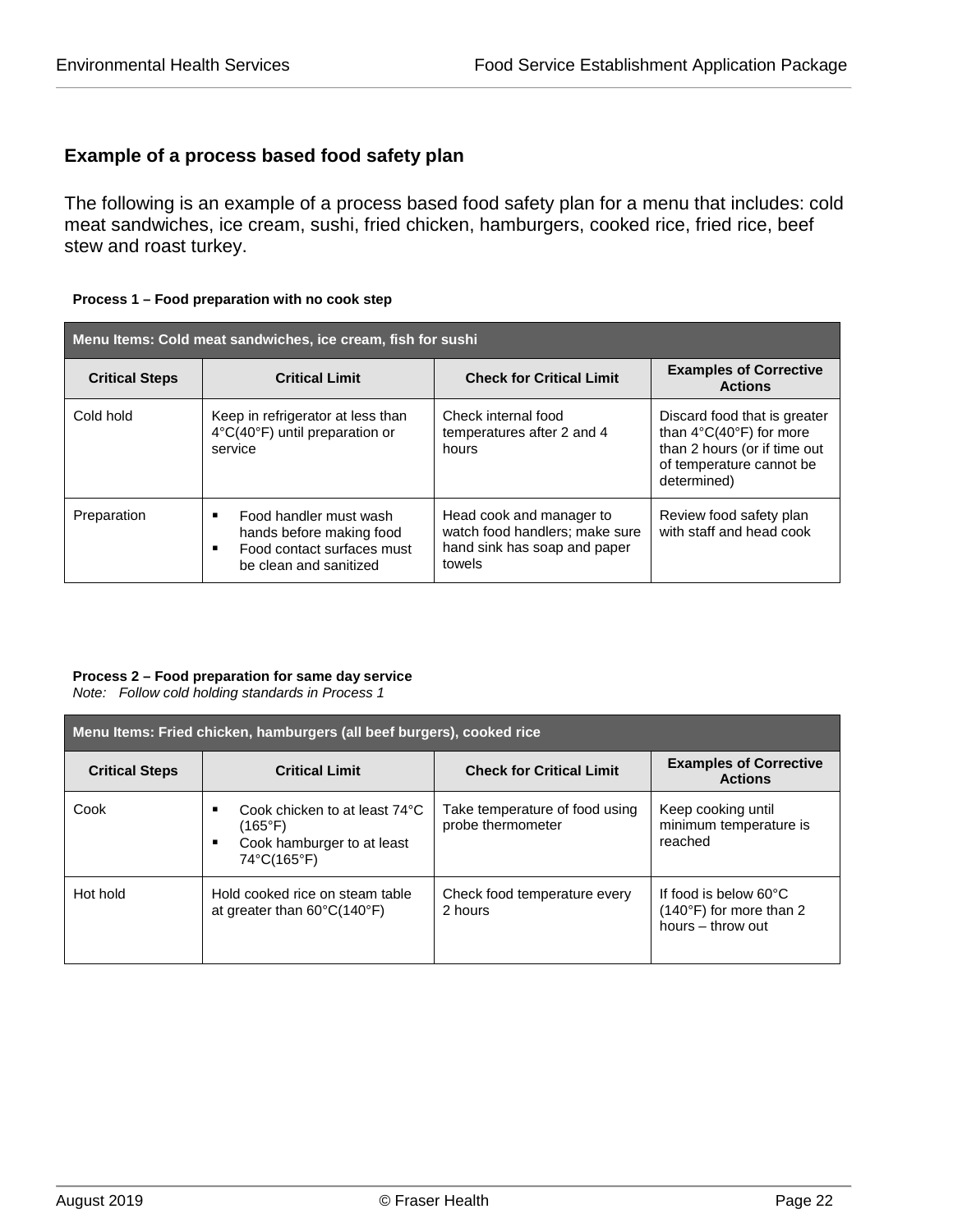#### **Process 3 – Complex food preparation**

#### *Note: Follow cold holding standards in Process 1 Follow cooking and hot holding standards in Process 2*

| Menu Items: Beef stew (enough for 3 days), cooked rice (for fried rice), roast turkey           |                                                                                                                                                                          |                                                                                                    |                                                                                                                                                                                                                                                                     |  |
|-------------------------------------------------------------------------------------------------|--------------------------------------------------------------------------------------------------------------------------------------------------------------------------|----------------------------------------------------------------------------------------------------|---------------------------------------------------------------------------------------------------------------------------------------------------------------------------------------------------------------------------------------------------------------------|--|
| <b>Critical Steps</b>                                                                           | <b>Critical Limit</b>                                                                                                                                                    | <b>Check for Critical Limit</b>                                                                    | <b>Examples of Corrective</b><br><b>Actions</b>                                                                                                                                                                                                                     |  |
| Cool<br><b>Note:</b> Cool foods<br>by placing in ice<br>water bath and stir<br>every 15 minutes | Food must cool from $60^{\circ}C(140^{\circ}F)$<br>to 20°C(70°F) in under 2 hours<br>and then from $20^{\circ}C(70^{\circ}F)$ to $4^{\circ}C$<br>(40°F) in under 4 hours | Take temperature of food<br>٠<br>after 1 % hours<br>Take temperature of food<br>п<br>after 6 hours | If food has not reached<br>20°C(70°F) divide into<br>smaller containers.<br>Take temperature<br>again in $\frac{1}{2}$ hour; if food<br>hasn't reached 20°C<br>(70°F) throw out.<br>If food hasn't reached<br>$4^{\circ}C(40^{\circ}F)$ within 6<br>hours throw out |  |
| Reheat                                                                                          | Reheat food to at least 74°C<br>$(165^{\circ}F)$ within 2 hours                                                                                                          | Check food temperature after 2<br>hours heating                                                    | If food is not at least<br>٠<br>$74^{\circ}$ C(165 $^{\circ}$ F) within 2<br>hours throw out                                                                                                                                                                        |  |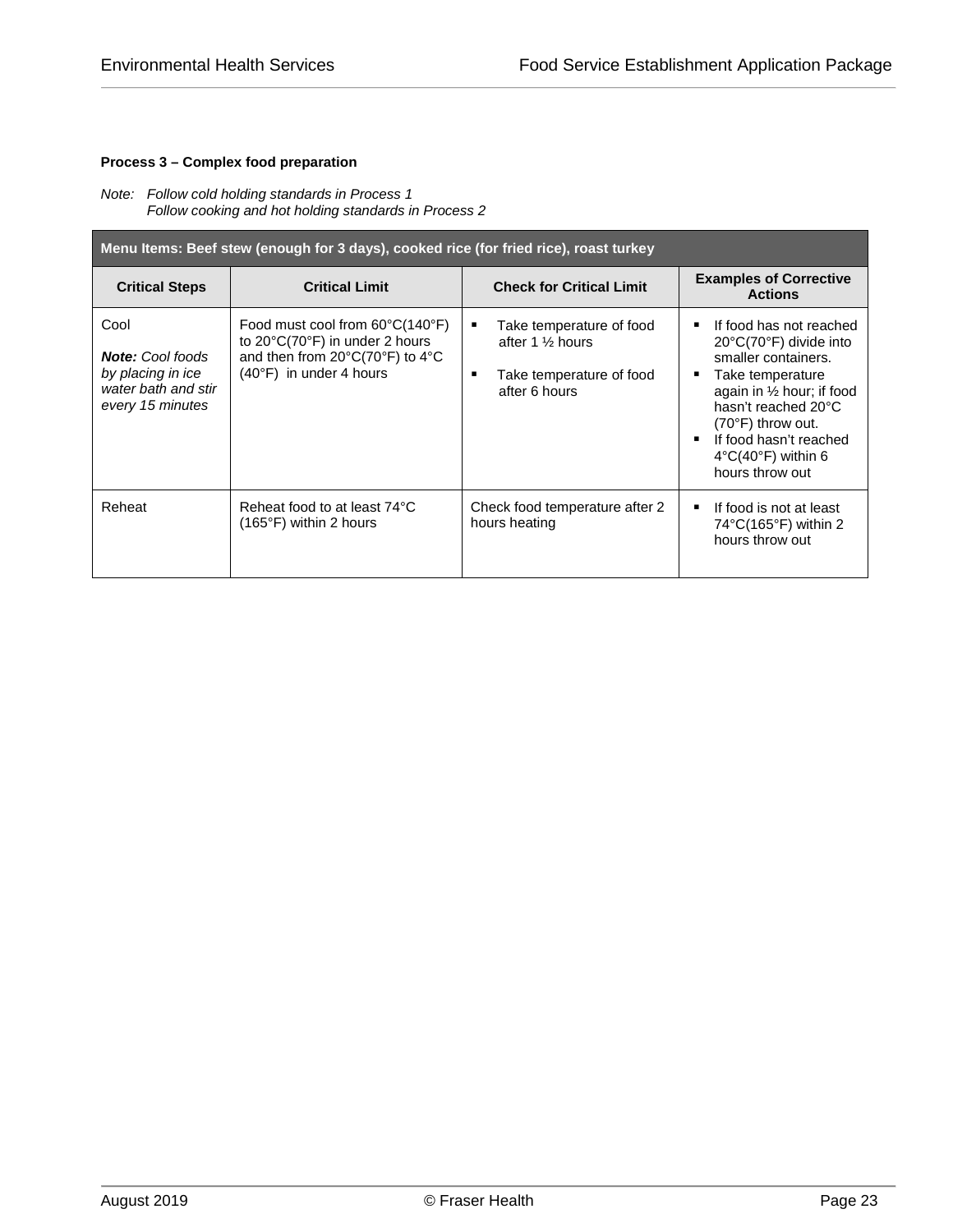## <span id="page-24-0"></span>**Recipe Based Food Safety Plan**

## **What is a recipe based food safety plan?**

A recipe based food safety plan requires you to write a recipe or adapt an existing recipe to capture the four food safety plan principles for a specific menu item.

If you use recipes in your establishment you may find that this style is a simple and effective way to write and implement your food safety plan.

## **How do I write a recipe based plan?**

Using a written recipe, identify the critical steps, critical limits, checks for critical limits and the corrective actions for individual menu items.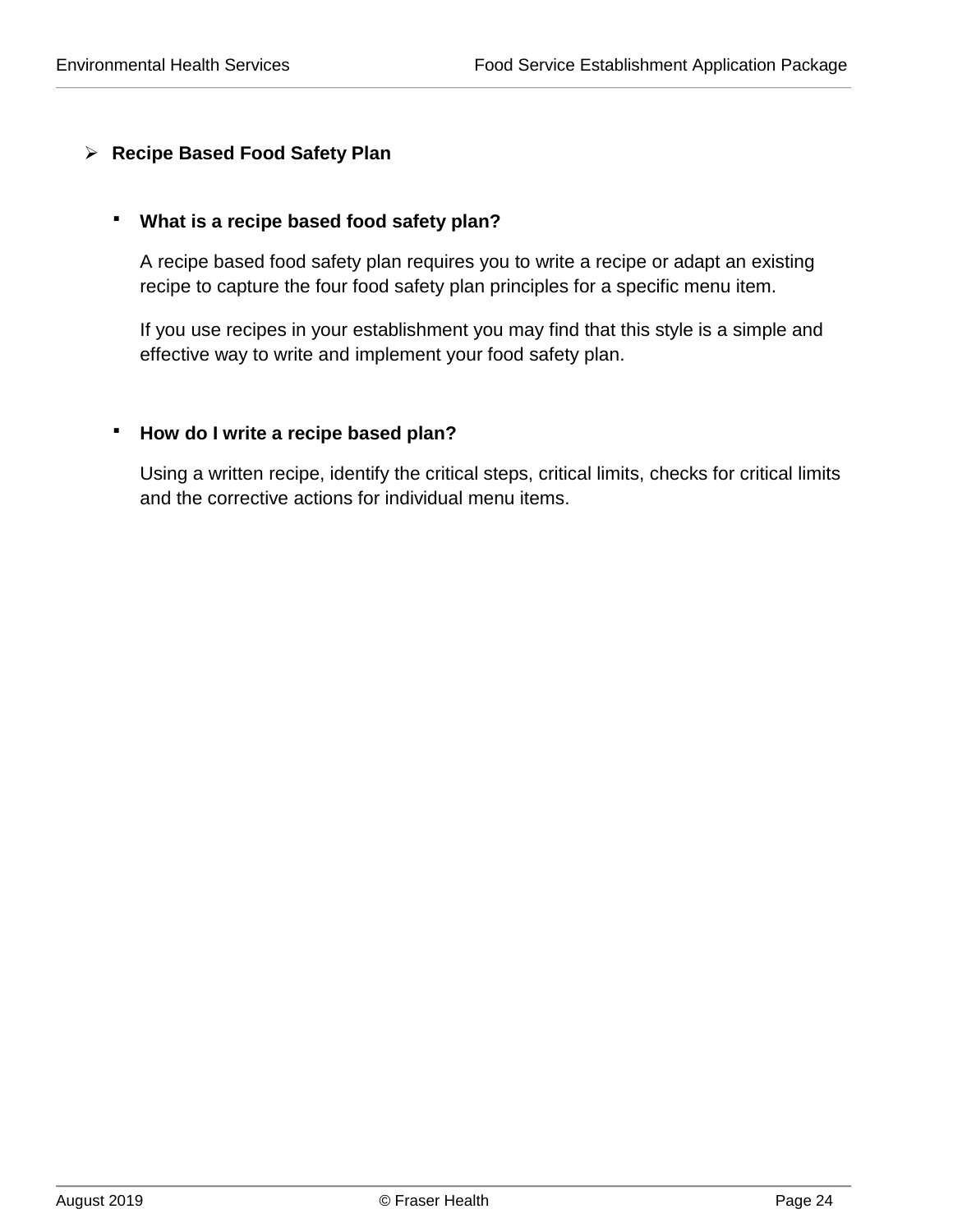## **Example of a recipe without a food safety plan**

| <b>BEEF STEW RECIPE</b>                                                                      |                                                                   |                                                                                                                              |  |
|----------------------------------------------------------------------------------------------|-------------------------------------------------------------------|------------------------------------------------------------------------------------------------------------------------------|--|
| <b>Ingredients</b><br>Stewing beef (pre-cooked)<br>Vegetables (frozen)<br>Seasoning<br>Water | Beef stew base, Beef consommé, Beef gravy                         | <b>Weights and Measures</b><br>2.5 kilograms<br>1 can (each)<br>2 packages<br>1 packet<br>5 litres                           |  |
|                                                                                              | <b>PREPARING</b>                                                  |                                                                                                                              |  |
|                                                                                              | 1.<br>seasoning is dissolved.                                     | Pour beef stew base, beef consommé, and beef gravy into<br>stockpot. Add water and seasoning. Stir with wire whisk until all |  |
|                                                                                              | <b>COOKING</b>                                                    |                                                                                                                              |  |
|                                                                                              | 2.<br>Preheat stove. Begin heating beef stew mix.                 |                                                                                                                              |  |
|                                                                                              | 3.<br>stew mix. Stir with long-handled spoon.                     | Break up any clumps in the frozen vegetables. Add to the beef                                                                |  |
|                                                                                              | Add cooked stewing beef and stir.<br>4.<br>Simmer for 30 minutes. |                                                                                                                              |  |
|                                                                                              | <b>SERVING AND HOLDING</b>                                        |                                                                                                                              |  |
|                                                                                              | 5.<br>Serve immediately, or                                       |                                                                                                                              |  |
|                                                                                              | 6.<br>Hold beef stew in hot hold unit.                            |                                                                                                                              |  |
|                                                                                              | <b>COOLING</b>                                                    |                                                                                                                              |  |
|                                                                                              | 7.                                                                | Store any leftovers in a covered pan in the cooler.                                                                          |  |
|                                                                                              | <b>REHEATING</b>                                                  |                                                                                                                              |  |
|                                                                                              | 8.<br>Reheat beef stew until steaming.                            |                                                                                                                              |  |
|                                                                                              |                                                                   |                                                                                                                              |  |
|                                                                                              |                                                                   |                                                                                                                              |  |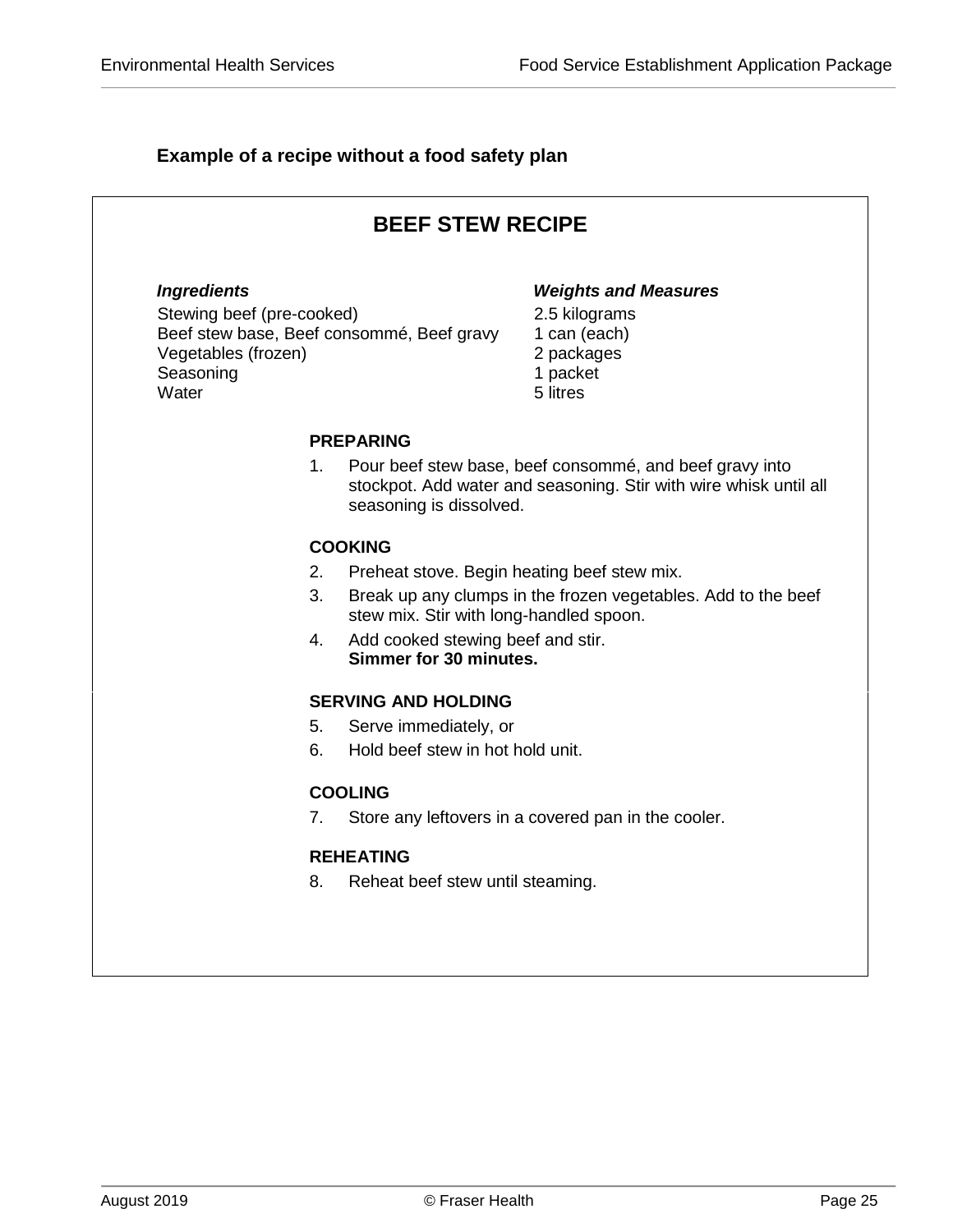## **Example of a recipe based food safety plan**

|                                                                        |    | <b>BEEF STEW RECIPE</b>                     | (Critical Steps and detailed information on how to control the hazard)                                                                                                                                |
|------------------------------------------------------------------------|----|---------------------------------------------|-------------------------------------------------------------------------------------------------------------------------------------------------------------------------------------------------------|
| <b>Ingredients</b>                                                     |    |                                             | <b>Weights and Measures</b>                                                                                                                                                                           |
| Stewing beef (pre-cooked)<br>Vegetables (frozen)<br>Seasoning<br>Water |    | Beef stew base, Beef consommé, Beef gravy   | 2.5 kilograms<br>1 can (each)<br>2 packages<br>1 packet<br>5 litres                                                                                                                                   |
|                                                                        |    | <b>PREPARING</b>                            |                                                                                                                                                                                                       |
|                                                                        | 1. | seasoning is dissolved.                     | Pour beef stew base, beef consommé, and beef gravy into<br>stockpot. Add water and seasoning. Stir with wire whisk until all                                                                          |
|                                                                        |    | <b>COOKING</b>                              |                                                                                                                                                                                                       |
|                                                                        | 2. | Preheat stove. Begin heating beef stew mix. |                                                                                                                                                                                                       |
|                                                                        | 3. | stew mix. Stir with long-handled spoon.     | Break up any clumps in the frozen vegetables. Add to the beef                                                                                                                                         |
| <b>Critical Step:</b>                                                  | 4. | Simmer for 30 minutes.                      | Add cooked stewing beef and stir. Continue heating beef stew<br>until 74°C (165°F) or hotter is reached for at least 15 seconds.                                                                      |
|                                                                        |    | <b>SERVING AND HOLDING</b>                  |                                                                                                                                                                                                       |
|                                                                        | 5. | Serve immediately, or                       |                                                                                                                                                                                                       |
| <b>Critical Step:</b>                                                  | 6. |                                             | Hold beef stew at 60°C (140°F) or hotter in hot hold unit, and<br>cover if possible. Do not mix new product with old.                                                                                 |
|                                                                        |    | <b>COOLING</b>                              |                                                                                                                                                                                                       |
| <b>Critical Step:</b>                                                  | 7. |                                             | Store any leftovers in a covered pan in the cooler. <b>Product</b><br>temperature must reach 20°C (70°F) within 2 hours and then<br>reach 4°C (40°F) within 4 hours (6 hours total). Stir frequently. |
|                                                                        | 8. | cooler. Cover.                              | Store at a product temperature of $4^{\circ}C$ (40 $^{\circ}F$ ) or colder in the                                                                                                                     |
|                                                                        |    | <b>REHEATING</b>                            |                                                                                                                                                                                                       |
| <b>Critical Step:</b>                                                  | 9. | time only.                                  | Reheat beef stew to at least $74^{\circ}$ C (165°F) within 2 hours – one                                                                                                                              |
| <b>SANITATION INSTRUCTIONS:</b>                                        |    |                                             |                                                                                                                                                                                                       |
|                                                                        |    |                                             | Measure all temperatures with a cleaned and sanitized thermometer. Wash hands before<br>handling food, after handling raw foods, and after any activity that may contaminate hands.                   |

Wash, rinse, and sanitize all equipment and utensils before and after use. Return all

ingredients to refrigerated storage if preparation is delayed or interrupted.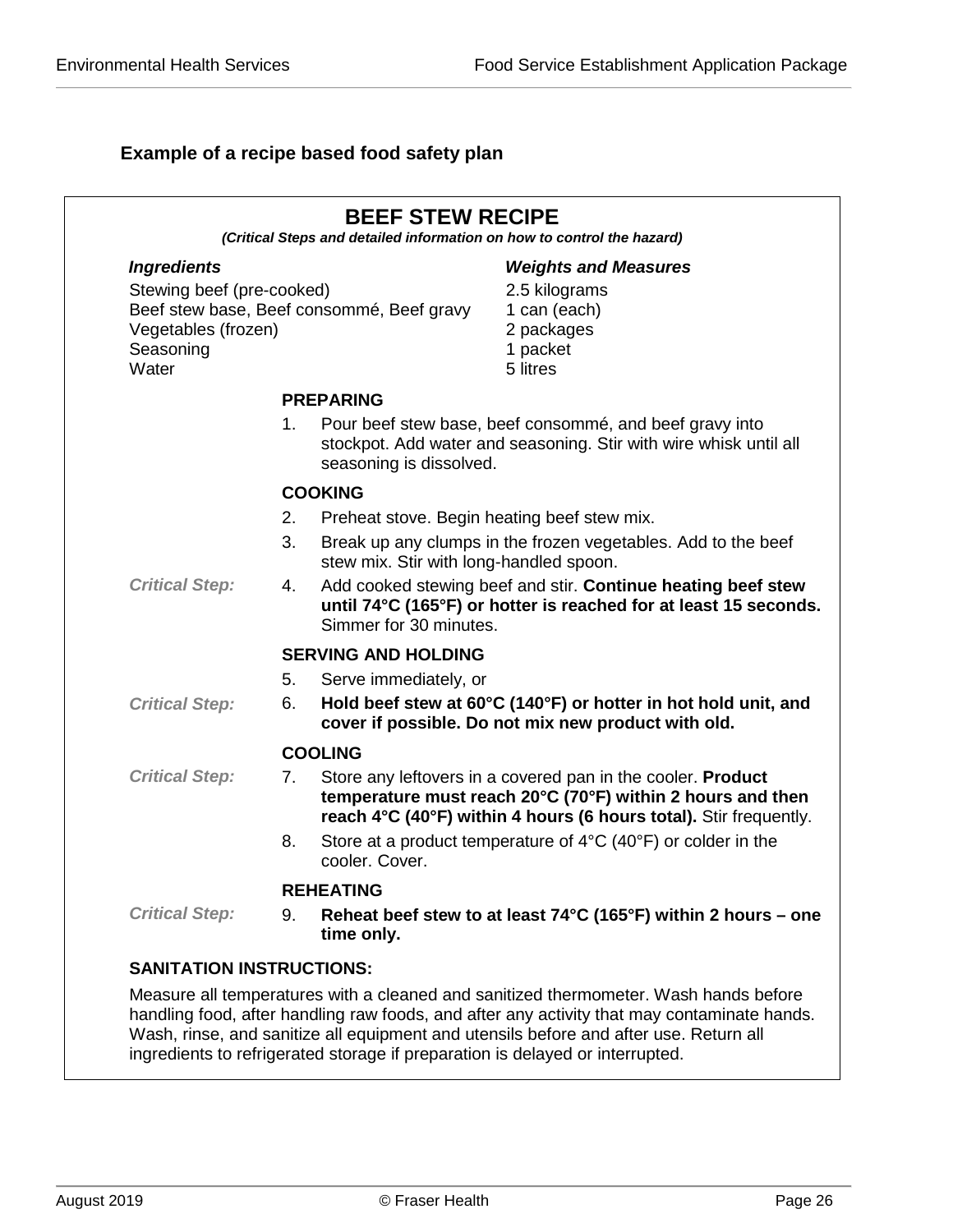## <span id="page-27-0"></span>**Flow Chart Based Food Safety Plan**

## **What is a flow chart food safety plan?**

A flow chart food safety plan is a diagram outlining the sequential steps involved in the preparation of one or more similar menu items. The diagram below is an example of a flow chart food safety plan. There is no template for a flow chart food safety plan. If you need help developing a flow chart contact your EHO.

Example of a flow chart based food safety plan:



**Beef Stew**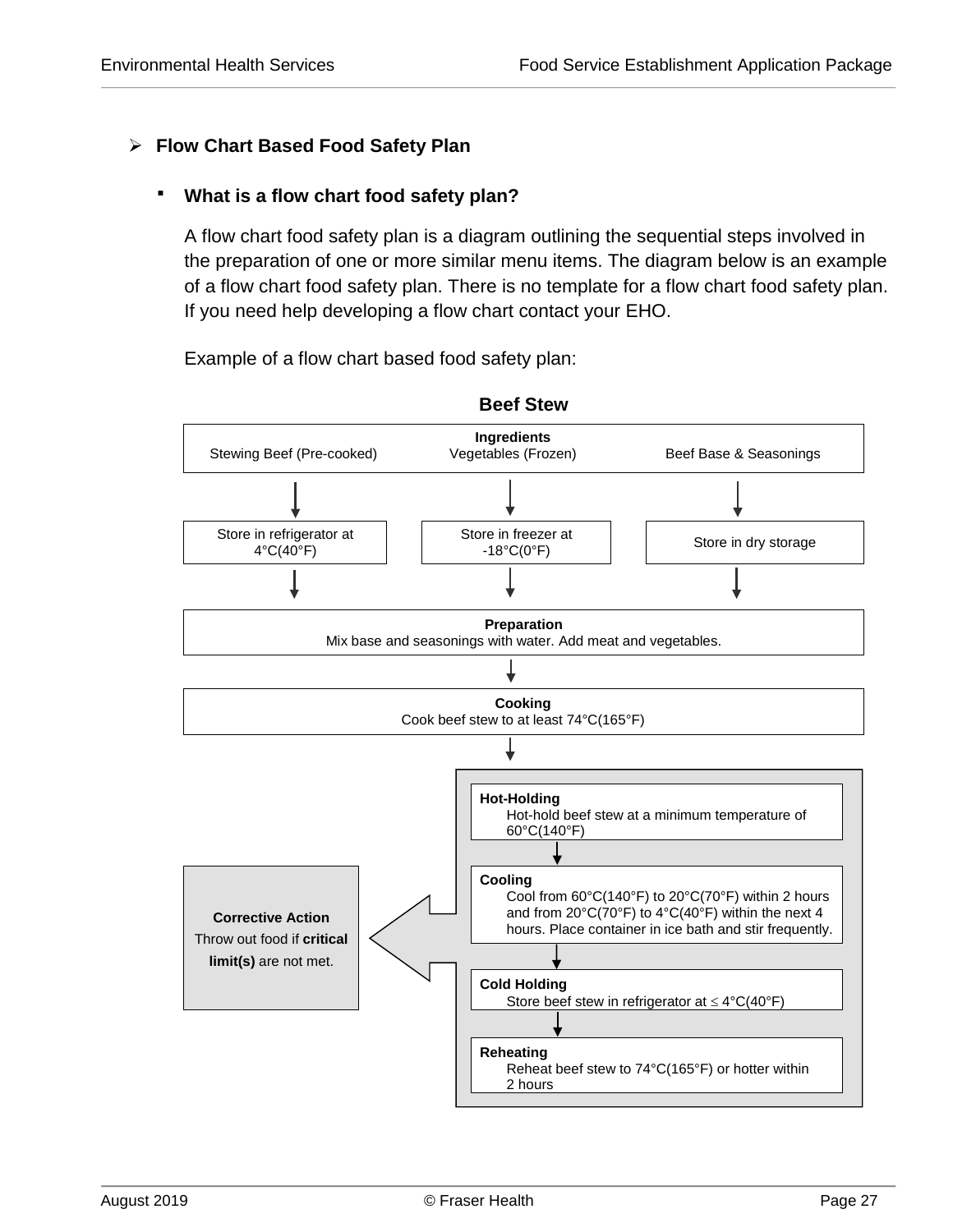## **Minimum standards – corrective action**

| <b>Handling Step</b> | <b>Minimum Standards</b>                                                                                                                 | <b>Corrective Action</b>                                                        |
|----------------------|------------------------------------------------------------------------------------------------------------------------------------------|---------------------------------------------------------------------------------|
| <b>Receive</b>       | Received in good condition<br>Obtained from an approved source<br>Cold food 4°C(40°F) or less<br>Frozen food -18°C(0°F)                  | Reject product                                                                  |
| Refrigerate/Thaw     | Cold-hold at $4^{\circ}C(40^{\circ}F)$ or less<br>Thaw foods at $4^{\circ}C(40^{\circ}F)$ or less                                        | If more than $4^{\circ}C(40^{\circ}F)$ for more<br>than 2 hours, throw out      |
| <b>Prepare</b>       | Clean hands<br>Clean and sanitized work surfaces<br>Healthy worker<br>Maximum 2 hour preparation time                                    | Change policies and practices                                                   |
| <b>Cook</b>          | Cook to at least 74°C(165°F) or use<br>minimum temperatures for each food                                                                | Continue cooking to required<br>temperature                                     |
| <b>Reheat</b>        | Reheat foods to at least 74°C(165°F)<br>within 2 hours                                                                                   | If reheating takes more than 2<br>hours, throw out                              |
| <b>Hot-Hold</b>      | Hot-hold at 60°C(140°F) or more                                                                                                          | If temperature is less than 60°C<br>(140°F) for more than 2 hours,<br>throw out |
| Cool                 | Cool from $60^{\circ}C(140^{\circ}F)$ to $20^{\circ}C(70^{\circ}F)$<br>within 2 hours and from 20°C(70°F) to<br>4°C(40°F) within 4 hours | Throw out food                                                                  |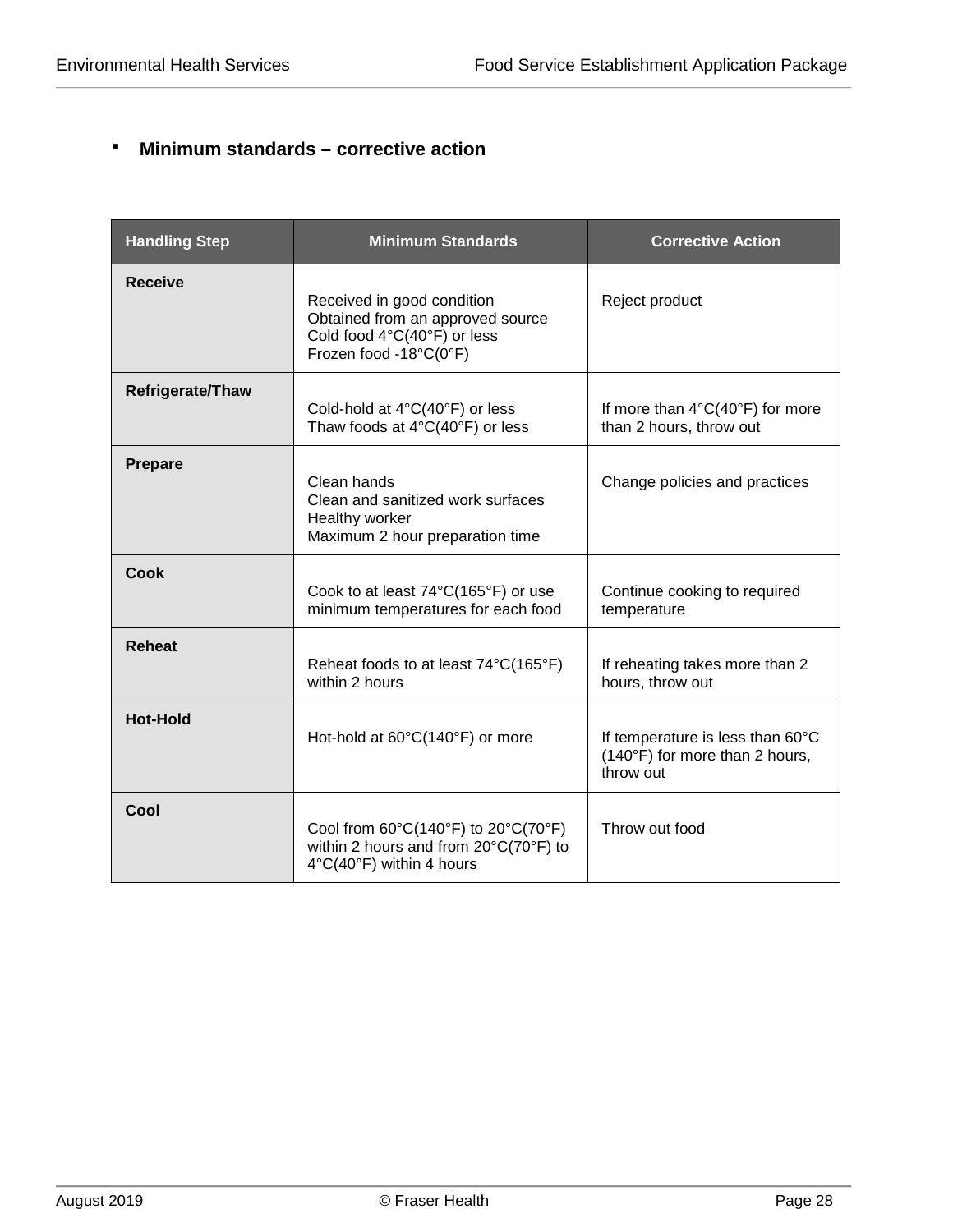# **Section 4 - Sanitation Plans**

The following section provides information that will assist you in writing a sanitation plan.

Submit a copy of the sanitation plan to your EHO at least 2 weeks before you intend on opening your establishment. The EHO will review the plan and will let you know if any amendments are required. The EHO can not issue your health operating permit until your sanitation plan is reviewed and accepted.

## <span id="page-29-0"></span>**What is a sanitation plan?**

A sanitation plan is a set of written procedures to help ensure the safe and sanitary operation of your food service establishment.

> All operators of food service establishments in British Columbia are required to have a sanitation plan.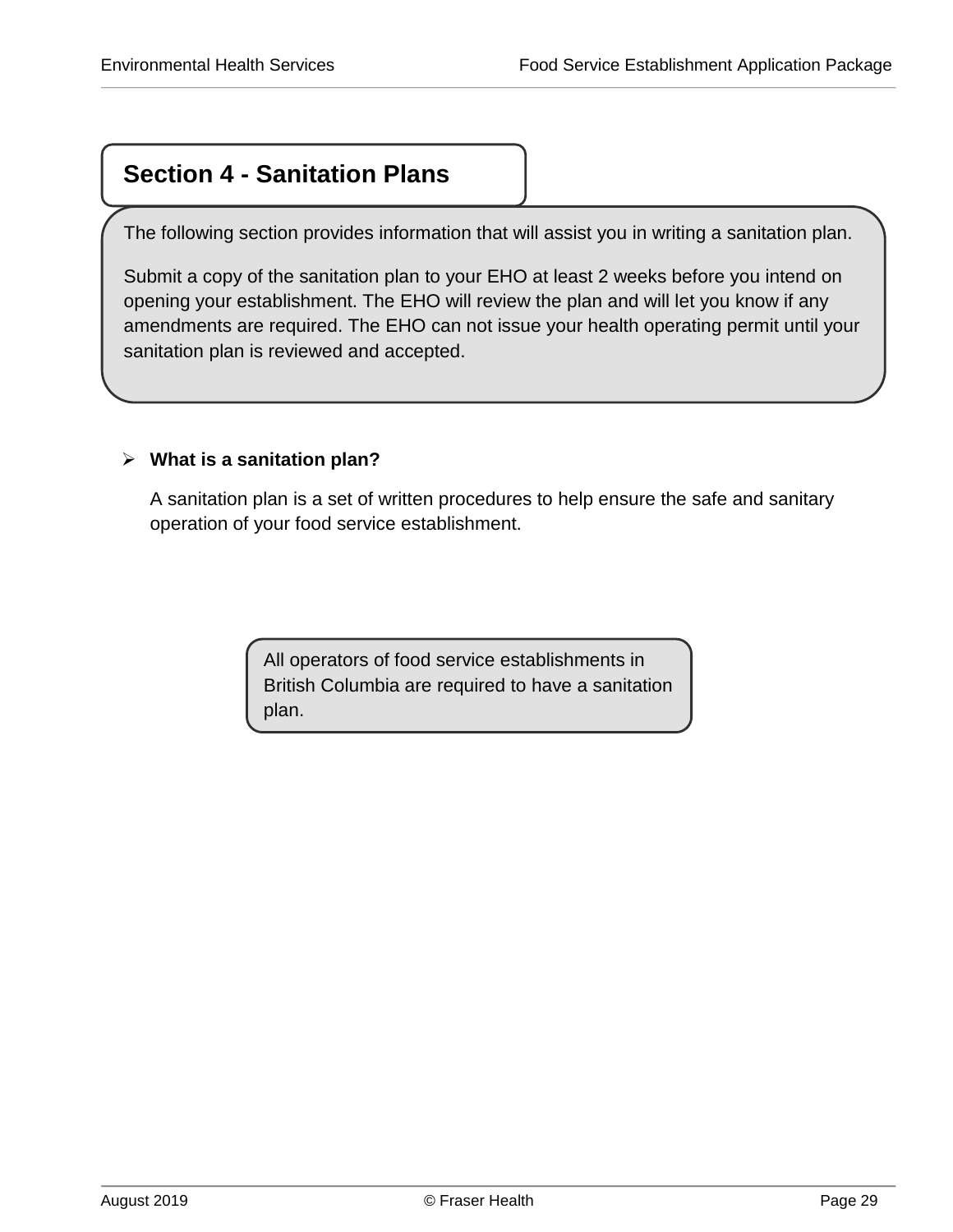## **The Three Components of a Sanitation Plan**

#### **There are three components to a sanitation plan**

- <span id="page-30-0"></span>A list of cleaning and sanitizing agents
- A list of pesticides
- A cleaning schedule

#### **What are cleaning and sanitizing agents?**

A cleaning agent is a product used to remove dirt and grease from equipment, floors, walls, ceilings and fixtures. Dish detergents and degreasers are examples of cleaning agents.

A sanitizing agent is a chemical used to destroy bacteria and is usually used on food contact surfaces. Bleach is an example of a sanitizing agent.

#### **What are pesticides?**

A pesticide is a product used to control pests such as ants and flies.

#### **What is a cleaning schedule?**

A cleaning schedule is a written plan that describes the daily, weekly and monthly cleaning and sanitizing requirements of the establishment, equipment and utensils. The cleaning schedule should include the following details:

- What will be cleaned
- Who is responsible for cleaning it
- When it should be cleaned and how often
- How the cleaning should be done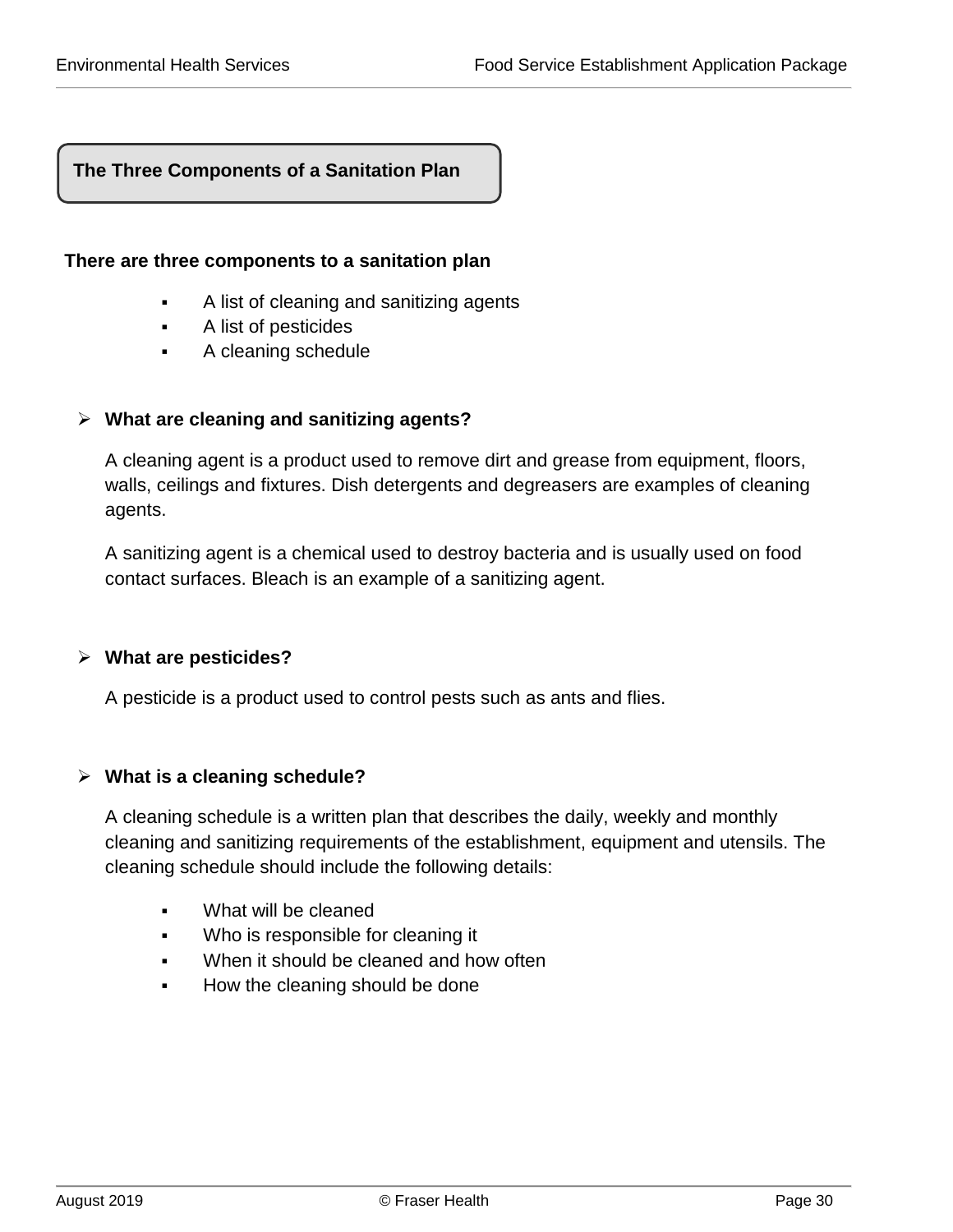## **How to Write a Sanitation Plan**

#### **1. List cleaning and sanitizing agent(s)**

<span id="page-31-0"></span>List the cleaning and sanitizing agent(s) that will be used, how they will be mixed and what they will be used to clean and sanitize.

Cleaning and sanitizing agents need to be used according to the manufacturer's instructions.

Discuss methods of monitoring sanitizer concentrations with your supplier or EHO.

## **2. List pesticide(s)**

If you will be using any pesticides provide a list of the products, how they will be used and where they will be stored.

If a professional pest control company will be used indicate this in your plan.

For an example of a list of cleaning and sanitizing agents and pesticides see page 33. Blank templates to assist you in writing your sanitation plan are provided in Appendix 3.

#### **3. Write the cleaning schedule**

As there is no standard format for writing a cleaning schedule choose a format that works best for you and your staff.

Using this format, list the cleaning and sanitizing requirements for the establishment, equipment and utensils. For an example of a general cleaning schedule refer to page 34.

You may choose to include an individualized cleaning schedule for equipment or areas of the establishment that require specific cleaning and sanitizing instructions. For an example of an equipment cleaning schedule refer to page 34.

Blank templates to assist you in writing your cleaning schedule are provided in Appendix 3.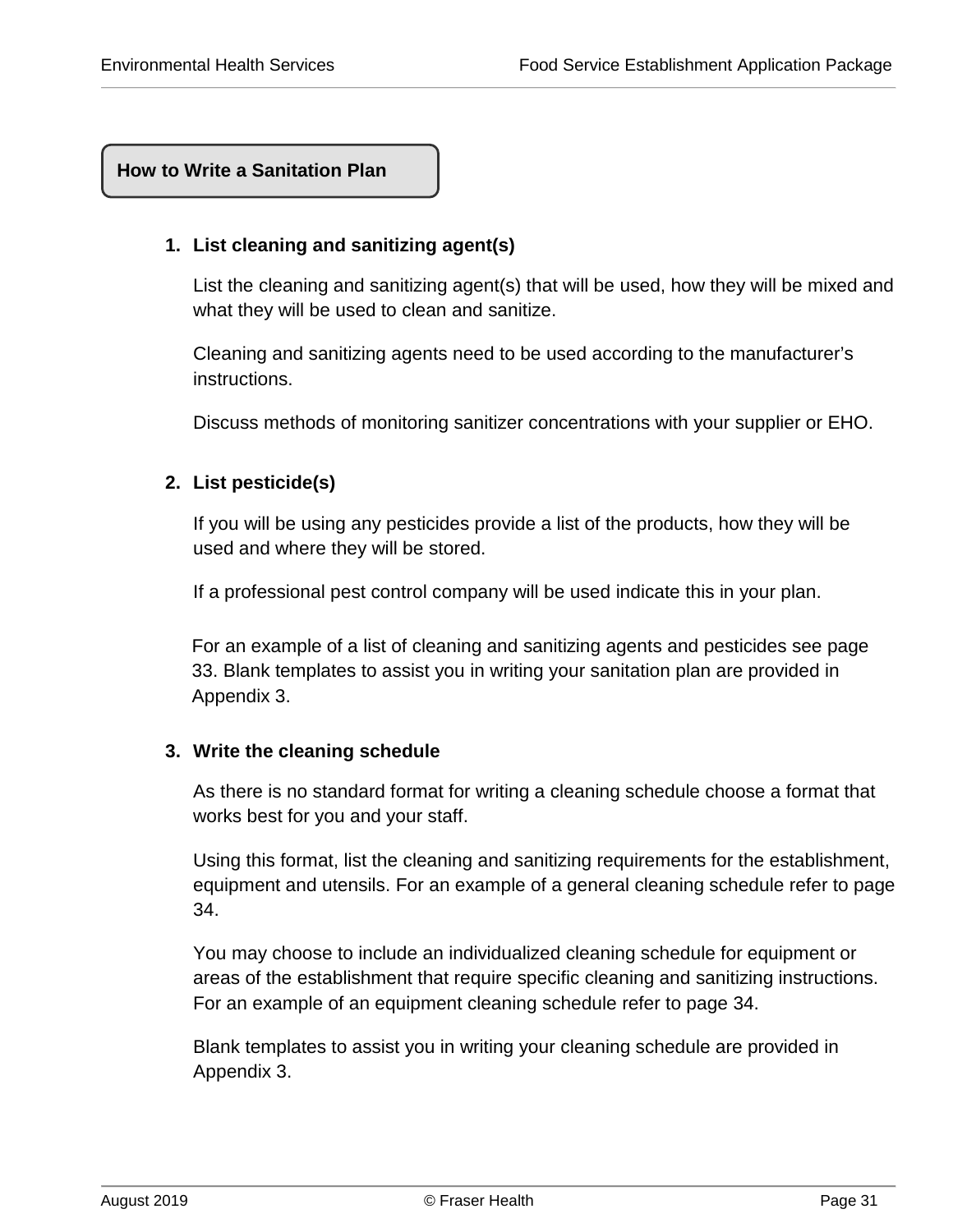## **4. Submit your sanitation plan**

Submit a copy of your sanitation plan to your local EHO for review. The EHO will advise you if any changes are necessary and when your plan has been accepted.

> For additional information on writing a sanitation plan contact your local EHO.

## **Additional Considerations**

## **Record keeping**

A sanitation plan should include keeping written records of when the establishment, equipment and utensils have been cleaned and sanitized. These records will help to ensure that the cleaning schedule is being followed and that your premises is maintained in the best possible condition.

Sanitizer recording logs may be used to record:

- **-** Temperature(s) in dishwashers
- **-** Concentration of sanitizer(s)

Sanitizer recording templates are provided in Appendix 3.

## **Implementing your sanitation plan**

Educate your food handlers and any new employees about the sanitation plan. Ensure the sanitation plan is readily available in the establishment.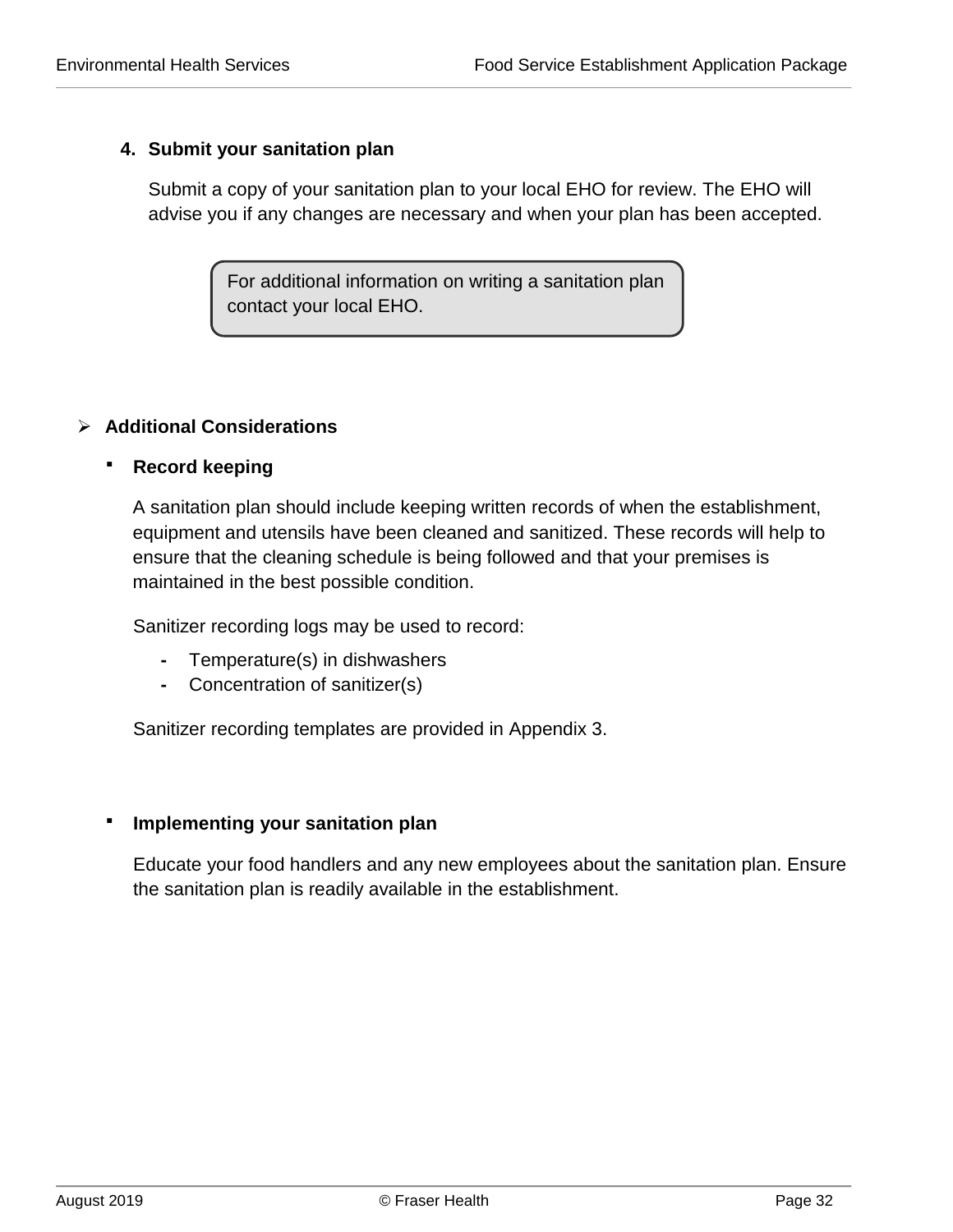## **Example of a list of Cleaning Agents and Sanitizing Agents and Pesticides**

| <b>List of Cleaning Agents</b> |                                       |                                                                               |
|--------------------------------|---------------------------------------|-------------------------------------------------------------------------------|
| Name of cleaning agent         | <b>Mixing instructions</b>            | Used for cleaning                                                             |
| Dish soap                      | 1 teaspoon/gallon warm water          | Dishes, cutlery<br>٠<br>Countertops<br>٠<br>Inside of coolers<br>Cooler racks |
| <b>Degreaser</b>               | No mixing required                    | Kitchen Floor<br>п                                                            |
| <b>Laundry Soap</b>            | $\frac{1}{2}$ cup per load of laundry | Aprons, dishtowels, tablecloths<br>٠                                          |

| <b>List of Sanitizing Agents</b> |                                  |                                            |  |  |  |  |  |
|----------------------------------|----------------------------------|--------------------------------------------|--|--|--|--|--|
| Name of sanitizing agent         | <b>Mixing instructions</b>       | Used for sanitizing                        |  |  |  |  |  |
| <b>Bleach (unscented)</b>        | tablespoon/gallon warm water     | Countertops<br>п<br>Inside of coolers<br>п |  |  |  |  |  |
| <b>QUATS</b>                     | Follow manufacturer's directions | Dishes, cutlery, pots and pans             |  |  |  |  |  |

| <b>List of Pesticides</b> |                                     |                                        |
|---------------------------|-------------------------------------|----------------------------------------|
| Name of pesticide         | Used for                            | <b>Storage</b>                         |
| Ant bait                  | Killing ants in dry storage         | Closed cupboard in janitor's room<br>٠ |
| <b>Fly strips</b>         | Catching flies in back storage area | In janitor's room<br>٠                 |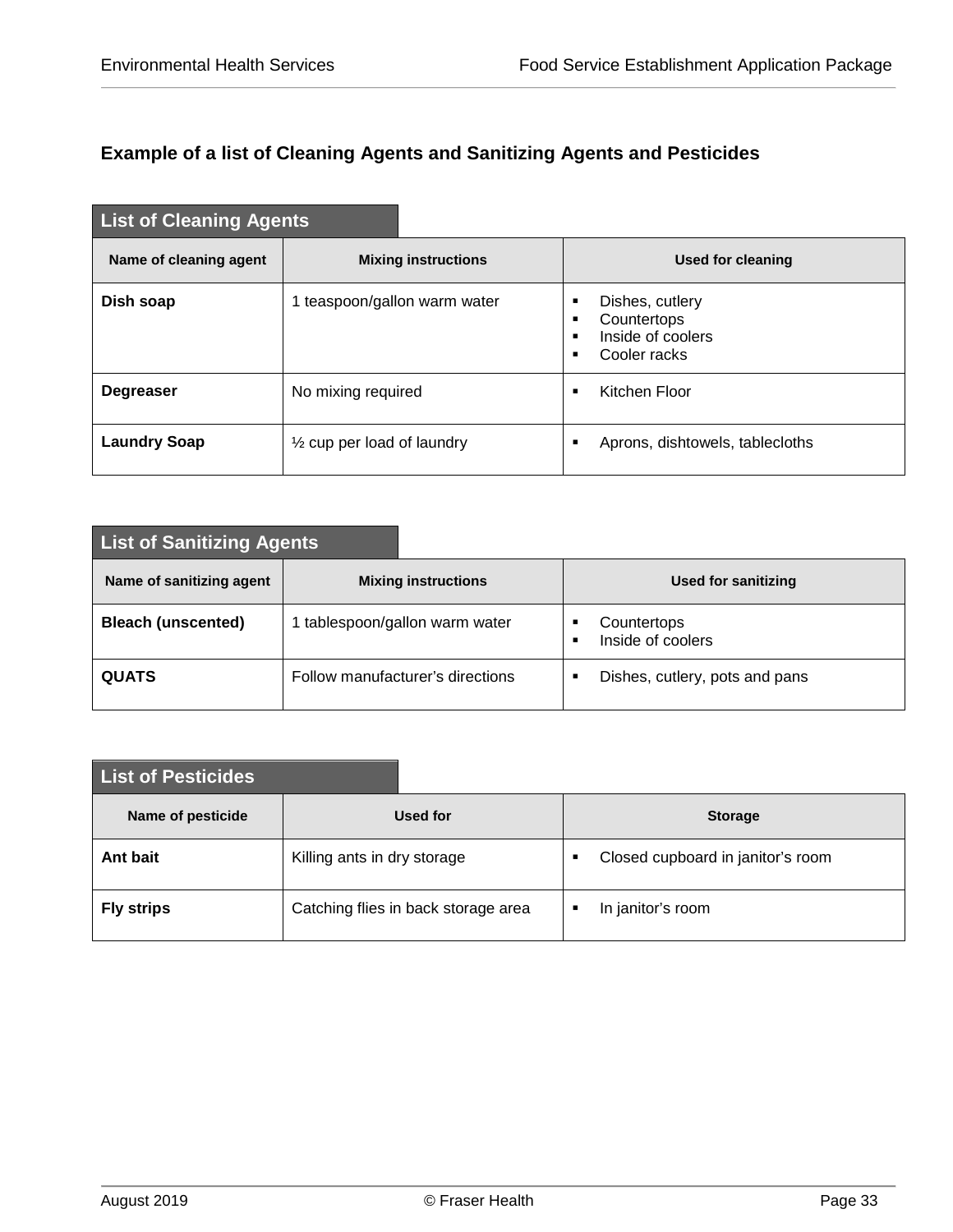## **Example of a General Cleaning Schedule**

|                       |           |             |       | <b>Frequency of Cleaning</b> |       |                                                                                                                                                                                                                   |     |
|-----------------------|-----------|-------------|-------|------------------------------|-------|-------------------------------------------------------------------------------------------------------------------------------------------------------------------------------------------------------------------|-----|
| <b>Item</b>           | After Use | Every Shift | Daily | Weekly                       | Other | <b>Method of Cleaning</b>                                                                                                                                                                                         | Who |
| <b>Cutting board</b>  | x         |             |       |                              |       | 1. Remove any obvious food and dirt.<br>2. Wash the cutting board with hot soapy water.<br>3. Rinse with clean water to remove the<br>detergent and loosened food and dirt.<br>4. Sanitize using bleach (100ppm). |     |
| <b>Walk-in Cooler</b> |           |             |       | X                            |       | See detailed cleaning instructions for cooler.                                                                                                                                                                    |     |
| <b>Hood Canopy</b>    |           |             |       |                              | X     | Cleaned professionally every 6 months.                                                                                                                                                                            |     |
|                       |           |             |       |                              |       |                                                                                                                                                                                                                   |     |

## **Example of an equipment cleaning schedule**

| Complete for each item of equipment                 |                                                                                                                                                                                                                                                                                                                                                                                                                                                                                                                                                                                                       |  |  |  |
|-----------------------------------------------------|-------------------------------------------------------------------------------------------------------------------------------------------------------------------------------------------------------------------------------------------------------------------------------------------------------------------------------------------------------------------------------------------------------------------------------------------------------------------------------------------------------------------------------------------------------------------------------------------------------|--|--|--|
| <b>Equipment to be cleaned</b>                      | <b>Walk-in Cooler</b>                                                                                                                                                                                                                                                                                                                                                                                                                                                                                                                                                                                 |  |  |  |
| <b>Location of equipment</b>                        | Kitchen                                                                                                                                                                                                                                                                                                                                                                                                                                                                                                                                                                                               |  |  |  |
| <b>Cleaning and sanitizing</b><br>agents to be used | Dish soap<br>Sanitize with bleach<br>Floor cleaner                                                                                                                                                                                                                                                                                                                                                                                                                                                                                                                                                    |  |  |  |
| <b>Cleaning frequency</b>                           | Weekly                                                                                                                                                                                                                                                                                                                                                                                                                                                                                                                                                                                                |  |  |  |
| <b>Cleaning method</b>                              | Wash all parts of cooler shelving with dish soap.<br>1.<br>2. Use scouring pads to remove hard to remove food residue.<br>3. Wash walls behind shelving using dish soap.<br>4. Wipe clean shelves with bleach solution (100 ppm), rinse with clean<br>water before sanitizing.<br>5. Wipe food residue from food containers before placing on clean shelves.<br>Sweep floor – make sure to clean under the shelving.<br>6.<br>Wash floor with floor cleaner – make sure to wash thoroughly under<br>7.<br>shelving.<br>Wash the inside and outside door of the cooler and the door handles with<br>8. |  |  |  |
|                                                     | dish soap.                                                                                                                                                                                                                                                                                                                                                                                                                                                                                                                                                                                            |  |  |  |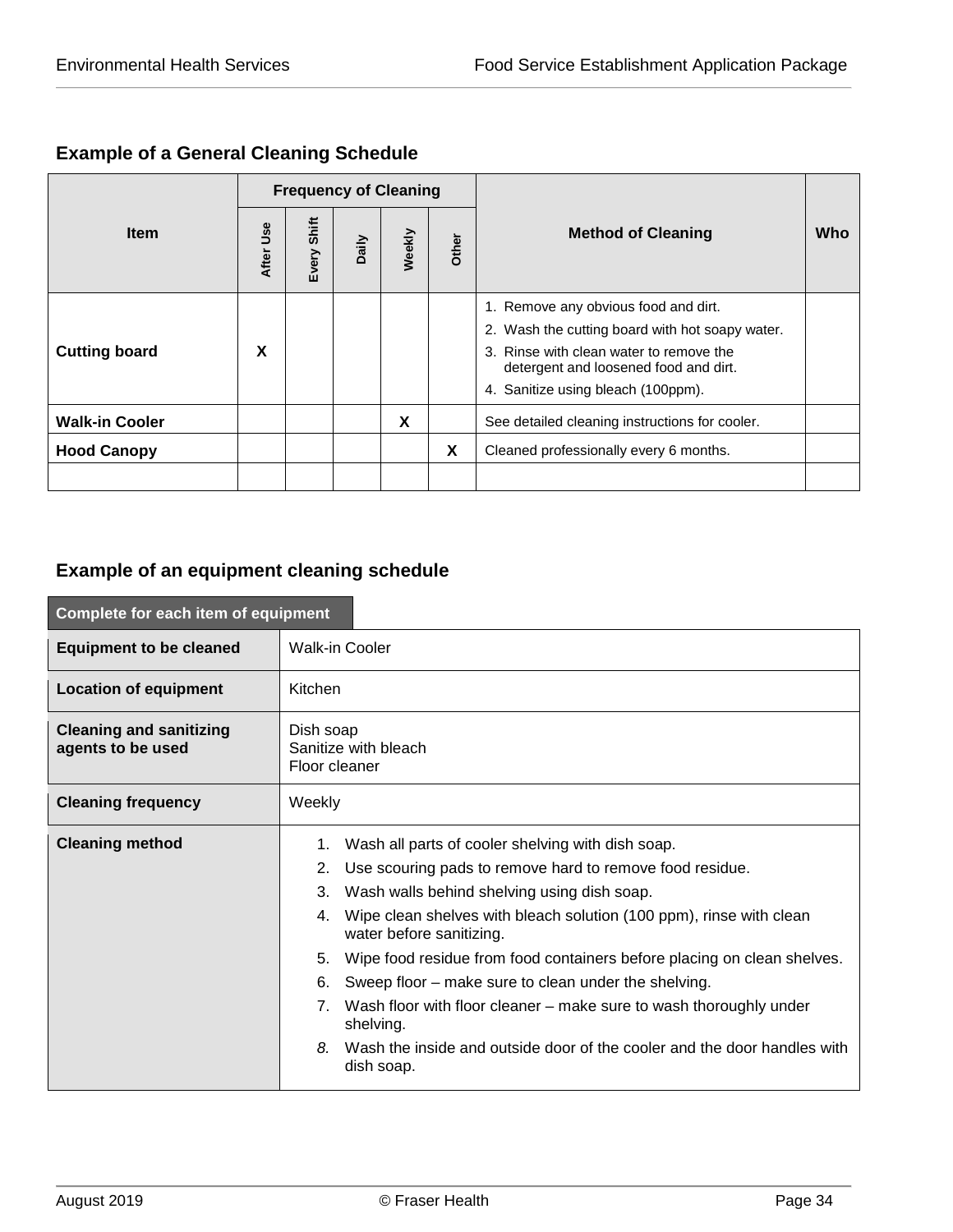# **Section 5 - FOODSAFE Level I**

FOODSAFE Level I is a training program for individuals working in the food service industry. Every operator of a food service establishment is required to hold a certificate of completion (or equivalent).

Every operator is also required to have at least one employee who is present in the establishment who holds a FOODSAFE Level I certificate (or equivalent) when the operator is absent from the establishment.

<span id="page-35-0"></span>Copy(s) of FOODSAFE certificates should be kept on site for inspection purposes.

## **How do I obtain FOODSAFE Level 1?**

Contact your local health protection office or EHO for information on registering for a FOODSAFE course.

Visit the FHA website for a list of courses offered in Fraser Health:

<http://www.fraserhealth.ca/foodsafety>

Visit the FOODSAFE website for a list of courses offered throughout BC:

[http://www.foodsafe.ca](http://www.foodsafe.ca/)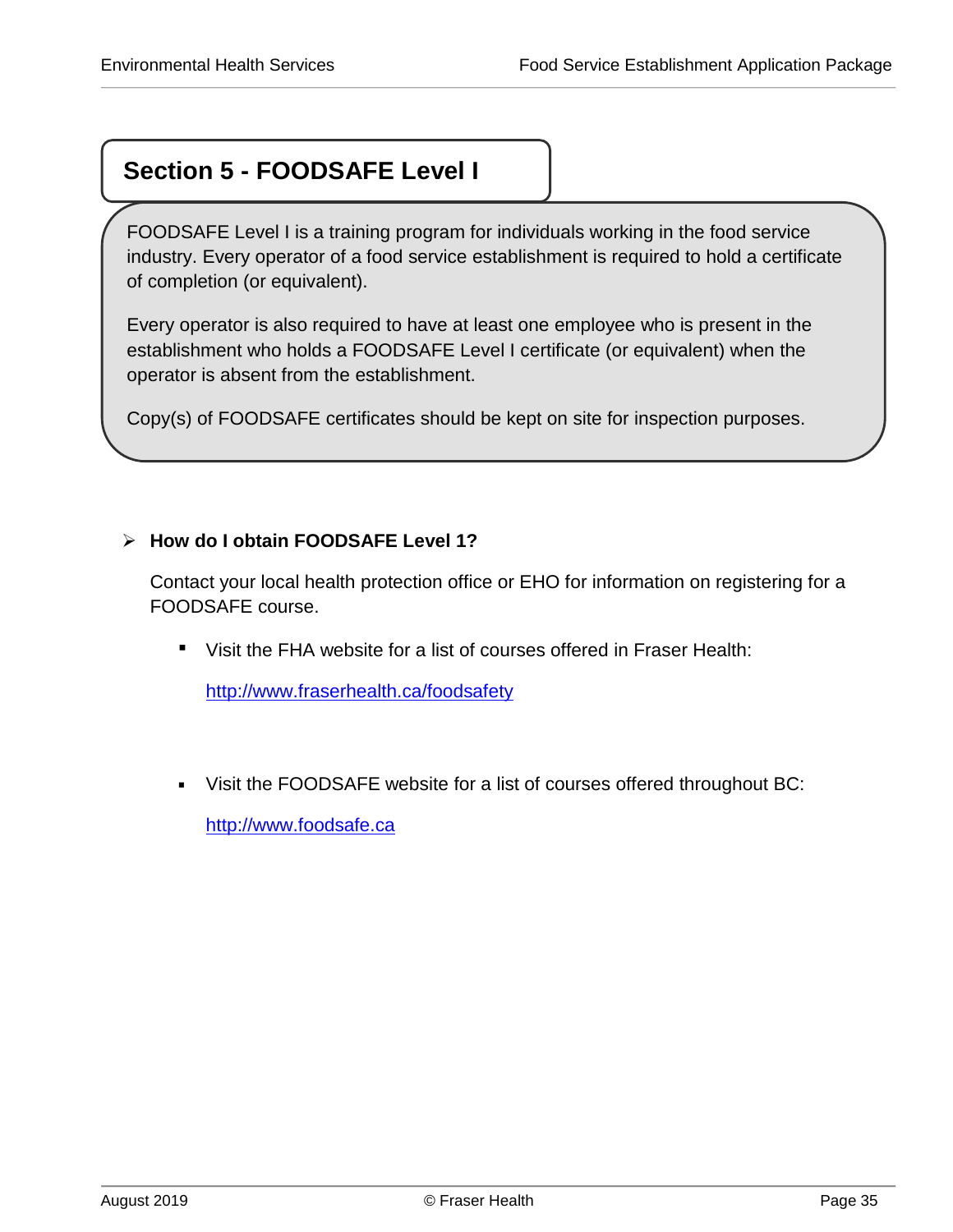# **Section 6 – Obtaining a Health Operating Permit**

The following section describes the process you need to follow to obtain a health operating permit once you have completed the requirements outlined in Sections 2 to 5.

## <span id="page-36-0"></span>**Schedule an inspection**

Contact the EHO to schedule an inspection for when construction and/or renovations are complete and you are ready to open your establishment. This inspection is required to ensure that the facility has been constructed and equipped in accordance with the approved plans and meets public health standards.

> The EHO cannot issue your operating permit until an inspection is conducted confirming that the physical structure and equipment comply with the BC Food Premises Regulation.

## **Obtain a Health Operating Permit**

The annual fee for a health operating permit is \$150.00 for establishments with 50 seats or less and \$250.00 for establishments with more than 50 seats. The fees are prorated depending on when you open your establishment. Submit this fee to the local health protection office.

> The EHO cannot issue your health operating permit until the fee is paid.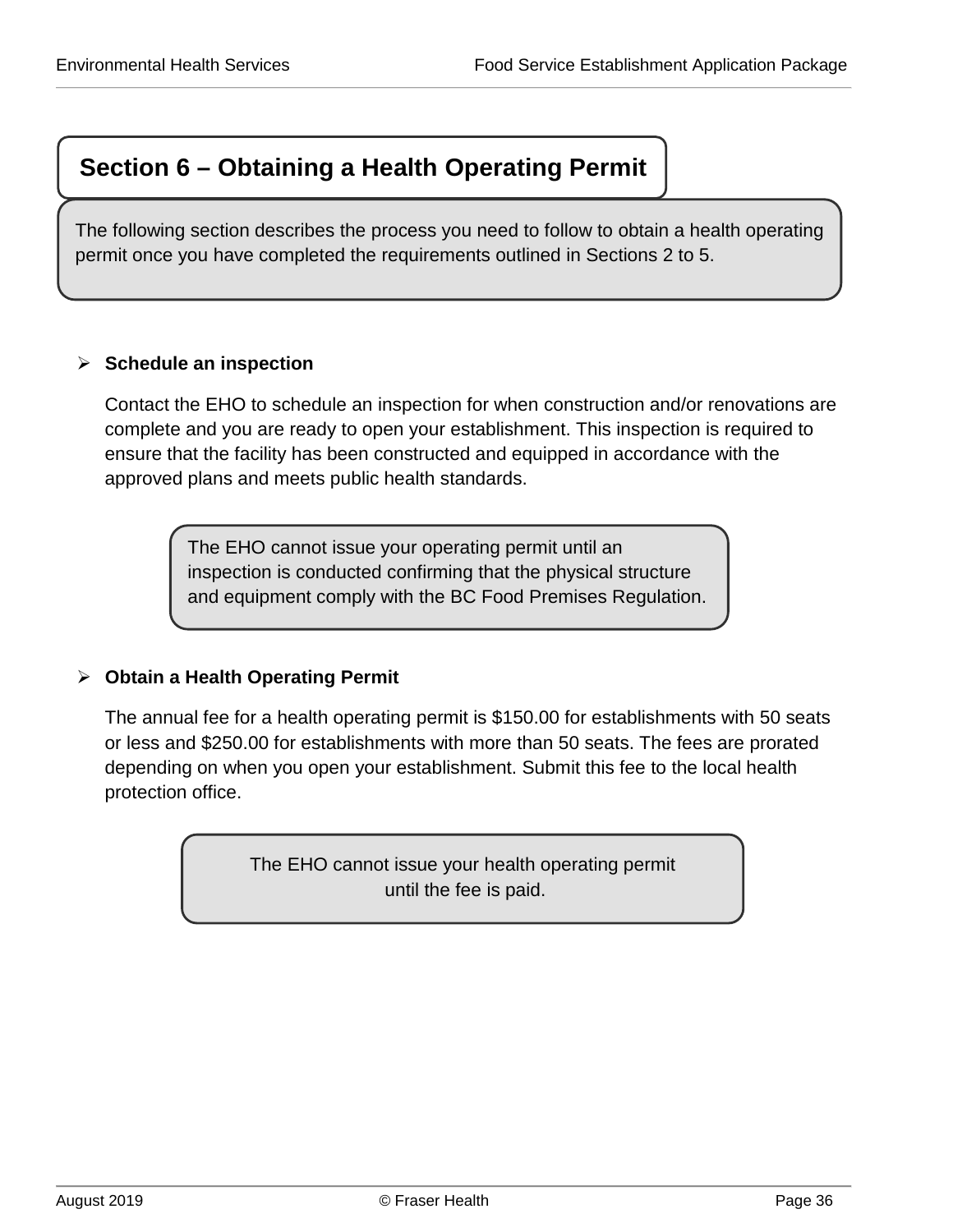# **Appendices**

## **Index**

| Process 1 - Food Preparation with No Cook Step 38         |  |
|-----------------------------------------------------------|--|
|                                                           |  |
|                                                           |  |
|                                                           |  |
|                                                           |  |
|                                                           |  |
| 3 - Sanitation Plan Templates 43                          |  |
| Cleaning and Sanitizing Agents and Pesticides Template 43 |  |
|                                                           |  |
|                                                           |  |
|                                                           |  |

**4 – [Health Protection Services Offices](#page-47-0) ................................................ 47**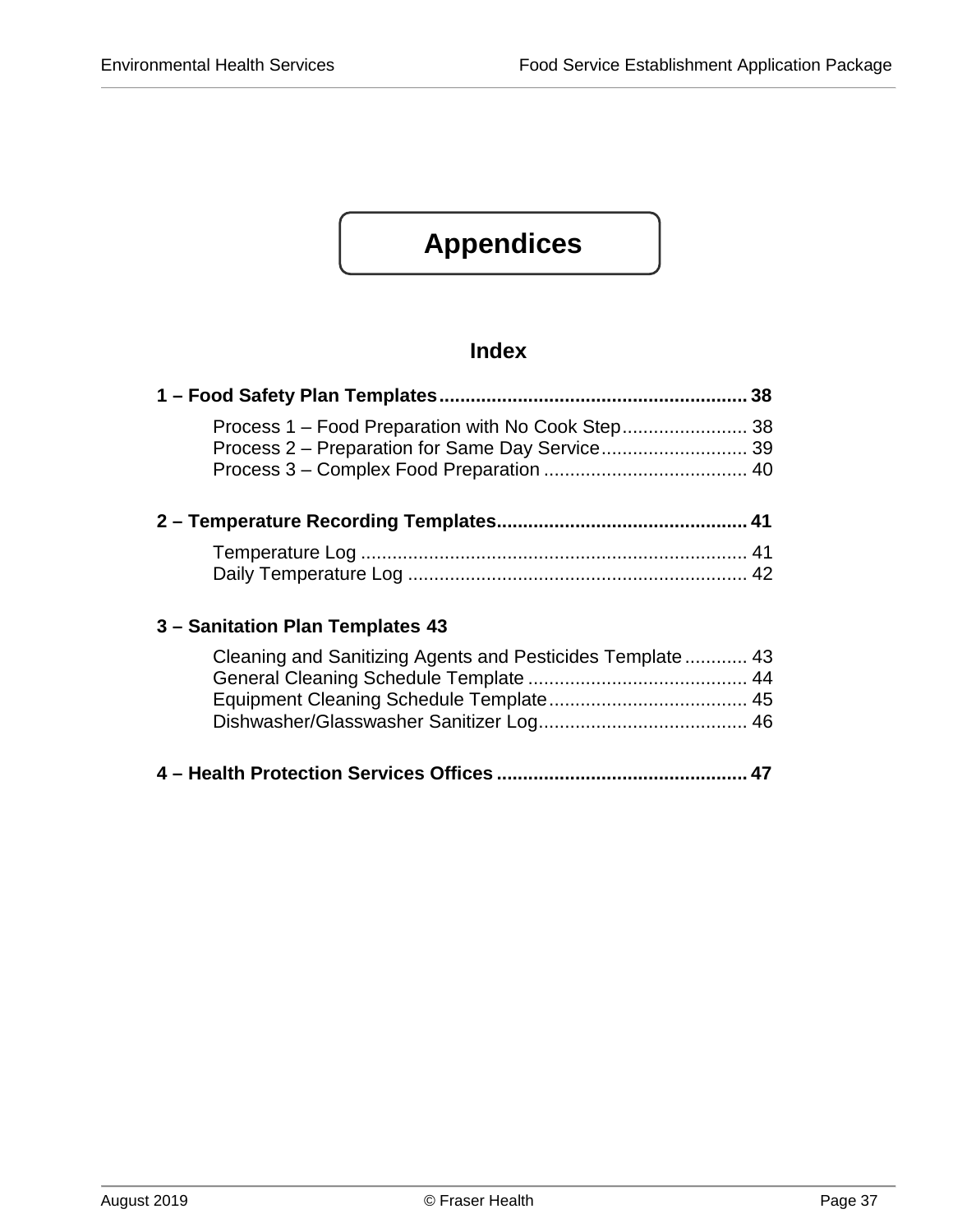## **Appendix 1 Templates for writing a Process Based Food Safety Plan**

#### <span id="page-38-1"></span><span id="page-38-0"></span>**Process 1 – Food Preparation with No Cook Step**

| Menu Items (list):       |                                                                  |                       |                                 |                          |  |  |  |
|--------------------------|------------------------------------------------------------------|-----------------------|---------------------------------|--------------------------|--|--|--|
| <b>Preparation Steps</b> | <b>Is Preparation</b><br><b>Step a Critical</b><br>Step (yes/no) | <b>Critical Limit</b> | <b>Check for Critical Limit</b> | <b>Corrective Action</b> |  |  |  |
| Receive Food             |                                                                  |                       |                                 |                          |  |  |  |
| Cold Holding             |                                                                  |                       |                                 |                          |  |  |  |
| Preparation              |                                                                  |                       |                                 |                          |  |  |  |
| Cold Holding             |                                                                  |                       |                                 |                          |  |  |  |

- 1. Review the preparation steps for menu items grouped in this process.
- 2. Identify which preparation steps are critical steps in your food operation.
- 3. Set a critical limit for critical steps.
- 4. Identify how the critical limit should be checked.
- 5. Determine the action food handlers will take if the critical limit is not met.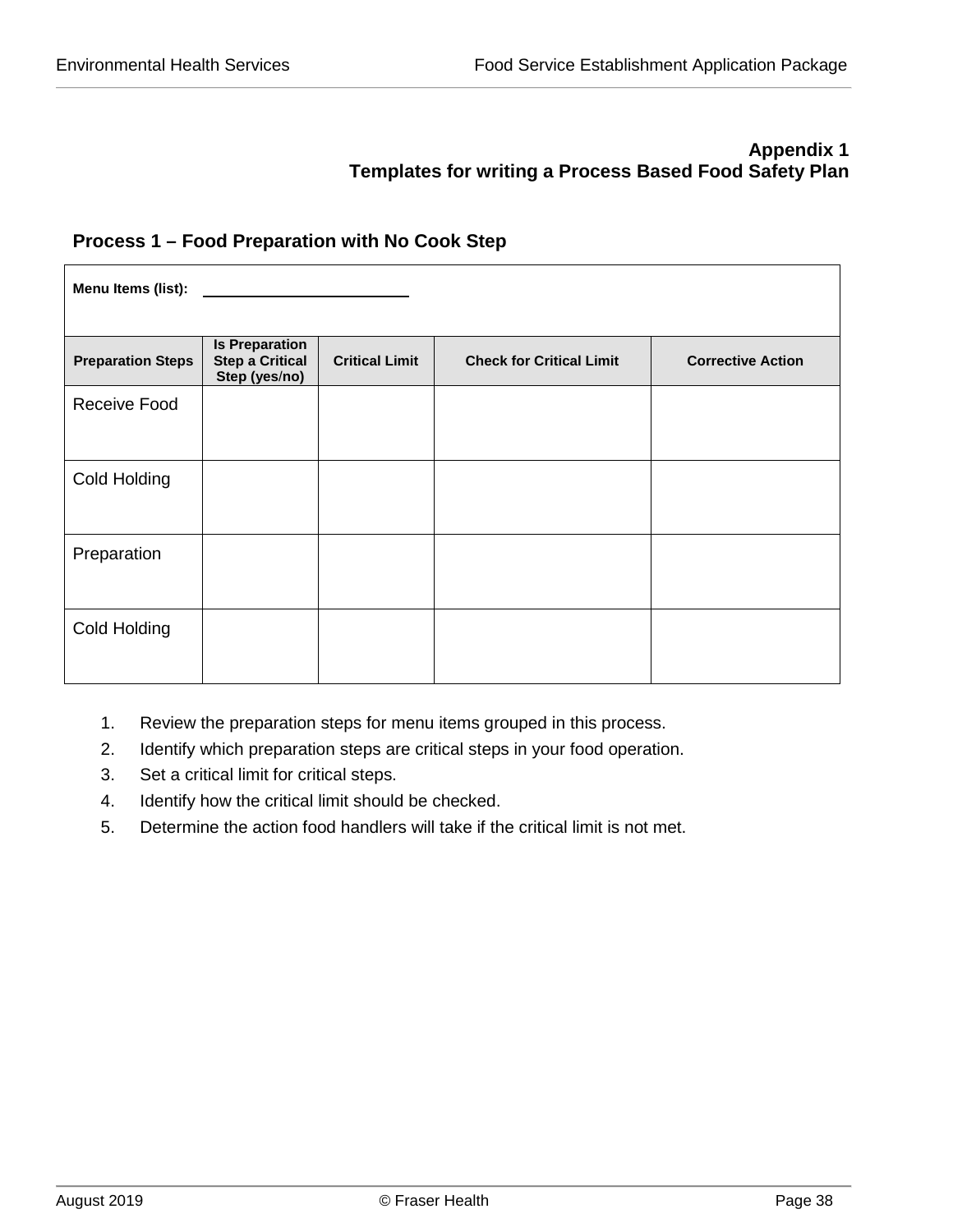#### **Appendix 1 - Continued**

#### <span id="page-39-0"></span>**Process 2 – Preparation for Same Day Service**

**Menu Items (list): Preparation Steps Is Preparation Step a Critical Step (yes**/**no) Critical Limit Check for Critical Limit Corrective Action** Receive Food Cold Holding Preparation Cook *(list cooking temperatures for individual foods)* Hot Holding

- 1. Review the preparation steps for menu items grouped in this process.
- 2. Identify which preparation steps are critical steps in your food operation.
- 3. Set a critical limit for critical steps.
- 4. Identify how the critical limit should be checked.
- 5. Determine the action food handlers will take if the critical limit is not met.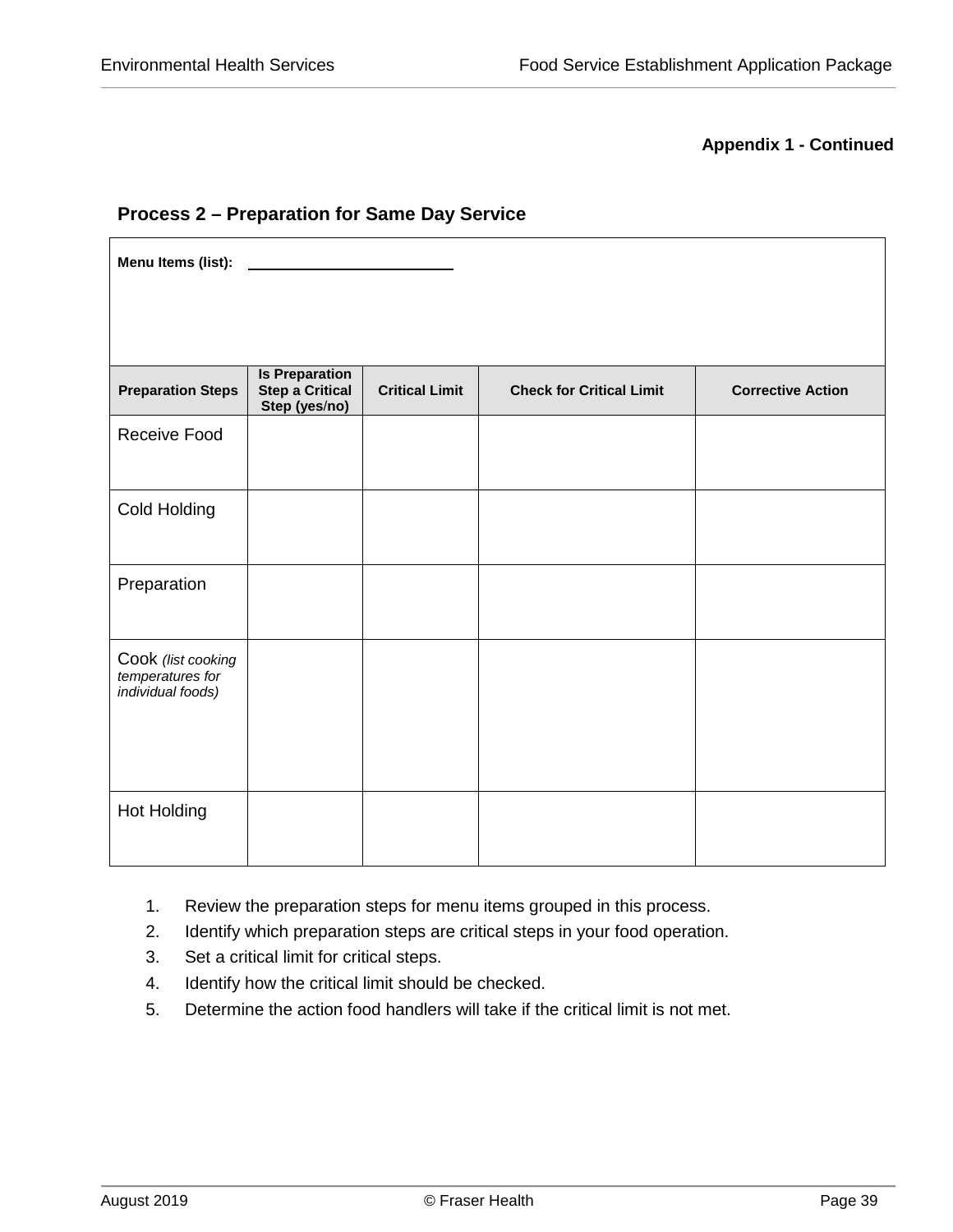#### **Appendix 1 - Continued**

## <span id="page-40-0"></span>**Process 3 – Complex Food Preparation**

| Menu Items (list):                                          |                                                                  |                       |                                 |                          |
|-------------------------------------------------------------|------------------------------------------------------------------|-----------------------|---------------------------------|--------------------------|
| <b>Preparation Steps</b>                                    | <b>Is Preparation</b><br><b>Step a Critical</b><br>Step (yes/no) | <b>Critical Limit</b> | <b>Check for Critical Limit</b> | <b>Corrective Action</b> |
| <b>Receive Food</b>                                         |                                                                  |                       |                                 |                          |
| Cold Holding                                                |                                                                  |                       |                                 |                          |
| Preparation                                                 |                                                                  |                       |                                 |                          |
| Cook (list cooking<br>temperatures for<br>individual foods) |                                                                  |                       |                                 |                          |
| Cooling                                                     |                                                                  |                       |                                 |                          |
| Reheating                                                   |                                                                  |                       |                                 |                          |
| Hot Holding                                                 |                                                                  |                       |                                 |                          |

- 1. Review the preparation steps for menu items grouped in this process.
- 2. Identify which preparation steps are critical steps in your food operation.
- 3. Set a critical limit for critical steps.
- 4. Identify how the critical limit should be checked.
- 5. Determine the action food handlers will take if the critical limit is not met.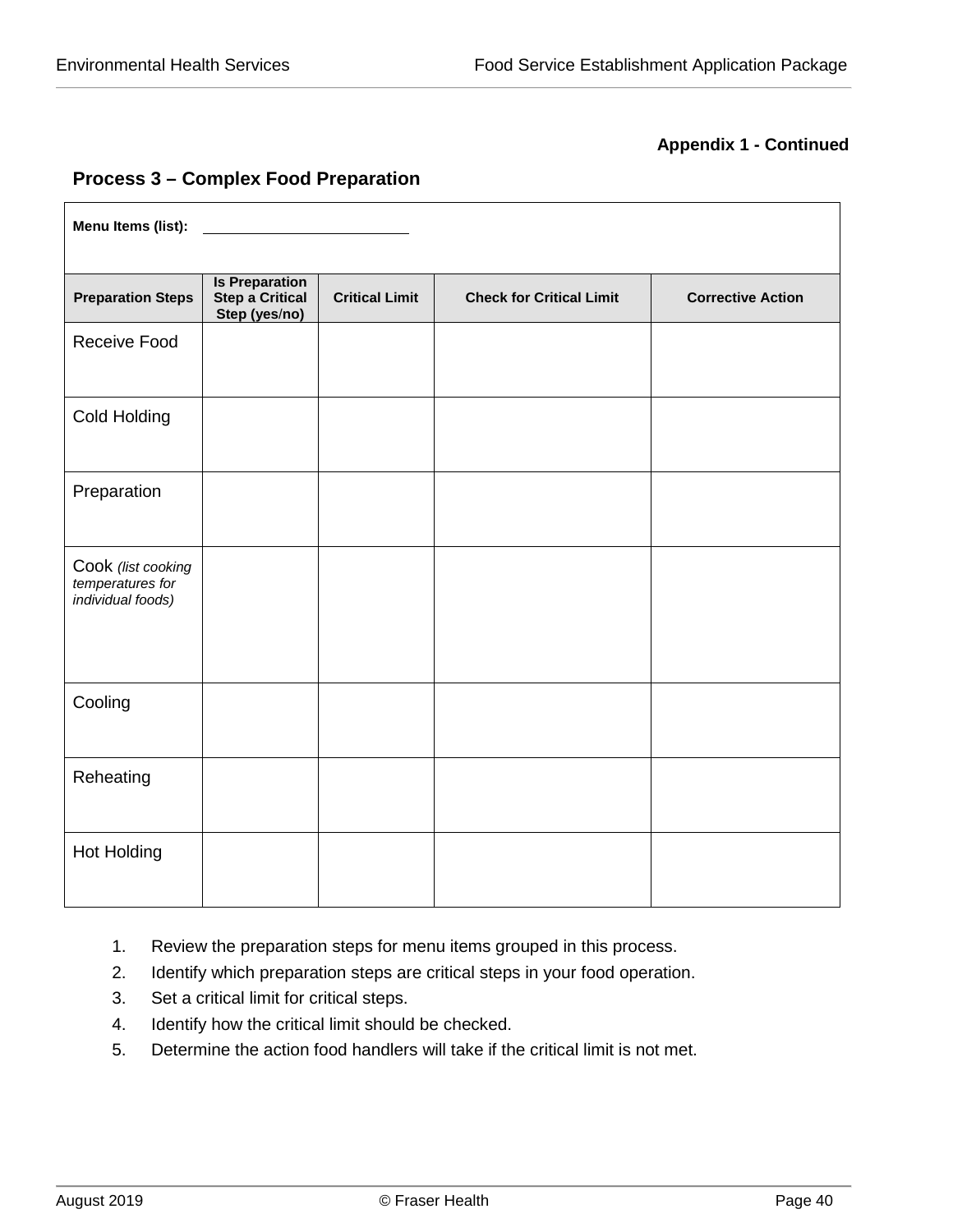## **Appendix 2 Temperature Recording Templates**

## <span id="page-41-1"></span><span id="page-41-0"></span>**Temperature Log For:**

|              | <b>Date</b><br><b>Temperature Reading</b> |    |    | <b>Corrective Action</b> | <b>Checked By</b> |
|--------------|-------------------------------------------|----|----|--------------------------|-------------------|
| <b>Month</b> | <b>Day</b>                                |    |    | <b>Taken</b>             |                   |
|              |                                           | am | pm |                          |                   |
|              |                                           | am | pm |                          |                   |
|              |                                           | am | pm |                          |                   |
|              |                                           | am | pm |                          |                   |
|              |                                           | am | pm |                          |                   |
|              |                                           | am | pm |                          |                   |
|              |                                           | am | pm |                          |                   |
|              |                                           | am | pm |                          |                   |
|              |                                           | am | pm |                          |                   |
|              |                                           | am | pm |                          |                   |
|              |                                           | am | pm |                          |                   |
|              |                                           | am | pm |                          |                   |
|              |                                           | am | pm |                          |                   |
|              |                                           | am | pm |                          |                   |
|              |                                           | am | pm |                          |                   |
|              |                                           | am | pm |                          |                   |
|              |                                           | am | pm |                          |                   |
|              |                                           | am | pm |                          |                   |
|              |                                           | am | pm |                          |                   |
|              |                                           | am | pm |                          |                   |
|              |                                           | am | pm |                          |                   |
|              |                                           | am | pm |                          |                   |
|              |                                           | am | pm |                          |                   |
|              |                                           | am | pm |                          |                   |
|              |                                           | am | pm |                          |                   |
|              |                                           | am | pm |                          |                   |
|              |                                           | am | pm |                          |                   |
|              |                                           | am | pm |                          |                   |
|              |                                           | am | pm |                          |                   |
|              |                                           | am | pm |                          |                   |
|              |                                           | am | pm |                          |                   |
|              |                                           | am | pm |                          |                   |
|              |                                           | am | pm |                          |                   |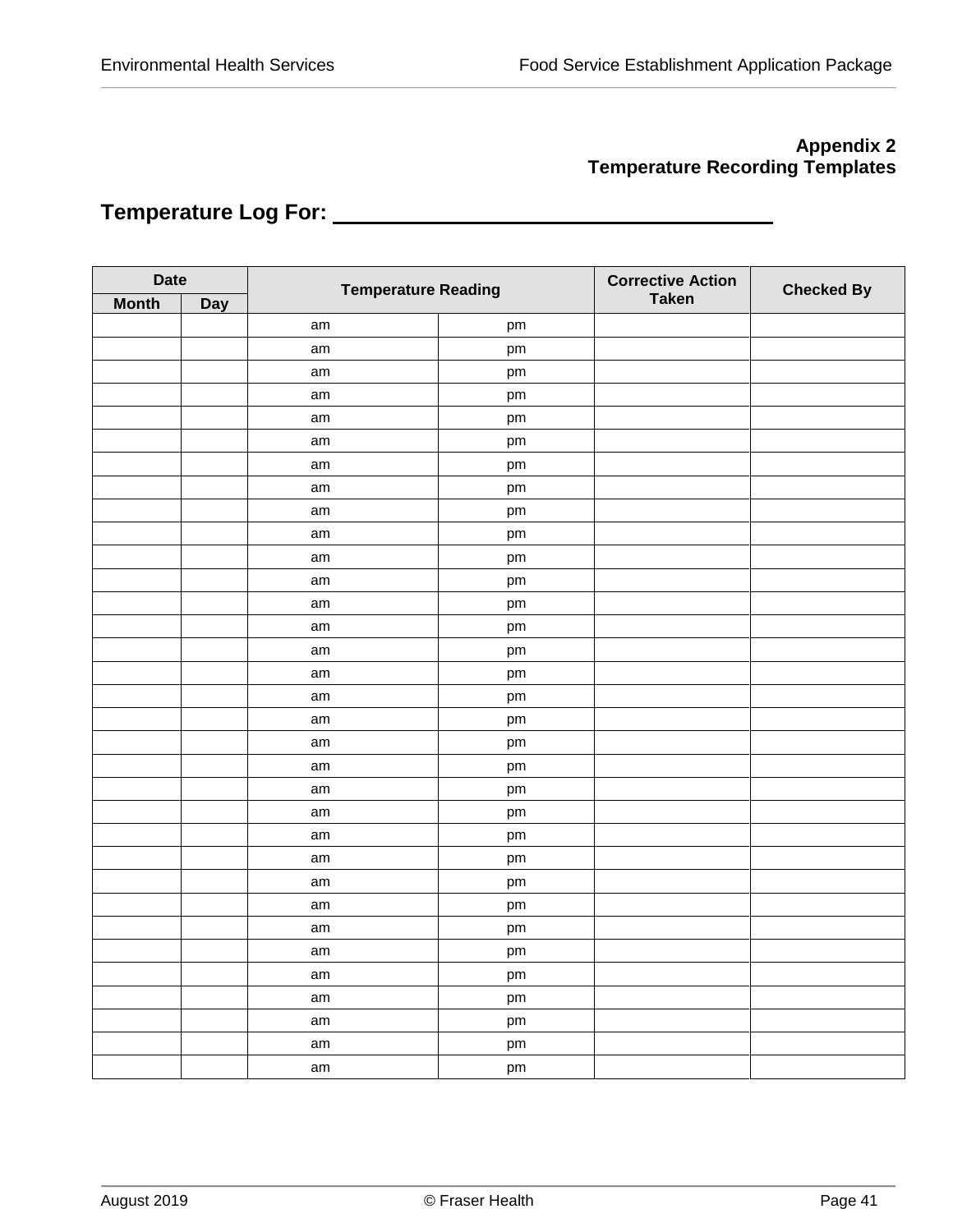## **Appendix 2- Continued**

## **Daily Temperature Log**

## <span id="page-42-0"></span>**Date:**

|                        | <b>A.M.</b> | <b>Mid Day</b>                | <b>P.M.</b> | <b>Corrective Action</b> |
|------------------------|-------------|-------------------------------|-------------|--------------------------|
| <b>Walk-in Coolers</b> |             |                               |             |                          |
|                        |             |                               |             |                          |
|                        |             |                               |             |                          |
|                        |             |                               |             |                          |
|                        |             |                               |             |                          |
| <b>Line Coolers</b>    |             |                               |             |                          |
|                        |             |                               |             |                          |
|                        |             |                               |             |                          |
|                        |             |                               |             |                          |
|                        |             |                               |             |                          |
| Cooking                |             |                               |             |                          |
|                        |             |                               |             |                          |
|                        |             |                               |             |                          |
|                        |             |                               |             |                          |
| Reheating              |             |                               |             |                          |
|                        |             |                               |             |                          |
|                        |             |                               |             |                          |
|                        |             |                               |             |                          |
|                        |             |                               |             |                          |
| <b>Hot Holding</b>     |             |                               |             |                          |
|                        |             |                               |             |                          |
|                        |             |                               |             |                          |
|                        |             |                               |             |                          |
|                        |             |                               |             |                          |
| Cooling                | 2 hours     |                               | 6 hours     |                          |
|                        |             |                               |             |                          |
|                        |             |                               |             |                          |
|                        |             |                               |             |                          |
|                        |             |                               |             |                          |
|                        |             |                               |             |                          |
| Receiving              |             | <b>Temperature at Receipt</b> |             |                          |
|                        |             |                               |             |                          |
|                        |             |                               |             |                          |
|                        |             |                               |             |                          |
|                        |             |                               |             |                          |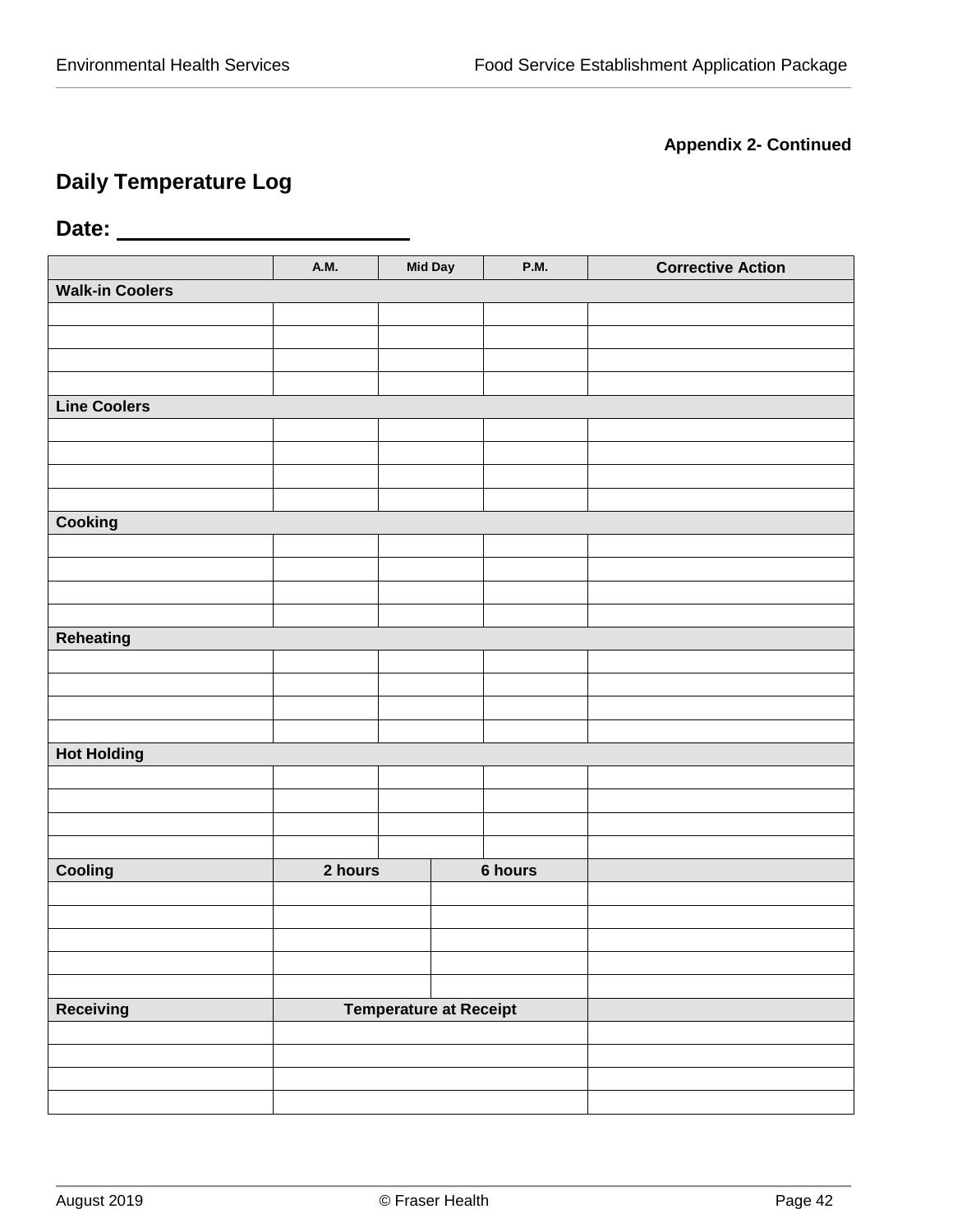## **Appendix 3 Sanitation Plan Templates**

## <span id="page-43-1"></span><span id="page-43-0"></span>**Cleaning and Sanitizing Agents and Pesticides Template**

| <b>List of Cleaning Agents</b> |                            |                          |
|--------------------------------|----------------------------|--------------------------|
| Name of cleaning agent         | <b>Mixing instructions</b> | <b>Used for cleaning</b> |
|                                |                            |                          |
|                                |                            |                          |
|                                |                            |                          |

| <b>List of Sanitizing Agents</b> |                            |                            |  |  |  |  |
|----------------------------------|----------------------------|----------------------------|--|--|--|--|
| Name of sanitizing agent         | <b>Mixing instructions</b> | <b>Used for sanitizing</b> |  |  |  |  |
|                                  |                            |                            |  |  |  |  |
|                                  |                            |                            |  |  |  |  |
|                                  |                            |                            |  |  |  |  |

| List of Pesticides |                 |                |  |  |  |  |
|--------------------|-----------------|----------------|--|--|--|--|
| Name of pesticide  | <b>Used for</b> | <b>Storage</b> |  |  |  |  |
|                    |                 |                |  |  |  |  |
|                    |                 |                |  |  |  |  |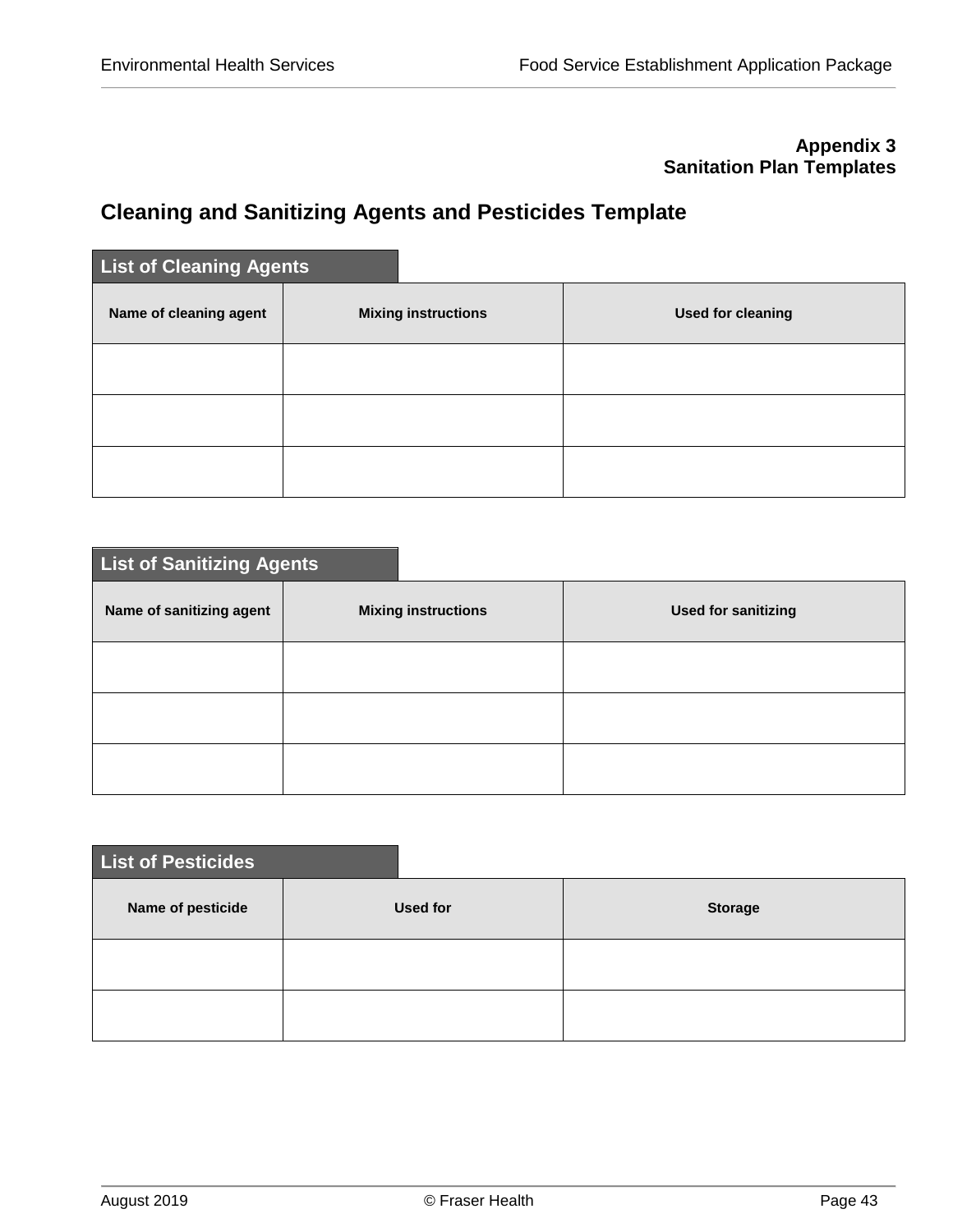## **Appendix 3- Continued**

# <span id="page-44-0"></span>**General Cleaning Schedule Template**

|      | <b>Frequency of Cleaning</b> |             |       |        |       |                           |  |
|------|------------------------------|-------------|-------|--------|-------|---------------------------|--|
| Item | After Use                    | Every Shift | Daily | Weekly | Other | <b>Method of Cleaning</b> |  |
|      |                              |             |       |        |       |                           |  |
|      |                              |             |       |        |       |                           |  |
|      |                              |             |       |        |       |                           |  |
|      |                              |             |       |        |       |                           |  |
|      |                              |             |       |        |       |                           |  |
|      |                              |             |       |        |       |                           |  |
|      |                              |             |       |        |       |                           |  |
|      |                              |             |       |        |       |                           |  |
|      |                              |             |       |        |       |                           |  |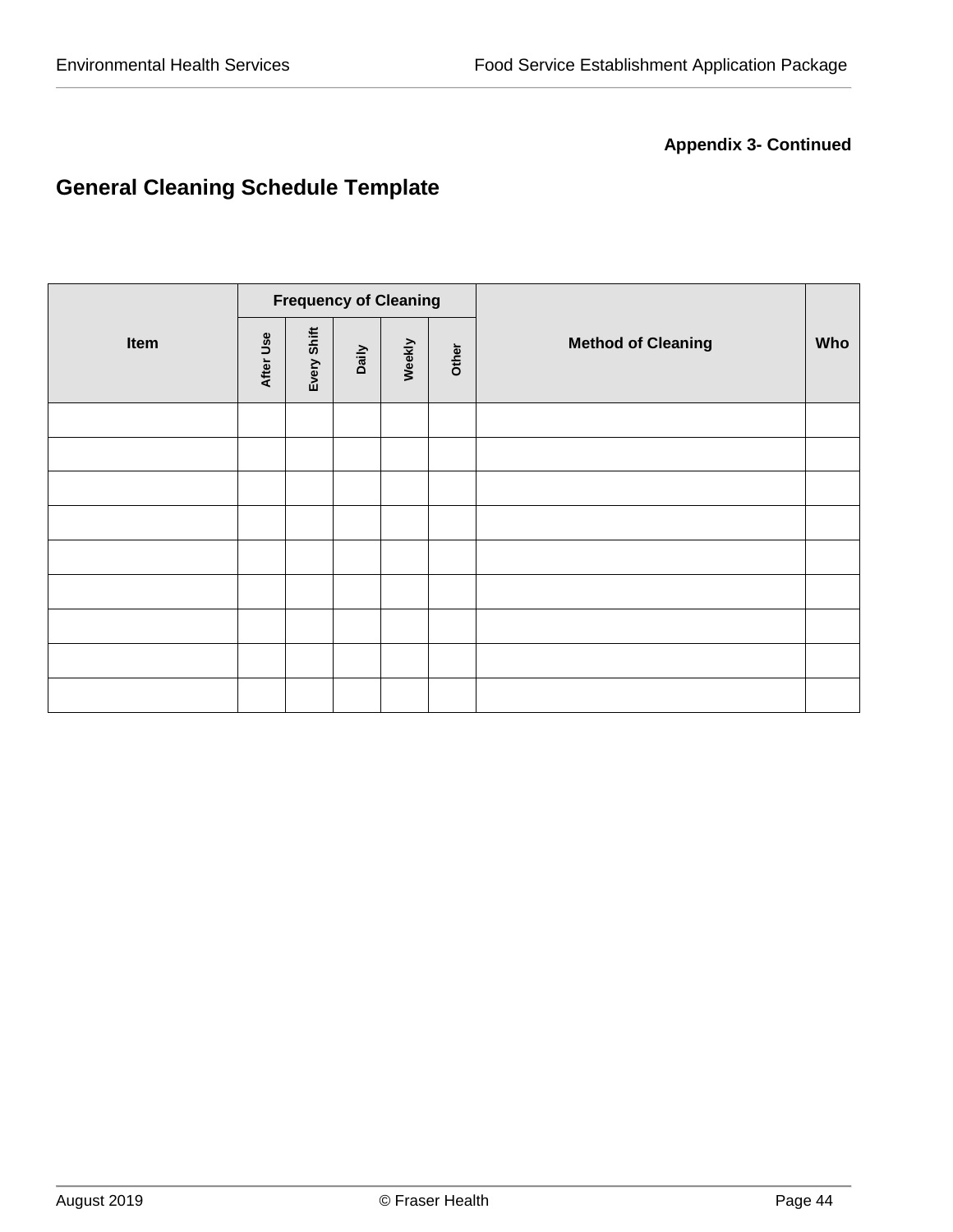## **Appendix 3- Continued**

# <span id="page-45-0"></span>**Equipment Cleaning Schedule Template**

| Complete for each item of equipment |  |  |  |  |  |
|-------------------------------------|--|--|--|--|--|
| <b>Equipment to be cleaned</b>      |  |  |  |  |  |
| <b>Location of Equipment</b>        |  |  |  |  |  |
| <b>Cleaning agents to be used</b>   |  |  |  |  |  |
| <b>Cleaning frequency</b>           |  |  |  |  |  |
| <b>Cleaning Method</b>              |  |  |  |  |  |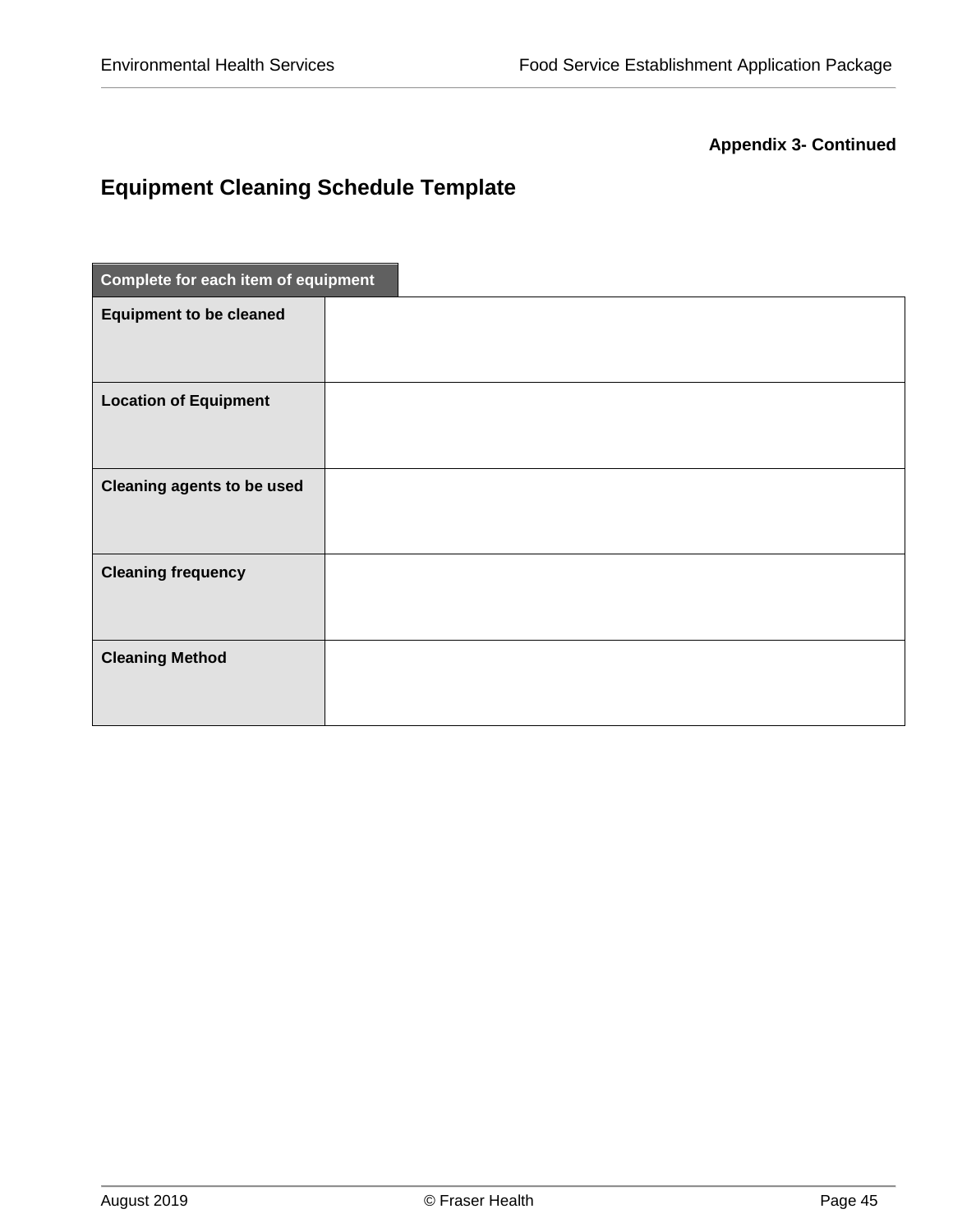## **Appendix 3 - Continued**

# <span id="page-46-0"></span>**Dishwasher/Glasswasher Sanitizer Log**

| <b>Date</b> |                                      | <b>Sanitizing Cycle</b>                         |                                                    |                          |                   |
|-------------|--------------------------------------|-------------------------------------------------|----------------------------------------------------|--------------------------|-------------------|
|             | <b>High Temp Machines</b>            |                                                 | <b>Low Temp Machines</b>                           | <b>Corrective action</b> |                   |
|             | Temperature must be ><br>82°C(180°F) | Chlorine<br>concentration must<br>be $> 50$ ppm | Iodine<br>concentration must<br>be $\geq$ 12.5 ppm | taken                    | <b>Checked by</b> |
|             |                                      |                                                 |                                                    |                          |                   |
|             |                                      |                                                 |                                                    |                          |                   |
|             |                                      |                                                 |                                                    |                          |                   |
|             |                                      |                                                 |                                                    |                          |                   |
|             |                                      |                                                 |                                                    |                          |                   |
|             |                                      |                                                 |                                                    |                          |                   |
|             |                                      |                                                 |                                                    |                          |                   |
|             |                                      |                                                 |                                                    |                          |                   |
|             |                                      |                                                 |                                                    |                          |                   |
|             |                                      |                                                 |                                                    |                          |                   |
|             |                                      |                                                 |                                                    |                          |                   |
|             |                                      |                                                 |                                                    |                          |                   |
|             |                                      |                                                 |                                                    |                          |                   |
|             |                                      |                                                 |                                                    |                          |                   |
|             |                                      |                                                 |                                                    |                          |                   |
|             |                                      |                                                 |                                                    |                          |                   |
|             |                                      |                                                 |                                                    |                          |                   |
|             |                                      |                                                 |                                                    |                          |                   |
|             |                                      |                                                 |                                                    |                          |                   |
|             |                                      |                                                 |                                                    |                          |                   |
|             |                                      |                                                 |                                                    |                          |                   |
|             |                                      |                                                 |                                                    |                          |                   |
|             |                                      |                                                 |                                                    |                          |                   |
|             |                                      |                                                 |                                                    |                          |                   |
|             |                                      |                                                 |                                                    |                          |                   |
|             |                                      |                                                 |                                                    |                          |                   |
|             |                                      |                                                 |                                                    |                          |                   |
|             |                                      |                                                 |                                                    |                          |                   |
|             |                                      |                                                 |                                                    |                          |                   |
|             |                                      |                                                 |                                                    |                          |                   |
|             |                                      |                                                 |                                                    |                          |                   |